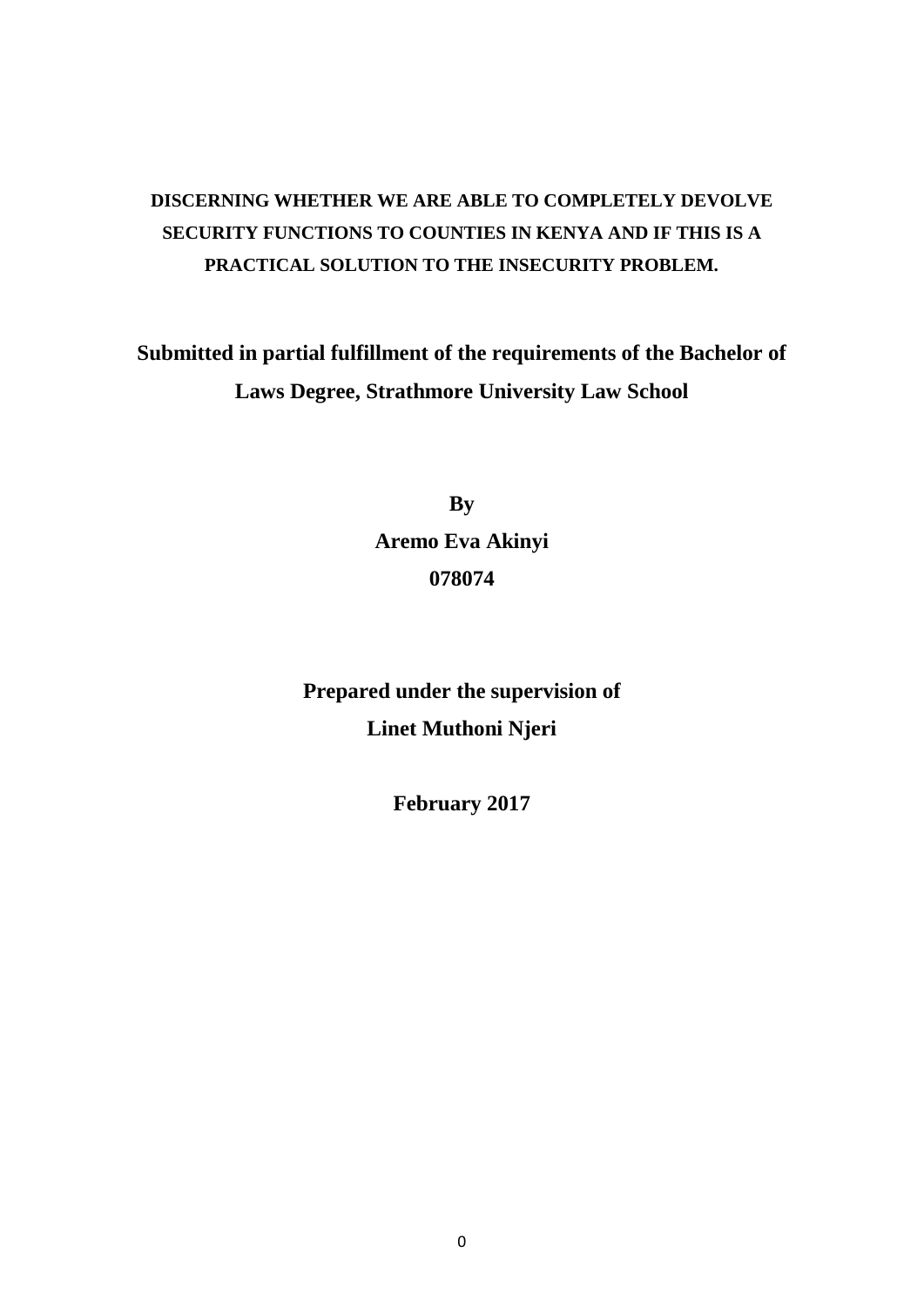# **TABLE OF CONTENTS**

| 1.1 |                                                                |  |
|-----|----------------------------------------------------------------|--|
| 1.2 |                                                                |  |
| 1.3 |                                                                |  |
| 1.4 |                                                                |  |
| 1.5 |                                                                |  |
| 1.6 |                                                                |  |
| 1.7 |                                                                |  |
| 1.8 |                                                                |  |
| 1.9 |                                                                |  |
|     |                                                                |  |
| 2.0 | THE GOVERNANCE LEVELS AND INSTITUTIONS IN THE POLICE FORCE .17 |  |
| 2.1 |                                                                |  |
| 2.2 |                                                                |  |
| 2.3 |                                                                |  |
| 2.4 |                                                                |  |
|     |                                                                |  |
|     | 3.0 THE SUFFICIENCY OF DEVOLVING SECURITY FUNCTIONS 24         |  |
| 3.1 | RATIONALE BEHIND CENTRALIZATION OF SECURITY FUNCTIONS 25       |  |
| 3.2 |                                                                |  |
| 3.3 |                                                                |  |
| 3.4 |                                                                |  |
|     | 3.5 LEGAL IMPLICATIONS OF DEVOLUTION OF SECURITY FUNCTIONS 30  |  |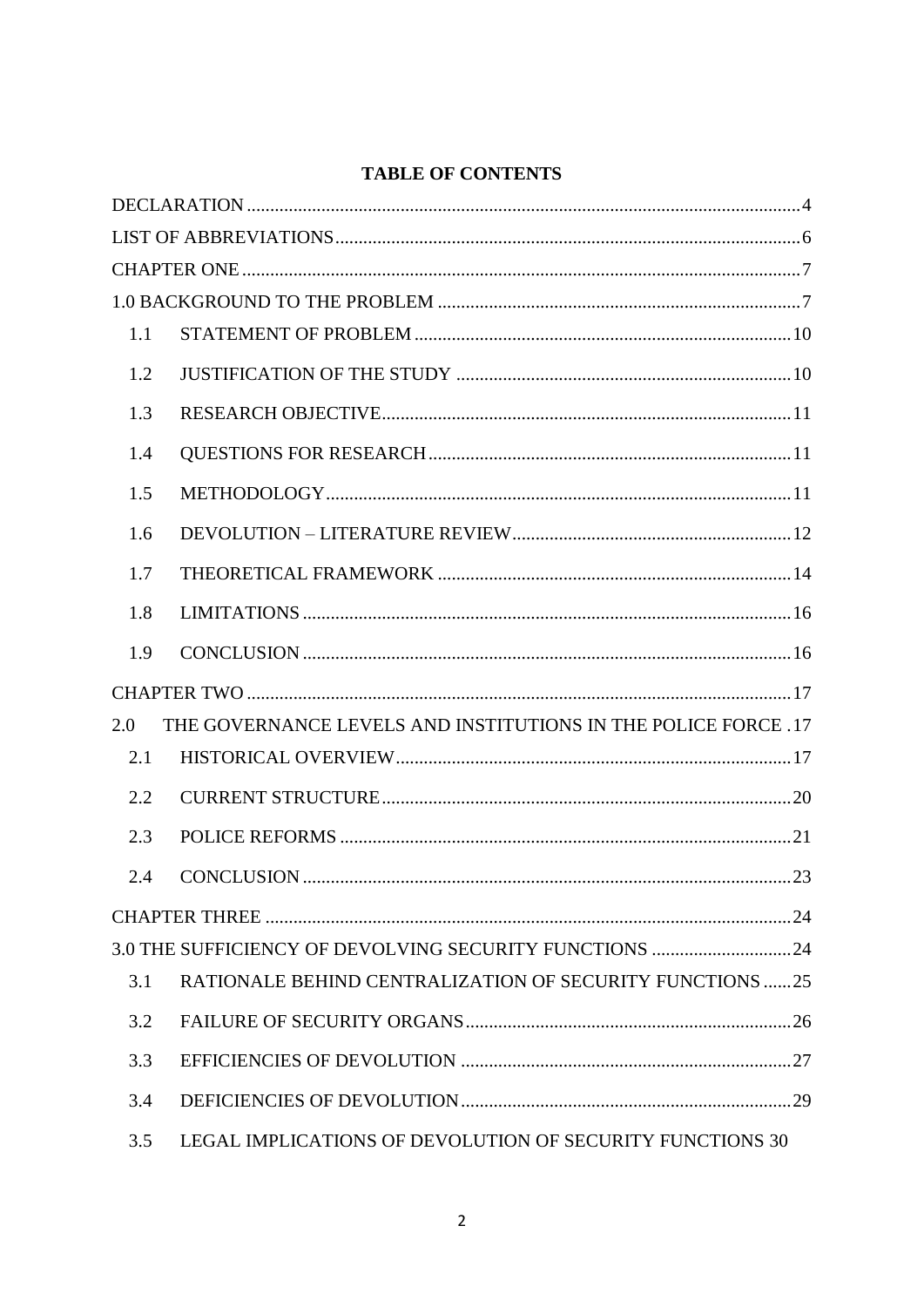| 4.0       |  |  |  |
|-----------|--|--|--|
| 4.1       |  |  |  |
| A.        |  |  |  |
| <b>B.</b> |  |  |  |
| 4.2       |  |  |  |
|           |  |  |  |
|           |  |  |  |
| 5.1       |  |  |  |
| 5.2       |  |  |  |
| 5.3       |  |  |  |
|           |  |  |  |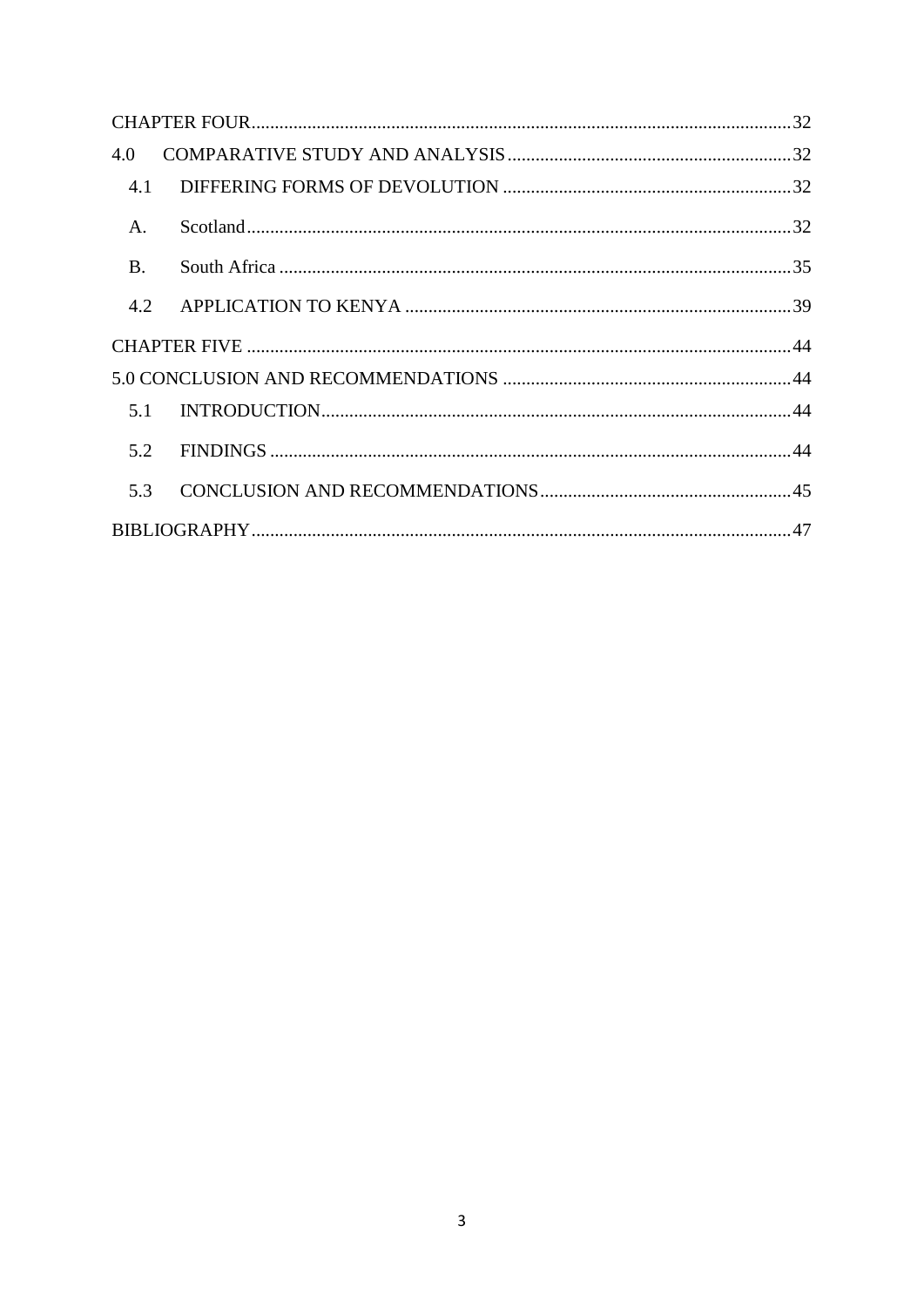# **DECLARATION**

<span id="page-3-0"></span>I, AREMO EVA AKINYI, do hereby declare that this research is my original work and that to the best of my knowledge and belief, it has not been previously, in its entirety or in part, been submitted to any other university for a degree or diploma. Other works cited or referred to are accordingly acknowledged.

Signed: ....................................................................... Date: ..........................................................................

This dissertation has been submitted for examination with my approval as University Supervisor.

Signed:..........................................................................

[Supervisor's Name]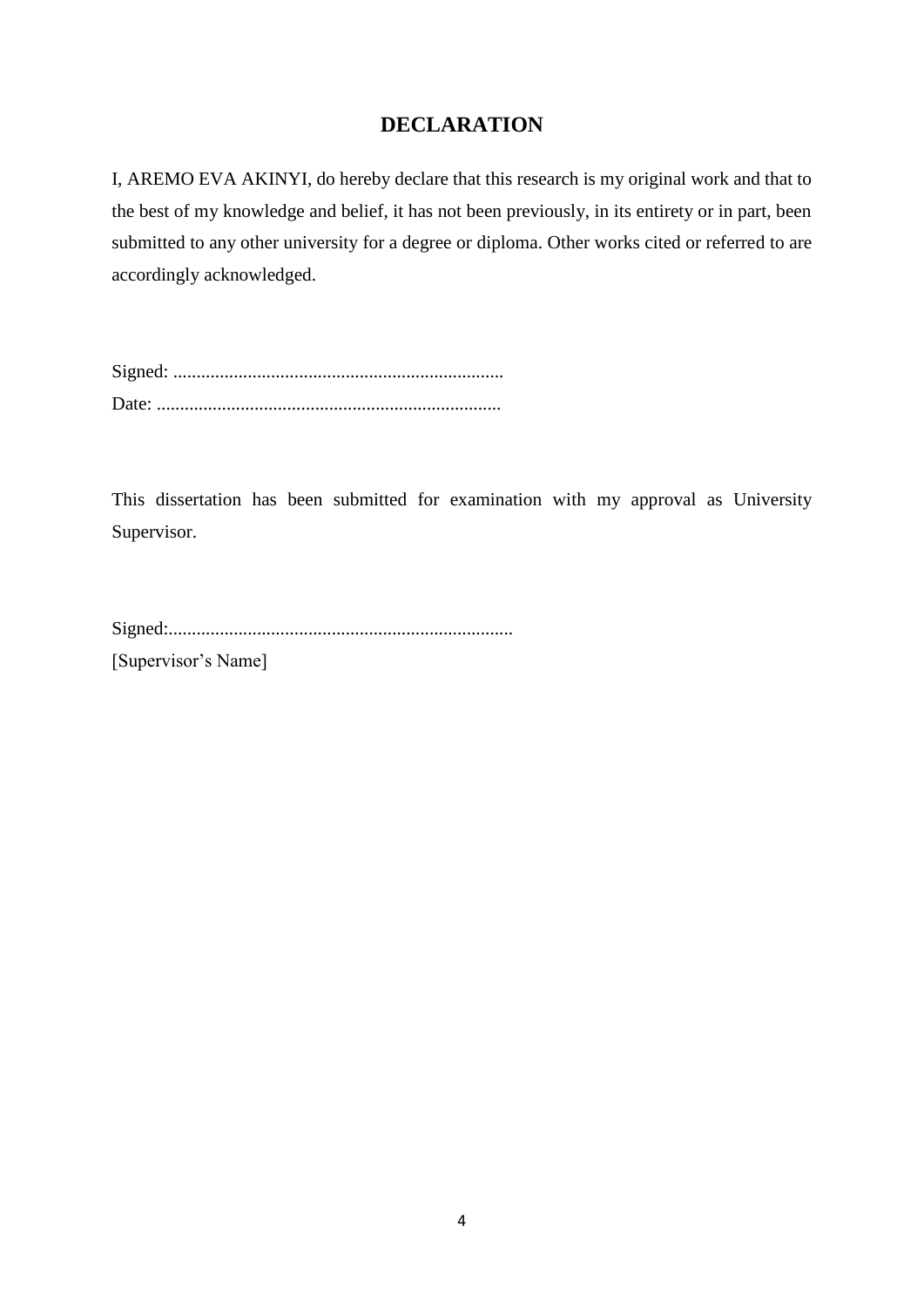# **ACKNOWLEDGEMENTS**

I am greatly thankful to my supervisor, Ms Linet Njeri, for her insight, guidance, encouragement and comments throughout the writing and research of this dissertation. I am also grateful for Mr John Ambani's helpful comments during the defence of this research proposal.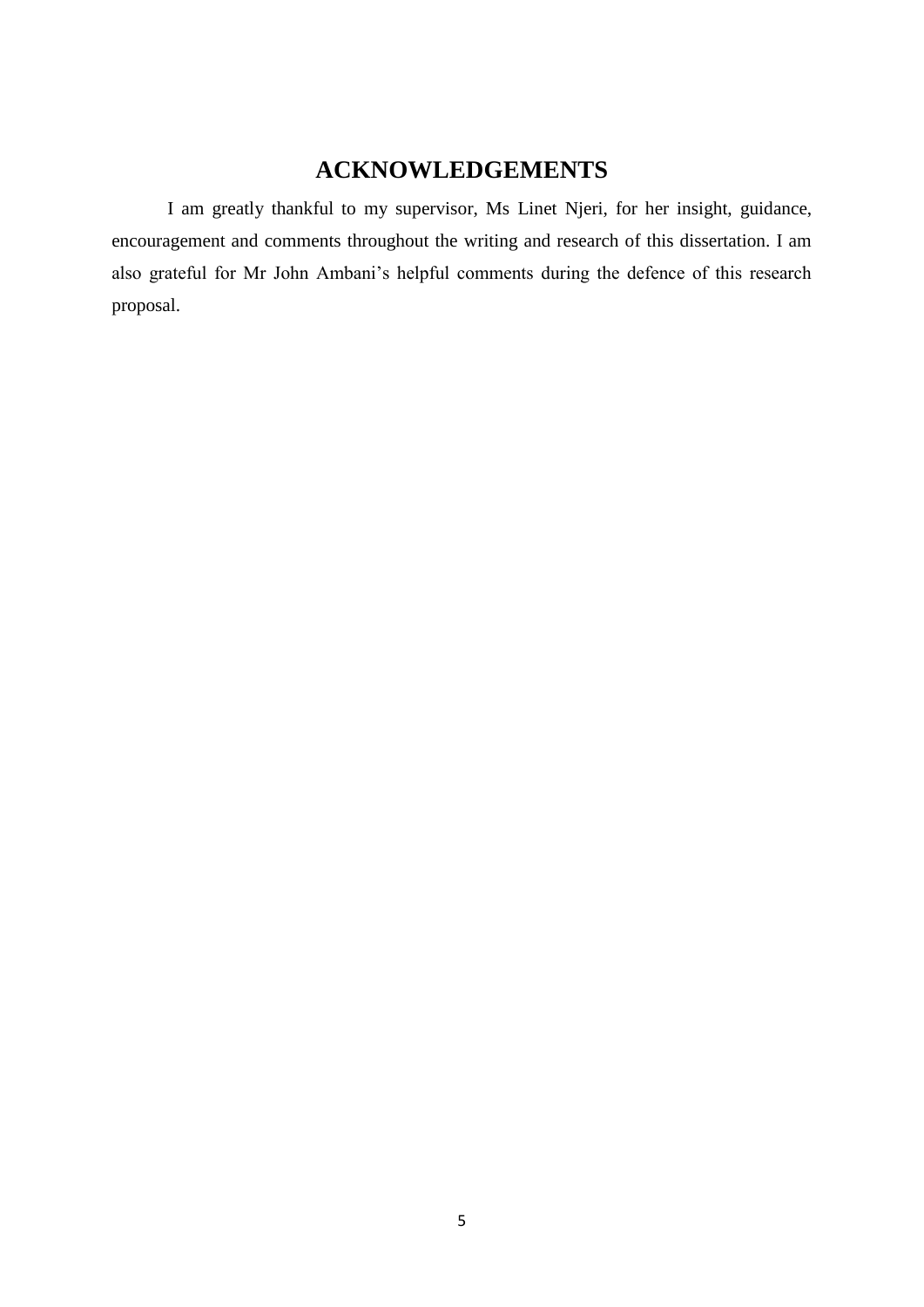# <span id="page-5-0"></span>**LIST OF ABBREVIATIONS**

| <b>CIPEV</b> | Commission of Inquiry into the Post-Election Violence |
|--------------|-------------------------------------------------------|
| CID          | <b>Criminal Investigation Department</b>              |
| PC           | <b>Provincial Commissioner</b>                        |
| AP           | <b>Administration Police</b>                          |
| <b>DCI</b>   | Directorate of Criminal Investigations                |
| IG           | <b>Inspector General of Police</b>                    |
| <b>PRIC</b>  | Police Reform and Implementation Committee            |
| <b>NPS</b>   | <b>National Police Service</b>                        |
| <b>NPSC</b>  | <b>National Police Service Commission</b>             |
| <b>SAPS</b>  | South African Police Service                          |
| <b>OCPD</b>  | <b>Officers Commanding the Police Division</b>        |
| <b>OCS</b>   | <b>Officers Commanding the Station</b>                |
| <b>NSC</b>   | <b>National Security Council</b>                      |
| <b>NSAC</b>  | <b>National Security Advisory Committee</b>           |
| <b>CPA</b>   | <b>County Police Authority</b>                        |
| <b>CSC</b>   | <b>County Security Committee</b>                      |
| <b>RPC</b>   | <b>Regional Police Coordinators</b>                   |
| <b>NGAO</b>  | <b>National Government Administration Office</b>      |
| <b>IPOA</b>  | <b>Independent Policing Oversight Authority</b>       |
| <b>NPSA</b>  | <b>National Police Service Act</b>                    |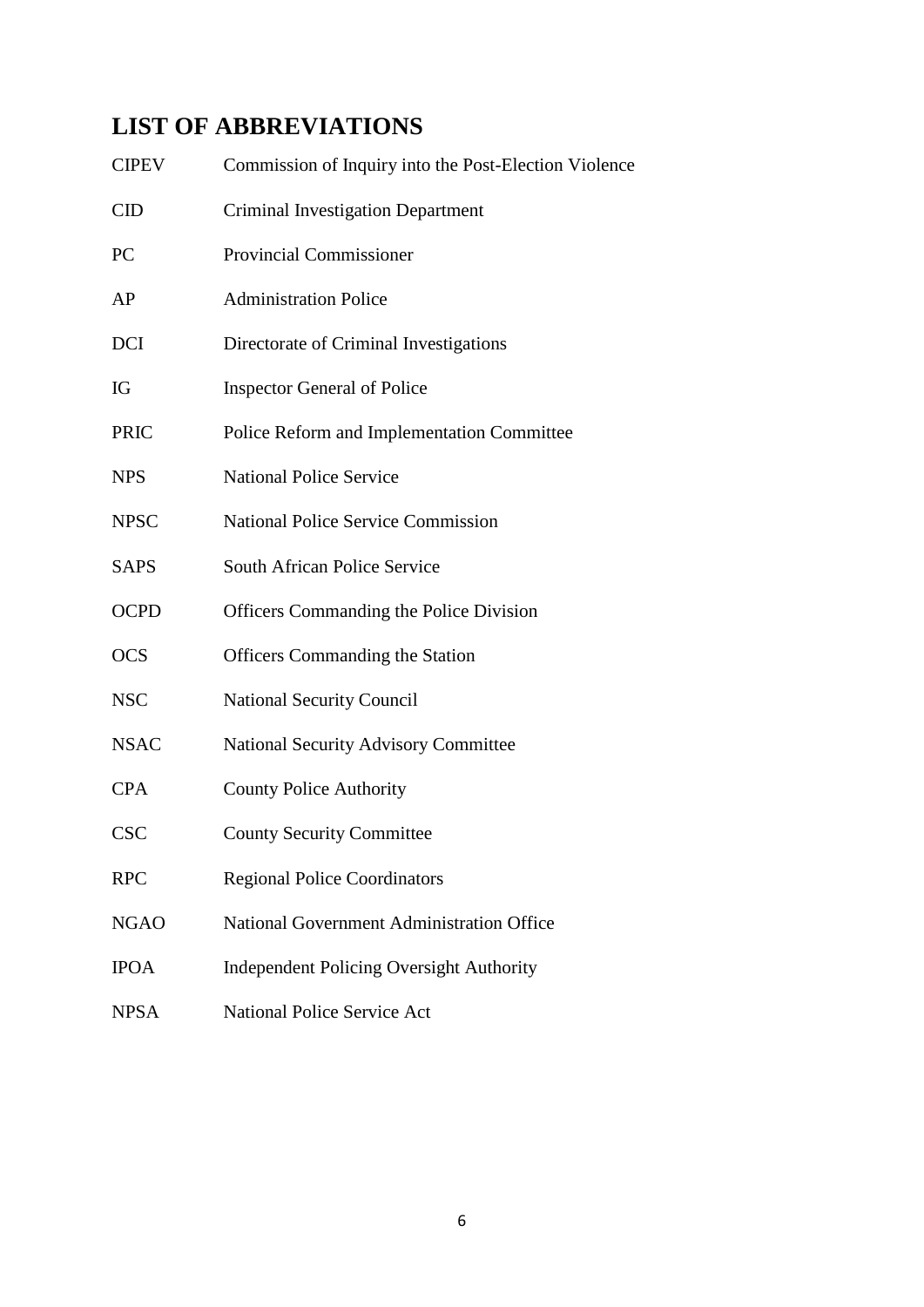# **CHAPTER ONE**

# **1.0 BACKGROUND TO THE PROBLEM**

<span id="page-6-1"></span><span id="page-6-0"></span>The level of security of a country is one of the major factors that will enable or disable it focus on improving its economy.

The incidences of violence and insecurity in the country, and the government's inaction or lack of response<sup>1</sup> has led members of the public to question the central government's ability to effectively perform its primary duty of protecting and providing the constitutional freedoms, which mainly include; the right to life and the right to security of persons.<sup>2</sup>

Issues of crime and insecurity are viewed as major challenges in the country, in both urban and rural areas. Some of the most dreadful of these incidences experienced in the country which have claimed many lives include:

1. The post-election crisis which immersed the country in a crisis in 2008 vividly showed the severe weaknesses of the Kenya Security sector whose image was badly tainted by the actions of some of its members. According to the Commission of Inquiry into the Post-election Violence (CIPEV), the security sector lacked the level of expertise required during the crisis.<sup>3</sup> While some members of the force allowed themselves to be actively used for divisive political purposes<sup>4</sup>, others assisted citizens in distress based

<sup>&</sup>lt;sup>1</sup> There has been a breakdown of communication and cooperation between the senior national security officers and the county commissioners, appointed by the President, especially in sharing local intelligence information. This poor relations between the organs is detrimental to the security of the country as witnessed by the rampant insecurity: International Crisis Group Africa Briefing, *'Kenya's Somali North East: Devolution and Security'*, November 2015, 5-6.

<sup>2</sup> Kenya National Commission on Human Rights, '*The Error of Fighting Terror with Terror',* September 2015: UNDP, *'Are We Under Siege? The State of Security in Kenya'*, 2014; Article 26 and 29, *Constitution of Kenya*, 2010.

<sup>3</sup> '*Kriegler and Waki Reports'*, Revised Edition, 2009, 54.

<sup>&</sup>lt;sup>4</sup> The administrative authorities: the police, the security forces & the provincial administration take responsibility for various omissions and commissions such as failing to act with discipline and impartiality and sometimes committing acts of serious crimes against civilians.' Kriegler and Waki Reports, 54.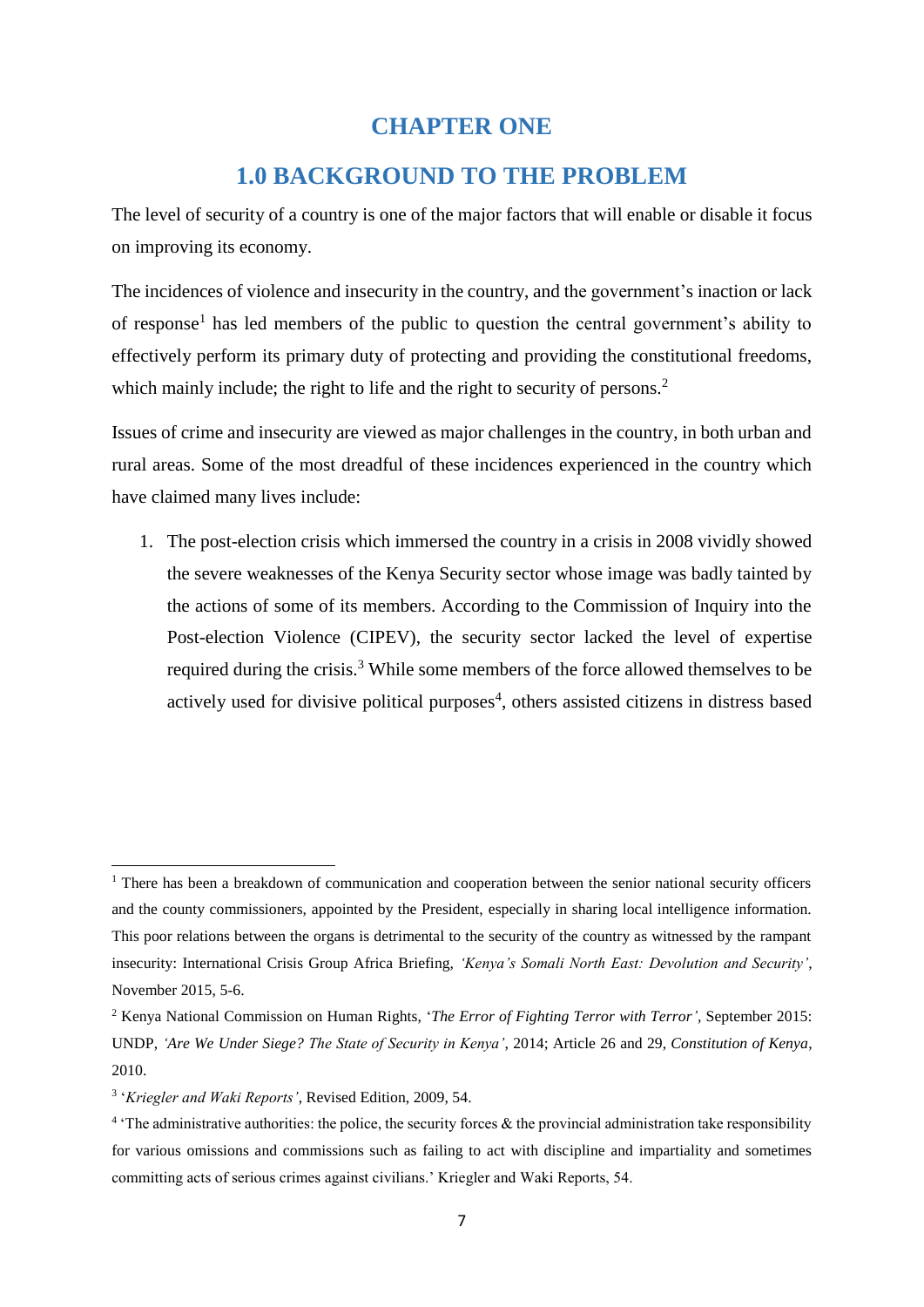on their political affiliations and ethnic identity. <sup>5</sup> Also, others were involved in criminal acts and committed murder, rape, arson, theft and all sorts of other crimes.<sup>6</sup>

- 2. The Westgate Mall Attack. On September 21, 2013, gunmen, who were suspected to be members of the Somali militant group, Al-Shabaab, attacked the Westgate Mall in Nairobi. After a four-day standstill, Kenyan officials asserted that the site of the attack was secured by armed forces. The attack resulted in hundreds of casualties and deaths.<sup>7</sup> The response of the government was viewed as poor. There was a Commission of Inquiry report which outlined some of the security gaps $8$  experienced during the attack. There was also a poor security force response that saw officers from different agencies shooting at each other during the terrorist attack.<sup>9</sup>
- 3. The Garissa University Attack.<sup>10</sup> In 2014, gunmen raided the Garissa University and injured and killed more than one hundred people within the institution. Al-Shabaab later claimed responsibility for the attack and claimed that it was in response to the deployment of Kenyan troops in Somalia.<sup>11</sup> The government has admitted that there were gaps in the security response during the attack.<sup>12</sup>
- 4. The Turkana East Pokot Border Attack, that happened in 2015 where at least 46 people were killed after those believed to be outlaws attacked and stole unknown sums

**.** 

<sup>&</sup>lt;sup>5</sup> 'The administrative authorities take responsibility in regard to the violence for failure to respond adequately and appropriately to the violence, thereby aggravating the suffering of the victims.' Kriegler and Waki Reports, 54.

<sup>6</sup> International Centre for Transitional Justice, '*Security Sector Reform and Transitional Justice in Kenya'*, 2010, 3.

<sup>7</sup> '*National Consortium for the Study of Terrorism and Responses to Terrorism'*, START Background Report, 2013, 1.

<sup>8</sup> Corrupt Kenyan police and border guards assisted terrorists to access the country from Somalia; Kenyan authorities received intelligence which pointed to the fact that there was an impeding attack on one of the malls in Nairobi, at least twice, in the months leading up to September 2013 – Report of the Joint Committee on Administration and National Security; and Defence and Foreign Relations on the Inquiry into the Westgate Terrorist Attack and Other Terror Attacks in Mandera in North Eastern and Kilifi in the Coastal Region, 2013, 7. <sup>9</sup> Human Rights Watch, *'World Report 2015: Events of 2014'*, 2015, 334.

<sup>&</sup>lt;sup>10</sup> Kenya National Commission on Human Rights, "The Error of Fighting Terror with Terror", 2015; Security Research and Information Centre, Kenya, 2015.

<sup>11</sup> Bellal A, '*The War Report: Armed Conflict in 2014'*, 2015, 236 – 237.

 $12$  There was lack of action by security agencies and the university management to act on the prior warning of the attack; the late deployment of an aircraft to support the rescue team (Recce Squad).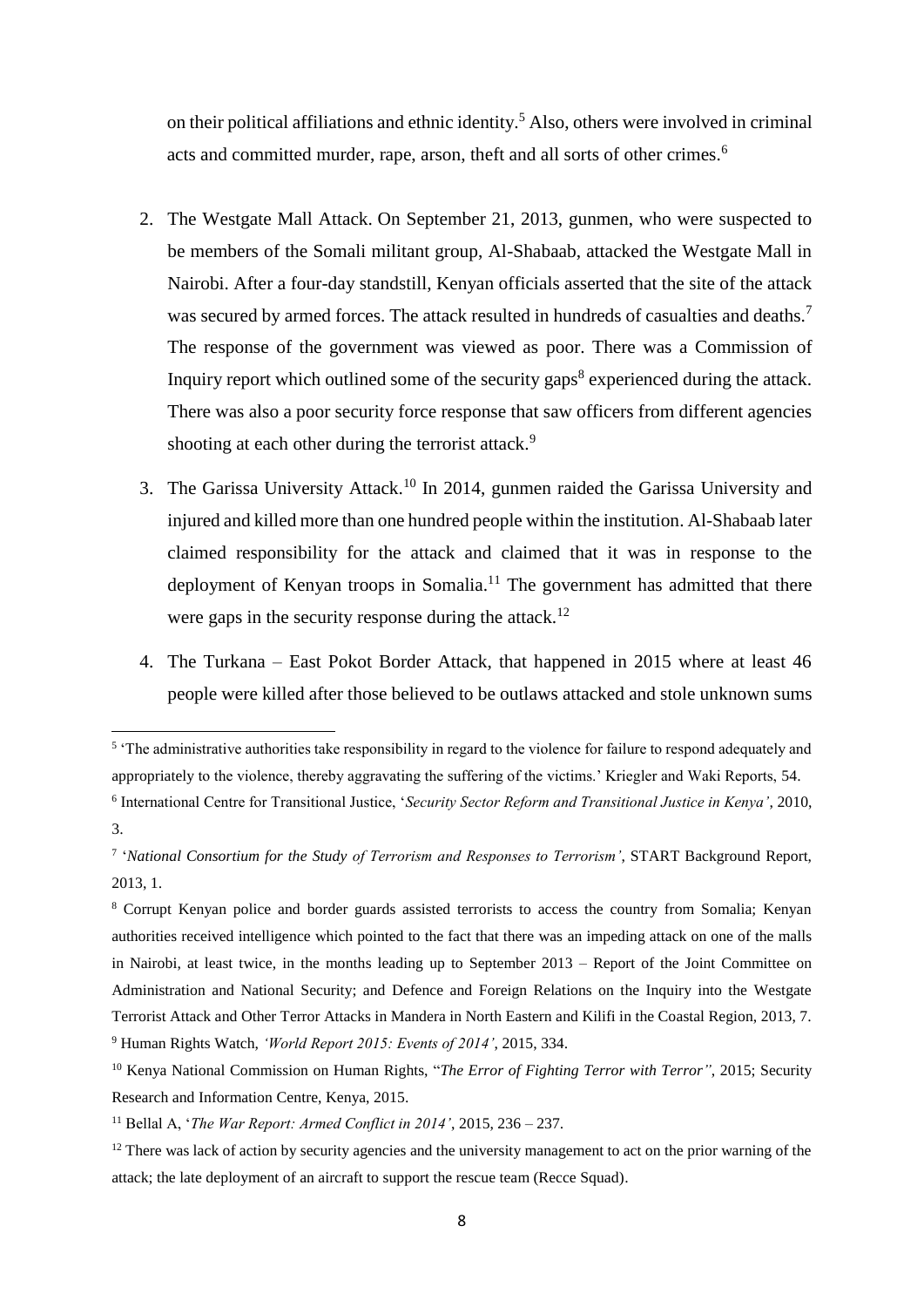of cattle. Currently, no official reports have been made on the attack. However, in a media report, the Baringo County Commissioner, Mr. Okwanyo, stated that there needs to be a security team in Turkana East to deal with this issue of banditry because of the tension. Also, one of the reasons why there may be poor response by government security bodies is because of the remoteness of the area,  $13$  which leads those living around that area to believe that the area may need a local security body to guarantee their safety.

This dissertation explores whether complete devolution of security functions is possible and if it is one of the practical ways in which the problem of insecurity can be dealt with.

Devolution in the Constitution of Kenya is presented as 'a system of multilevel government under which two distinct and interdependent levels of government – the national and county – are required to conduct their mutual relations in a consultative and cooperative manner.<sup>14</sup> The objects of devolution set out in Article 174 of the Constitution of Kenya can be broadly grouped into: those that promote and advance democracy and accountability; development and service delivery; equity and inclusiveness and those limiting centralisation.<sup>15</sup>

Devolution of security functions refers to a system whereby the national government in a country transfers the internal security responsibility, for specified functions, to organs that are largely outside the direct control of the central government.<sup>16</sup> The Constitution under the Fourth Schedule, which deals with the division of functions between the national and county governments, specifies security functions as exclusive to the national government, with most of the mandates placed under the Inspector General of Police.<sup>17</sup> The security services include: the national defence and the use of national defence services, police services, including the setting of standards of recruitment, training of police and use of

<sup>13</sup> Human Rights Watch, *'There Is No Time Left'*, Climate Change, Environmental Threats, and Human Rights in Turkana County, Kenya, 2015.

<sup>14</sup> Kangu J, '*Constitutional Law of Kenya on Devolution'*, Strathmore University Press, Nairobi, 2015, 10.

<sup>15</sup> Article 174, *Constitution of Kenya* (2010); Kangu J, '*Constitutional Law of Kenya on Devolution',* 111.

<sup>16</sup> Crook R & Manor J*, 'Democracy and Decentralization in South Asia and West Africa'*, Cambridge University Press, Cambridge, 1998, 81; Reynolds A, '*The Architecture of Democracy – Constitutional Design, Conflict Management and Democracy'*, Oxford University Press, United States, 2002, 209.

<sup>&</sup>lt;sup>17</sup> Constitution of Kenya, 2010, Article 245.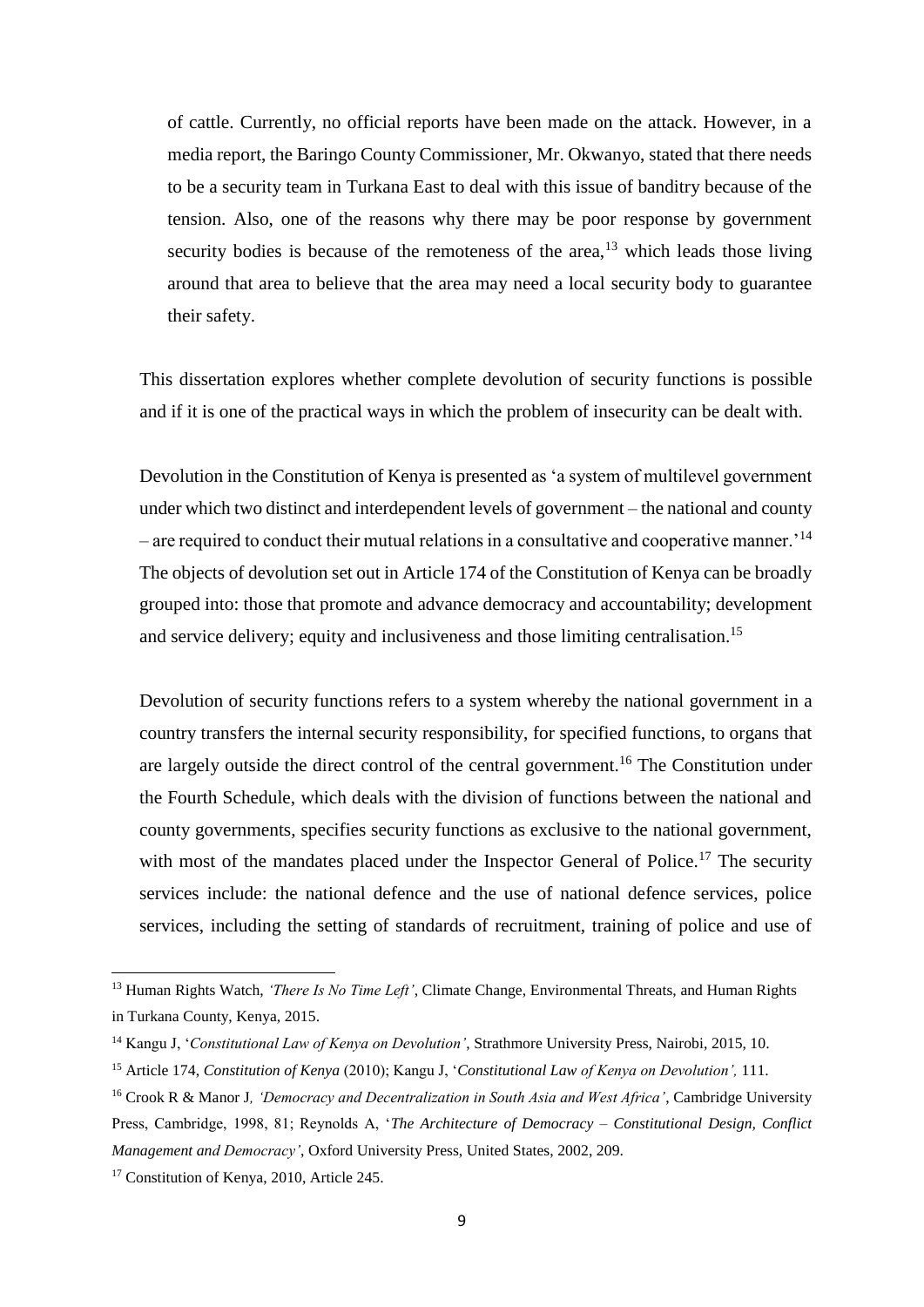police services, criminal law and correctional services. However, not all of these security functions mentioned above are under the mandate of the Inspector General of Police.

# <span id="page-9-0"></span>**1.1 STATEMENT OF PROBLEM**

Determining whether it is practical to devolve some specified security functions to counties, and if this move will deal with the problem of insecurity in Kenya with such that the government will be performing its primary function of protecting the Kenyan citizens.

# <span id="page-9-1"></span>**1.2 JUSTIFICATION OF THE STUDY**

1

Security is a function of the national government but because of its dominated discussion since the introduction of devolution, after the inauguration of the 2010 Constitution, it cannot be ignored. The overriding argument is that, although it is a function of the national government, can some functions of internal security be devolved to the counties?

The cases of insecurity discussed above and others which have not been mentioned, in the country, raise important questions about the structure of the country's security sector. The continued failure by the national government to contain some of these challenges supports the argument to have county governments involved in dealing with them. These cases have created a negative perception of incompetence and corruption on the part of the national government.

Before the 2010 Constitution, Provincial Administration – running from the Office of the President to the Sub-Chief – was the frame of the Kenyan state. This changed with the 2010 Constitution. However, the problem, it may seem, is that those framing the laws may not have come up with what can be called good alternatives because the security situation has deteriorated. When it comes to security, it is important that there be supervision of law enforcement agencies and that it goes through a democratic test.<sup>18</sup>

Is it therefore possible and wise to devolve specified security functions in Kenya as one of the ways to deal with the problem of insecurity?

 $18$  'Devolution is often seen as desirable for its economic efficiency, equity & responsiveness because the centres of decision making are closer to the people and are more representative of local needs.'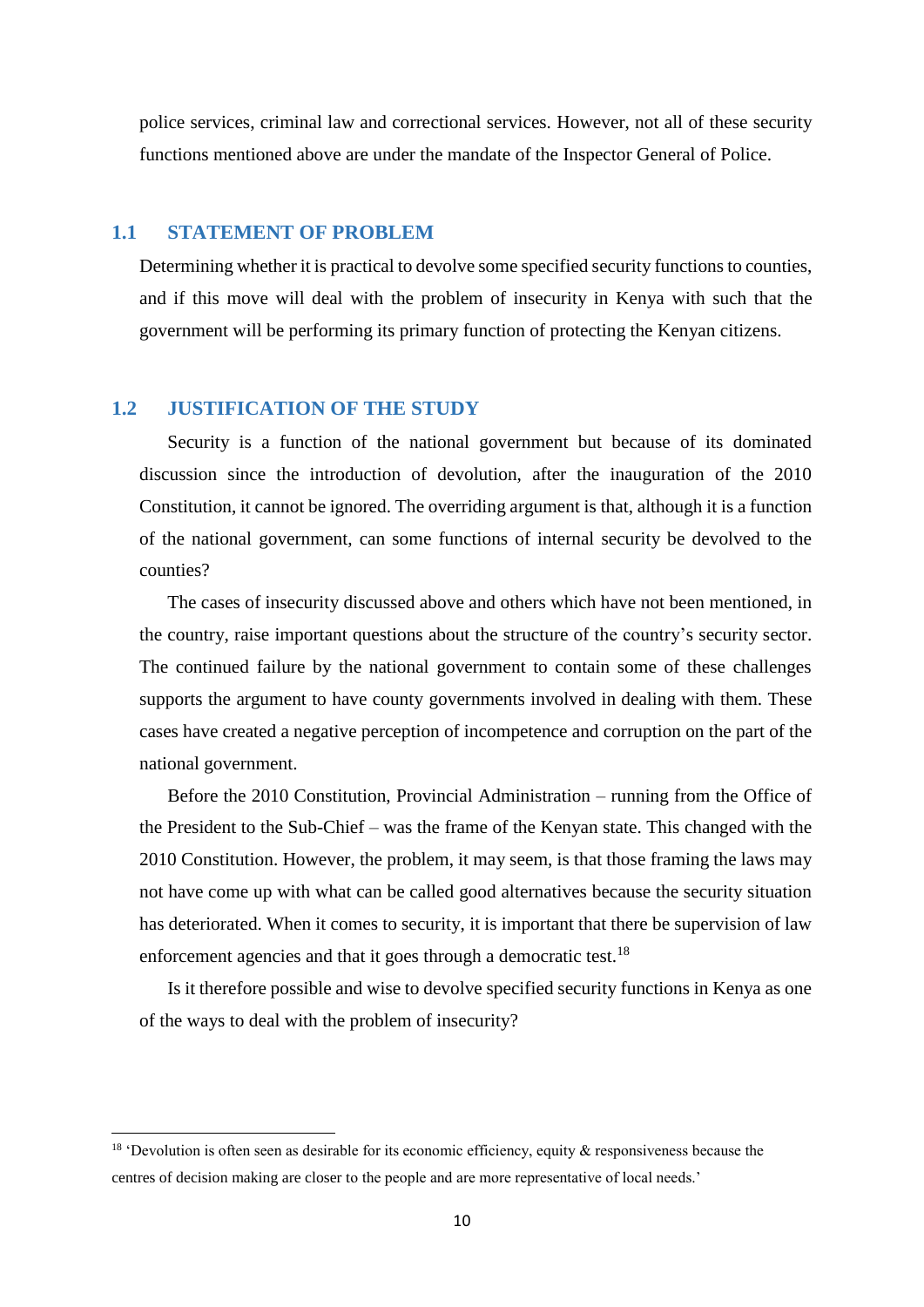#### <span id="page-10-0"></span>**1.3 RESEARCH OBJECTIVE**

This research aims to question whether the menace of insecurity in the country can be reduced or completely done away with through devolution of some internal security functions, such that they are dealt with by county governments.

#### <span id="page-10-1"></span>**1.4 QUESTIONS FOR RESEARCH**

The following are the research questions:

1) Due to the problem of insecurity in the country, is complete devolution of security functions, such that county governments can be engaged in the administration of security, one of the practical ways that can be employed to try and solve the problem?

2) By considering arguments put forth against devolution of security functions, how prudent will it be to facilitate the inclusion of the county governments in the management of security?

3) If complete devolution of security functions is unattainable, are there any other existing mechanisms through which county governments can be engaged in administration of security?

#### <span id="page-10-2"></span>**1.5 METHODOLOGY**

This study will use a qualitative approach to look at the Constitutional provisions which have expressly delineated functions between the national and county governments and look at whether there is a mechanism for the transfer of functions between both levels of government, that is, the national and county governments.

Furthermore, the study will look at the desk research of secondary information such as annual security reports made by other governments, whose security functions are devolved, so as to look at the state of insecurity in those countries. The study will also look at the works and assertions made by various scholars in the field.

These methods will help frame and put into context the situation at hand and as such will help provide a ground to search for answers.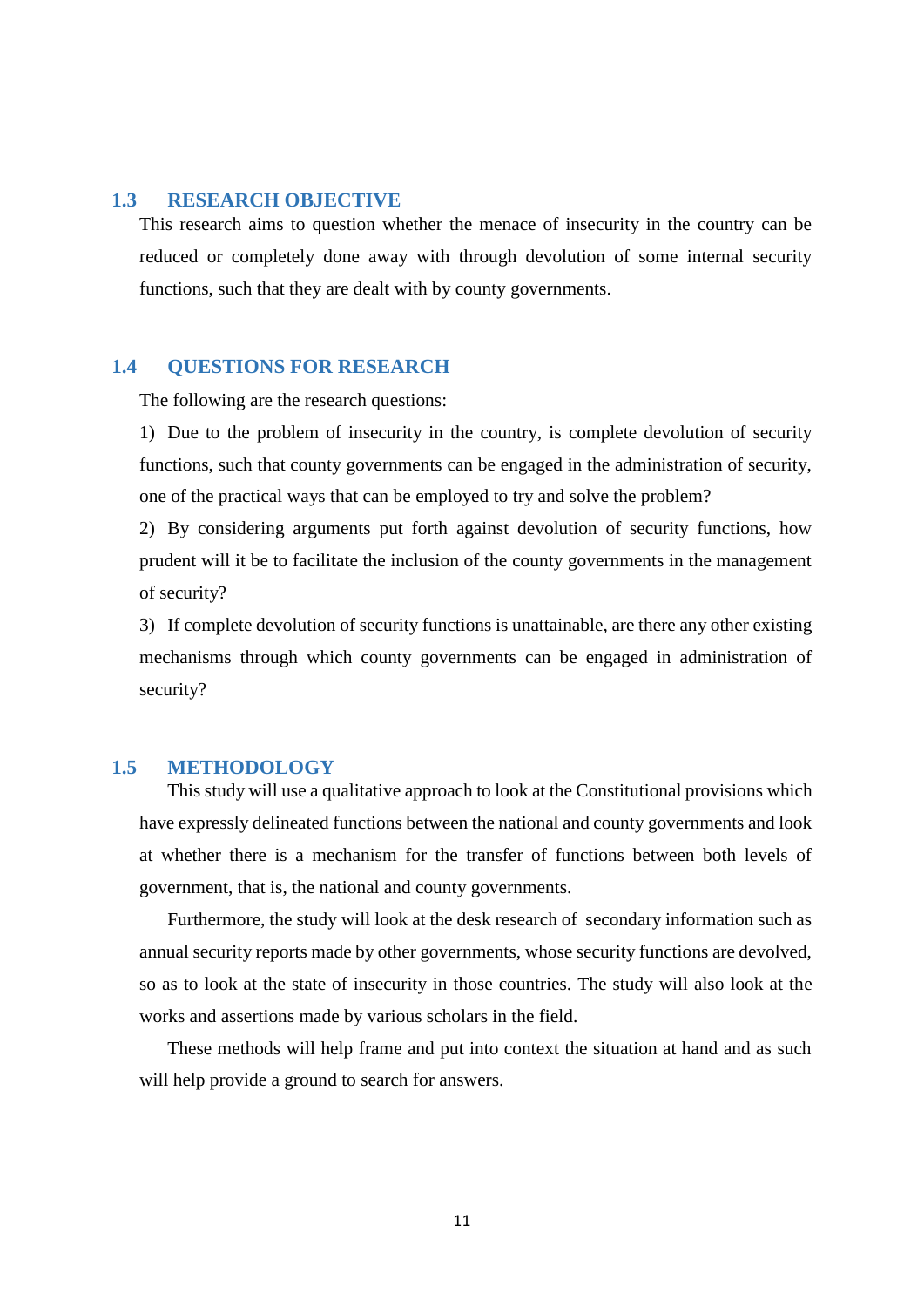#### <span id="page-11-0"></span>**1.6 DEVOLUTION – LITERATURE REVIEW**

The original concept of devolution was put forward by Edmund Burke, in the  $18<sup>th</sup>$ century. He used the idea of devolution to offer a solution to the challenges faced by the British government by the American colonialists and the Irish Catholics who were excluded by the 1801 Act of Union.<sup>19</sup> He based his argument on the fact that, the Westminster Parliament had two major functions – to act as the legislature for the United Kingdom and to be the imperial power for all British colonies. Therefore, these two functions were separated such that the British colonies could have their own local legislatures while at the same time, still owe allegiance to the imperial power in London.<sup>20</sup>

Aughey A., states that the central idea behind devolution is to find a central ground between separation of powers on one hand and over-centralisation of resources and power under the government on the other.<sup>21</sup> This central idea discussed is what can be said to have been used to come up with the working definition of devolution which means, 'the transfer of powers from a superior to an inferior political authority'.<sup>22</sup>

Bogdanor, identifies three major forms of devolution, as found in other jurisdictions. The Welsh, practises executive devolution. This means that the power to make decisions is devolved. The Scottish Parliament practises legislative devolution. This means that the power to make laws is devolved. Another form of devolution is administrative devolution. This means that the power to carry out specific functions is what is devolved. This form of devolution was practised by the Welsh, Scottish and Northern Ireland areas.<sup>23</sup> At the moment, it may seem that Kenya practises the administrative form of devolution in the security sector. This is because, the power to enact laws dealing with security matters has still been left to the national government while other bodies, within the sector, carry out their legal mandated functions.

Mutakha Kangu states that the Kenyan Constitution presents devolution as a system of multi-level government under which the Constitution creates two distinct and interdependent levels of government – the national and county – that are required to conduct

<sup>19</sup> Pilkington C, '*Devolution in Britain Today'*, 2002, 9.

<sup>20</sup> Pilkington C, '*Devolution in Britain Today'*, 9-10.

<sup>21</sup> Aughey A, '*Nationalism, Devolution & the Challenge to the United Kingdom State'*, 2009, 11.

<sup>22</sup> Pilkington C, '*Devolution in Britain Today'*, 8.

<sup>23</sup> Chance C, '*Constitutional Reform in the United Kingdom'*, 1998, 280.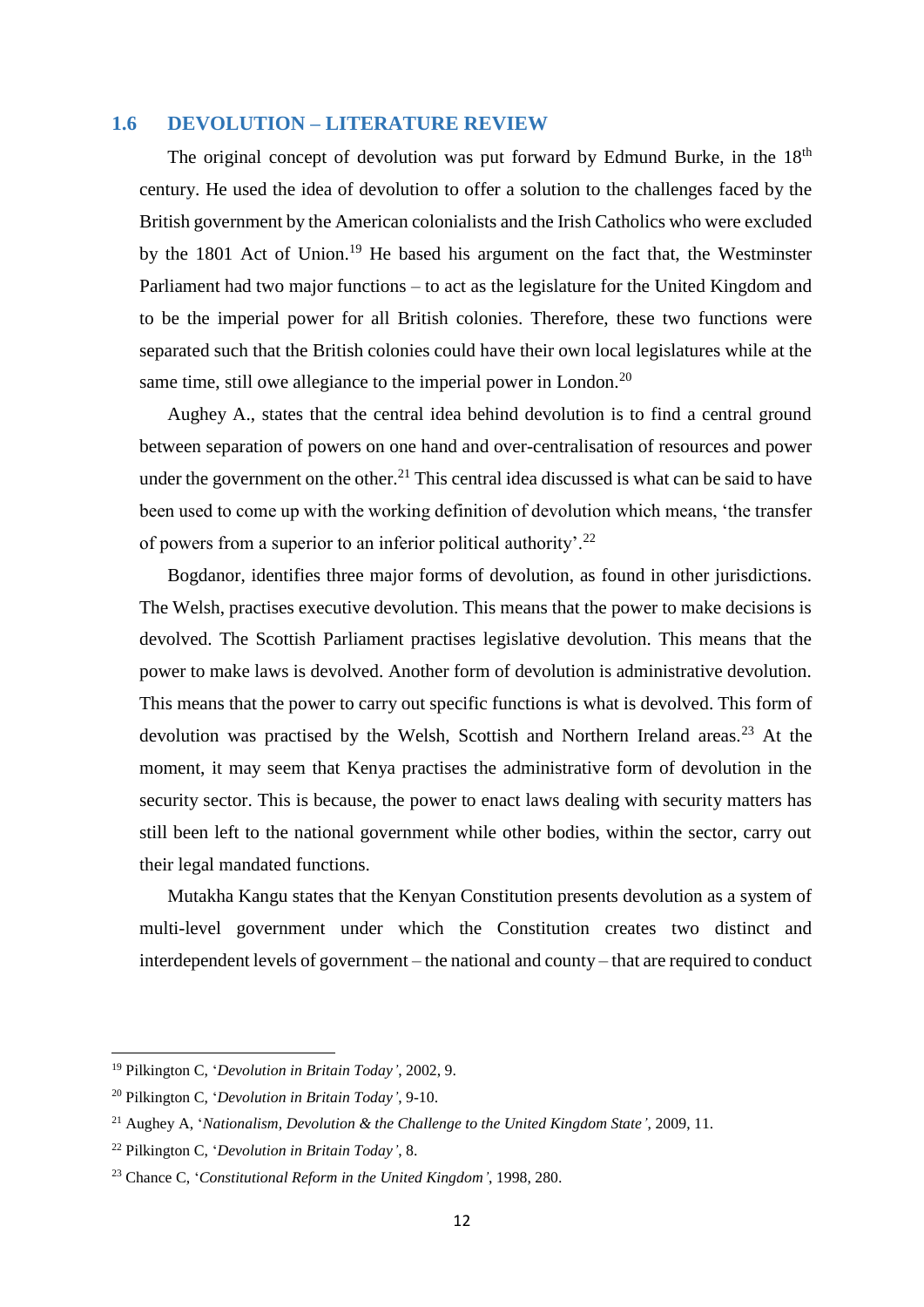their mutual relations in a consultative and cooperative manner.<sup>24</sup> The central ideas behind devolution as set out in Article 174 of the Constitution can be broadly grouped into: those promoting and advancing democracy and accountability; development and service delivery; equity and inclusiveness; and those limiting centralisation.<sup>25</sup>

The upholder of national security in a devolved government is also something that needs to be addressed. In the UK, for example, since there is devolution from higher level governments to local bodies, especially, local urban bodies, the local governments are the ones recognized as the immediate custodians of citizen's welfare.<sup>26</sup> However, with the current phrasing of the Constitution<sup>27</sup>, it may be impossible to leave this function primarily on the local governments. This means that the Constitution may have to be amended so as to actually state who the custodian of national security will be if devolution is considered.

Another area of focus would be to look at the rationale for having policing functions under either the central government or the county or provincial government. Kornicki states that, historically, the idea behind having police control under the central government was because of the fact that there was widespread anti-government activism. This rationale was developed during the colonial era. Rather than to merely serve the residents, the police were also expected to protect territories from invasion from colonial powers. In keeping in line with this view, police functions in all major European capitals, for example Paris, were under the jurisdiction of the central government.<sup>28</sup>

According to the Central Bureau of Investigation, separate policing organisations were set up because the organ established by the state was unable to efficiently carry out its functions. At an early stage of the World War II, the government of India was experiencing large scale corruption even with policing functions under the central government. Since the police and other law enforcement agencies set up by the state were unable to combat the prevailing corruption, a separate organisation was set up to deal with the problem.

<sup>24</sup> Kangu J, '*Constitutional Law of Kenya on Devolution'*, Strathmore University Press, Nairobi, 2015, 10.

<sup>25</sup> Kangu, '*Constitutional Law of Kenya on Devolution'*, 111.

<sup>26</sup> A Nirmaj, *'Formation of a Grants Policy for Local Bodies'*, 1981, 12.

<sup>27</sup> Fourth Schedule, *Constitution of Kenya*, 2010 which clearly states national security shall be a function of the national government.

<sup>&</sup>lt;sup>28</sup> Kornicki P, 'Meiji Japan: The Emergence of the Meiji State', 1998, 113; Murray T & Beare M, 'Police and Government Relations: Who's Calling the Shots?' 2006, Chapter 2 and 5.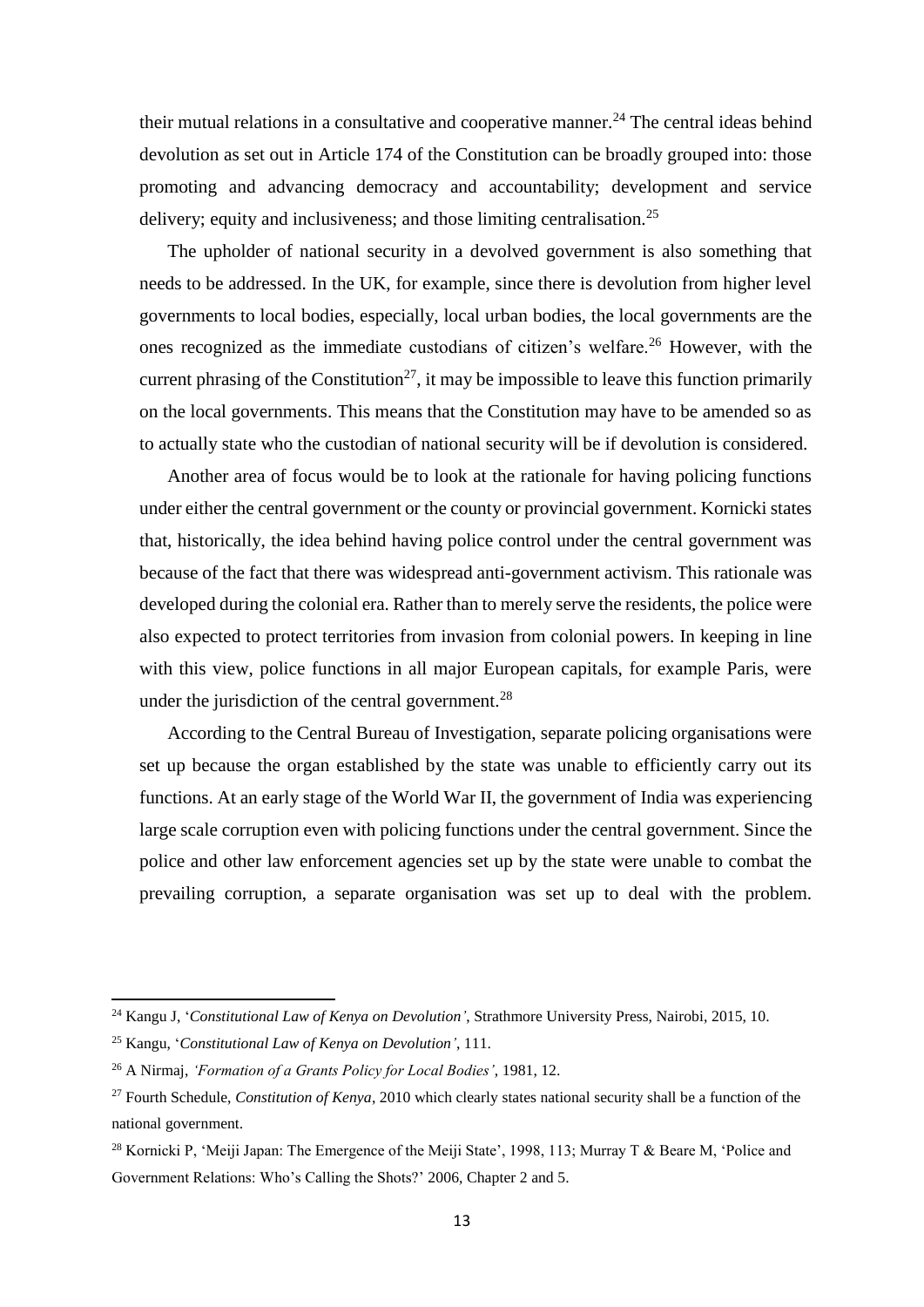Therefore, the setting up of a separate body to deal with corruption was seen as an urgent necessity.<sup>29</sup>

Therefore, with this foundation in mind, where do we go from here? The research will seek to answer whether the current legislation we have on devolution is sufficient enough such that we are also able to include devolution of security functions. However, with the background that there are various forms of devolution, it may be necessary to consider having complete versus partial devolution – having in mind the sensitive nature of the security sector.

# <span id="page-13-0"></span>**1.7 THEORETICAL FRAMEWORK**

Devolution of political power, responsibilities and resources is originally believed to have arisen from social facts. Due to this, the social contract theory is one that describes the relationship in society between laws and people, and why the members of the general public needs them for existence.<sup>30</sup>

Thomas Hobbes (1588-1689) proposed that, a society not governed by rules and laws would be an unruly one and full of tragic events. He explains that, it would be a Darwinian situation such that only the strong would be able to survive and the weak would perish because of the inability to provide for themselves. Hobbes believed that such a society would turn out to be a "dog-eat-dog" place because people would do whatever it took just so that they can survive, at the same time, ensuring that they are not attacked for another man's survival.<sup>31</sup>

For Hobbes, therefore, the solution to this problem was to have a social contract between the government and the members of the society. The social contract meant that, everyone in society came into some sort of cooperative understanding, which is what is considered to be the 'social contract'. In that way, everyone's interest would be to enforce rules that provide safety and security for all even the weakest. The social contract, once enforced, would be able to transform a society from a "state of nature" into one that would flourish. The degree to which the social contract and provision of security would protect

<sup>&</sup>lt;sup>29</sup> Central Bureau of Investigations, 'Central Police Organisations', 2005, 223.

<sup>30</sup> McCartney S & Parent R, '*Ethics in Law Enforcement'*, Victoria BC Campus, 2015, Chapter 2.

<sup>31</sup> Castells M, '*Materials for an Explanatory Theory of the Network of Society'*, University of California, 1999, 9.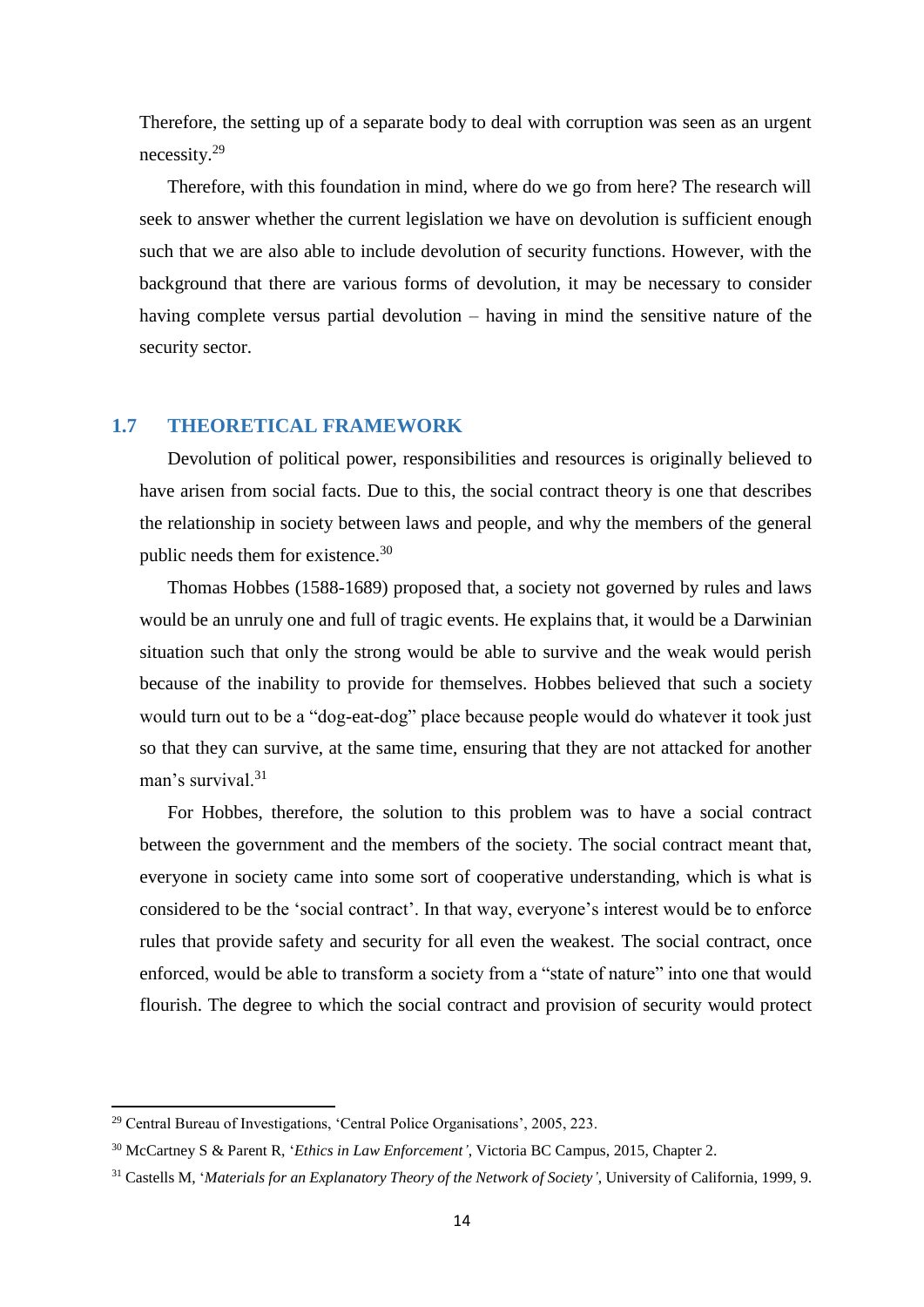the weak would depend on various other factors, but it would be agreed upon all that there is a need to contract so as to ensure security for all.<sup>32</sup>

Other major proponents of the theory include Jean Jacque Rousseau and John Locke. Both of them talk about the state, government and individuals. Locke and Rousseau state that there is a social contract between the government and the state such that the state exists to preserve and protect the natural rights of citizens. The two proponents believe that when the government fails in its primary role of protecting citizens, then the individuals in the state have a right and sometimes this right can even be considered an obligation, to rebel against the state. 33

In most societies, there is what can be called a 'social contract' between citizens and the government. One of the main functions of any government in any jurisdiction is to protect the civil liberties of citizens. Some fundamental natural rights are: the right to life, liberty and property.<sup>34</sup> Protection of these fundamental rights relates to the issue of insecurity. The citizens expect the state to, keep them safe and secure.<sup>35</sup> However, there are many citizen grievances in the current Kenyan situation, as indicated above, stating that the government has at times, failed to act, while in some instances, it has, but the actions it takes are unsatisfactory. Therefore, it may seem that it is the duty and also the right of citizens to demand that actions be taken against the state so that rules can be enforced to protect the weak, in this case, the citizens in general, to prevent them from perishing due to insecurity in the country. Rousseau and Locke both propose that the individuals in a state have a right to rebel when the government breaches the social contract. Thus, by testing devolution of security functions in the country, this research may be seen as one of the options that citizens may have as a means of improving the state of security in the country.

<sup>32</sup> Elahi M, '*Social Contract Theory by Hobbes, Locke & Rousseau'*, Academia, 2016, 4.

<sup>33</sup> Elahi M, '*Social Contract Theory by Hobbes, Locke & Rousseau'*, 5; Cassesse M & Vohrah L C*, 'Man's Inhumanity to Man'*, 2003, 184-185.

<sup>34</sup> Constitution Society, '*The Social Contract and Constitutional Republics'*, 2007.

<sup>35</sup> Fagan H. G & Munck R, *'Globalization and Security: Social and Cultural Aspects'*, 2009, 52.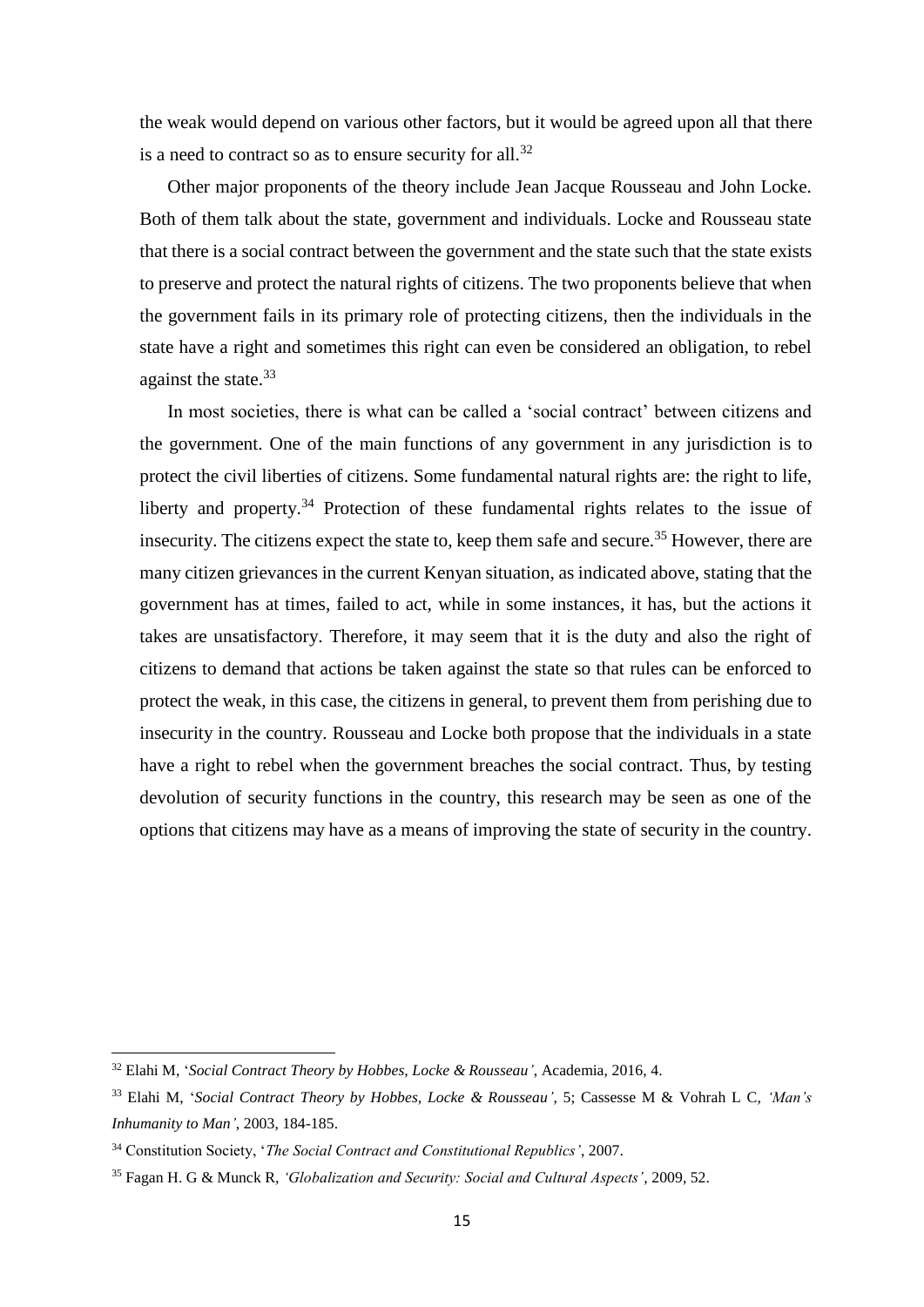### <span id="page-15-0"></span>**1.8 LIMITATIONS**

#### 1) Limited Access to Information:

Since the study will rely mainly on secondary information, some of these resources may be unavailable or difficult to access.

## 2) Limited Time:

The research is to be covered and submitted within a certain time limit as it is part of the course work of the Bachelor of Laws degree.

### 3) Costs of Research Resources:

Other than some resources being unavailable, some may be available but costly to acquire. For example, the cost of buying books which are only available on hard copy.

# <span id="page-15-1"></span>**1.9 CONCLUSION**

The research will therefore try to look at whether devolution of security functions in Kenya is attainable and efficient with consideration to the current situation in the country and whether it is one of the ways in which the insecurity problem can be addressed.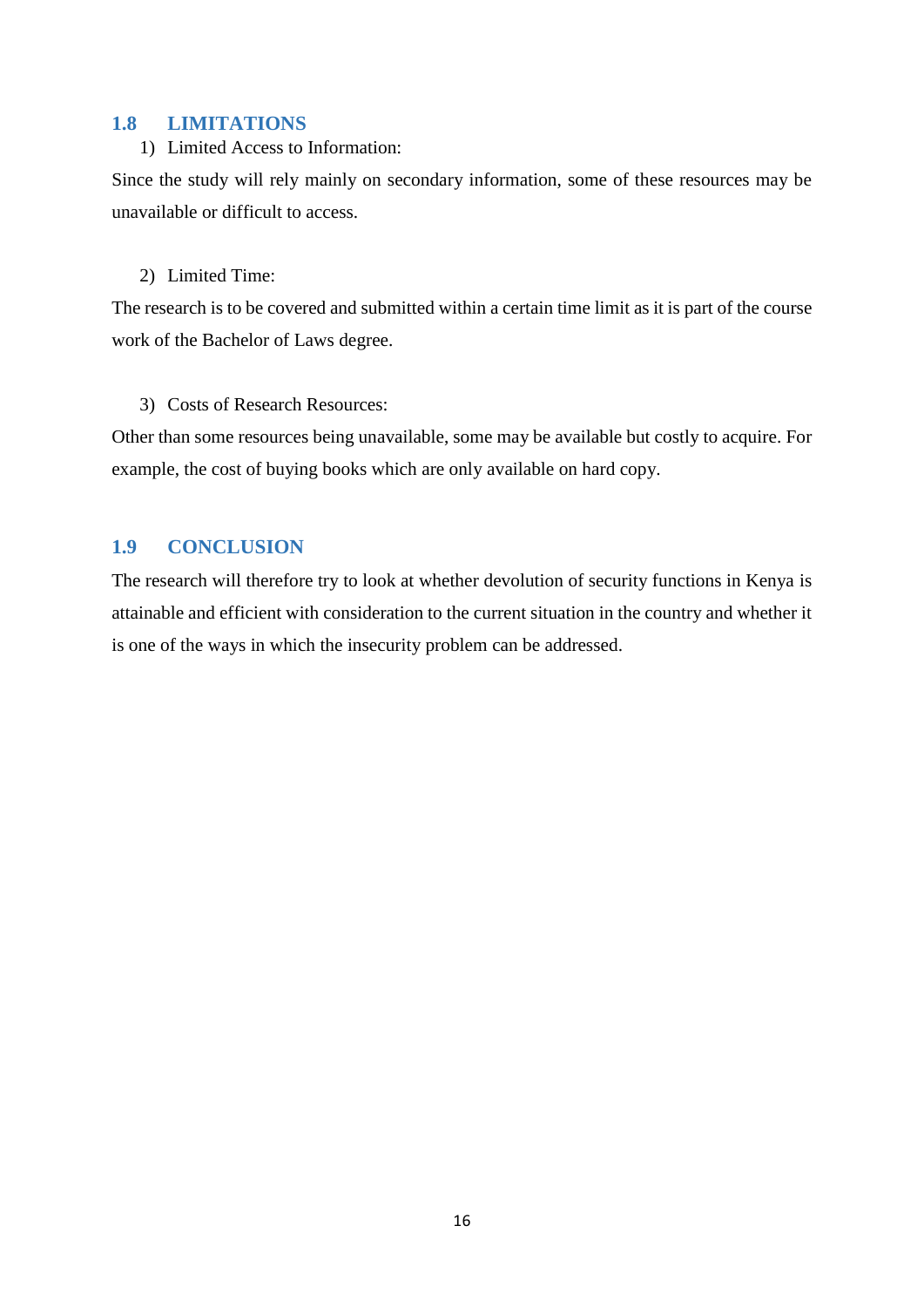# **CHAPTER TWO**

# <span id="page-16-1"></span><span id="page-16-0"></span>**2.0 THE GOVERNANCE LEVELS AND INSTITUTIONS IN THE POLICE FORCE**

#### <span id="page-16-2"></span>**2.1 HISTORICAL OVERVIEW**

In assessing the possibility and advantage of devolving security as a solution to insecurity, this chapter will focuses on the previous governance levels and institutions in the police force and look at the current Kenyan situation. Chapter 3 of this dissertation will then give a broader discussion on the sufficiency of devolution in further detail.

In East Africa, the police force organ officially began in the year 1896, a year after Kenya was declared a Protectorate. The British Foreign Office declared that the first police station in Kenya be opened in the city of Mombasa. During this period, the term that was commonly used to refer to soldiers was "Askari", which is currently still the term used to refer to them. The soldiers were troops from East Africa and the Middle East who served in the European armies. The first policemen to be recruited were used to safeguard shops, storehouses and banks – most of which was European property. The era of the colonial rule saw indigenous people being recruited by various colonial powers as soldiers. Some of these colonial powers included, the Italian, British, Portuguese, Belgian and German. These soldiers participated in assisting the European forces to acquire the colonial territories which were finally put under their rule and they later functioned as the major defence force within the territory. Also, they participated in the 1<sup>st</sup> and 2<sup>nd</sup> World Wars.<sup>36</sup>

The British Imperial Company had an administration bloc which protected various interests such as trading routes, business centres, staff etc. Also, it appealed to other bloc's such as the East African Rifles, the Uganda Rifles and the King's African Rifles for help in protection of trade ventures.<sup>37</sup>

In 1920, the modern Kenya Police was founded. However, Africans only occupied subordinate positions ranks and worked under the Europeans and Asians. In the urban areas, especially Nairobi, the police force was expected to maintain safety. This means, they were to prevent any potential crime from occurring and suppress any disorder which would arise from the

<sup>36</sup> Sommer H M, *'History of the Police in Kenya 1885-1960'*, 2007, 2.

<sup>37</sup> Sommer, *'History of the Police in Kenya 1885-1960'*, 4.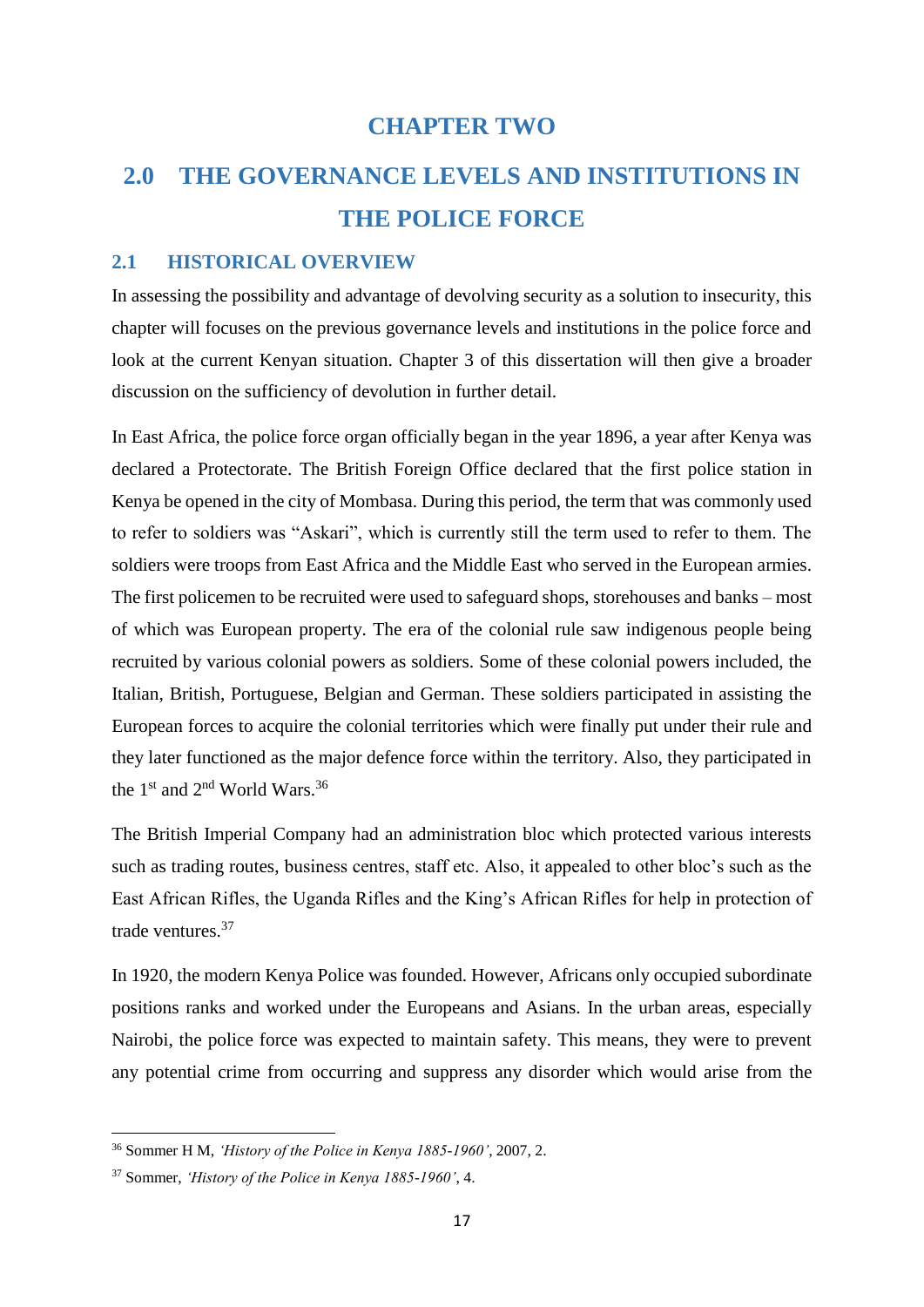Africans who were then living in "Eastlands".<sup>38</sup> During this year also, there was a review carried out within the organ and the Criminal Investigation Department (CID) was established. Also education classes were provided for those officers who served in the lower ranks – these included mainly the African soldiers. <sup>39</sup>

The police force was later expanded because of propositions in the report made by the Police Terms of Service Committee of 1946 which recommended that the force be expanded. Also, at this time the territory experienced many rebellions against the British, therefore, the imperial power felt the need to have more people serving in the force so as to contain the unrest from the Africans. Still, even with the expansion of the force and extension of skills to those in the subordinate ranks within the body, this did not have any effect on what was considered to be the main function of the force – that is, that it was to be an instrument of the colonial administration to suppress the Africans.<sup>40</sup>

Between 1952 and 1960, the imperial power was in fear due to the increase of the rebellious groups with the most famous being the Mau Mau in the late 1940's and begin of the 1950's. The main areas of the group's operation were the Rift Valley and Central areas of Kenya. Due to this, in October 1952 a state of emergency was declared. The army took power over from the police, which as seen from above, was at a lower level, in terms of enforcement agencies at the time. Various security forces worked during this period when the state of emergency was declared – some of which include: the Home Guards, the British military, volunteer military forces and the Kenya police force. A special police bureau, the 'Special Effort Force' was set up in 1953 mainly to deal with the Mau Mau movement. The Kenya Police Reserve and the CID were the most active departments in trying to supress this rebellion. Also, the number of those serving in the police force rose. In 1954 the Police force consisted of about 14,000 policemen, in addition to the increase in manpower, about 200 Police Signals stations were set up, more British trained policemen were engaged, the vehicles were equipped with wireless communication to improve communication and several District Military Intelligence Officers were employed countrywide. The state of emergency ended in 1960. This Mau Mau revolt and the fear of any other rebellions was what made the British power to leave the colony in 1963

<sup>38</sup> Ruteere & Pommerolle, *'Democratizing Security or Decentralizing Repression? The Ambiguities of Community Policing in Kenya'*, African Affairs Vol. 102, 2003, 587.

<sup>39</sup> Mulei, *'Theories on the Role and Function of the Police'*, University of Nairobi, 2008, 17.

<sup>40</sup> Foran, '*Kenya Police 1887*', Robert Hale Ltd, London, 1960.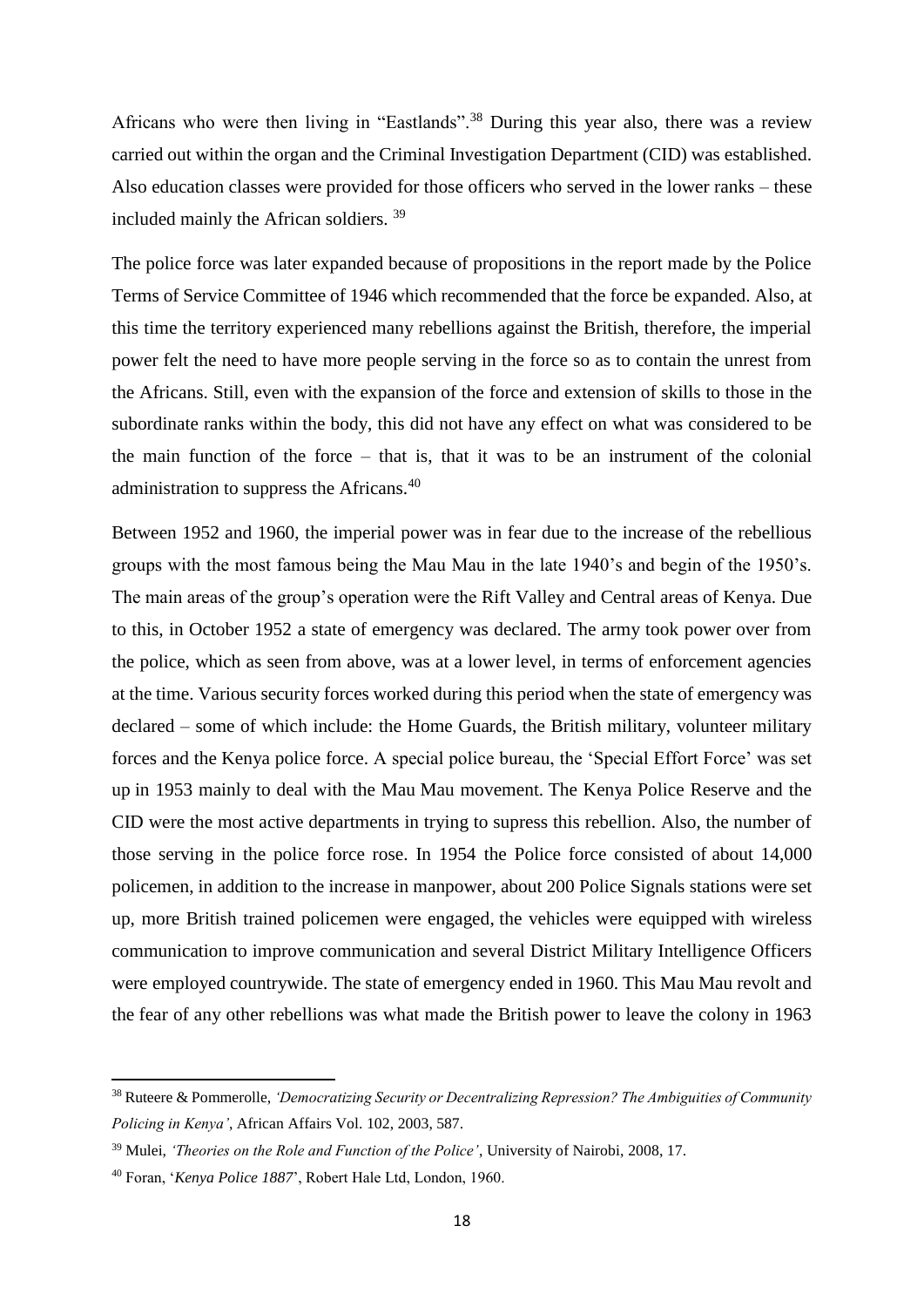and hand over the country to those African politicians who had been leading the country in the struggle for independence. This lead to the acquisition of independence of Kenya that same year.<sup>41</sup>

Following the independence of Kenya, the Constitution used at that time was based on the Westminster model. The various provisions in the Constitution envisioned the police force as a completely neutral and independent body. Also, the 1963 Constitution provided that the police force would be established by law and that the force would be regulated by a Police Service Commission and National Security Council. The Inspector General Police was to be appointed by the President on the guidance of the Police Service Commission. However, these provisions were never realized due to the lack of legal structures which would necessitate this change. 42

During the early 1990s, the uncertainty felt in the country due to the move towards a multiparty democracy brought greater pressure for police reform in the country. There was a rising need to transform the police into a more modern service, with standards in line with international ideals of policing.<sup>43</sup> This however, was not realized until 2002 after there was a change of government, with the National Coalition for Reforms and Democracy (NARC) winning the elections. In 2003, the then government established the Task Force on Police Reforms, which was the first time such a far-reaching reform procedure specifically targeting the police had been started by the government. The task force was required to analyse the current policing activities in place and provide recommendations. The task force proposed a number of commendations including, but not limited to, encouraging the development of a public relations campaign and the employment of structural changes and institutional reorganization. The focus of the task force was, however, not on accountability and professionalism.<sup>44</sup>

**.** 

<sup>41</sup> Commonwealth Human Rights Initiative & the Kenya Human Rights Commission, *'The Police, The People, The Politics: Police Accountability in Kenya'* 2006, 4-5; Sommer, *'History of the Police in Kenya 1885-1960',*  13-14.

<sup>42</sup> Ghai Y, Constitution of Kenya Review Commission, *'The Constitution and the Economy'*, Institute of Economic Affairs, 2002, 62.

<sup>&</sup>lt;sup>43</sup> The report made by the Constitution of Kenya Review Commission established that the public perceived the behaviour of the police as corrupt and violent which was not in line with the United Nations standards of policing. <sup>44</sup> Commonwealth Human Rights Initiative & the Kenya Human Rights Commission, *'The Police, The People, The Politics: Police Accountability in Kenya'*, 7-8.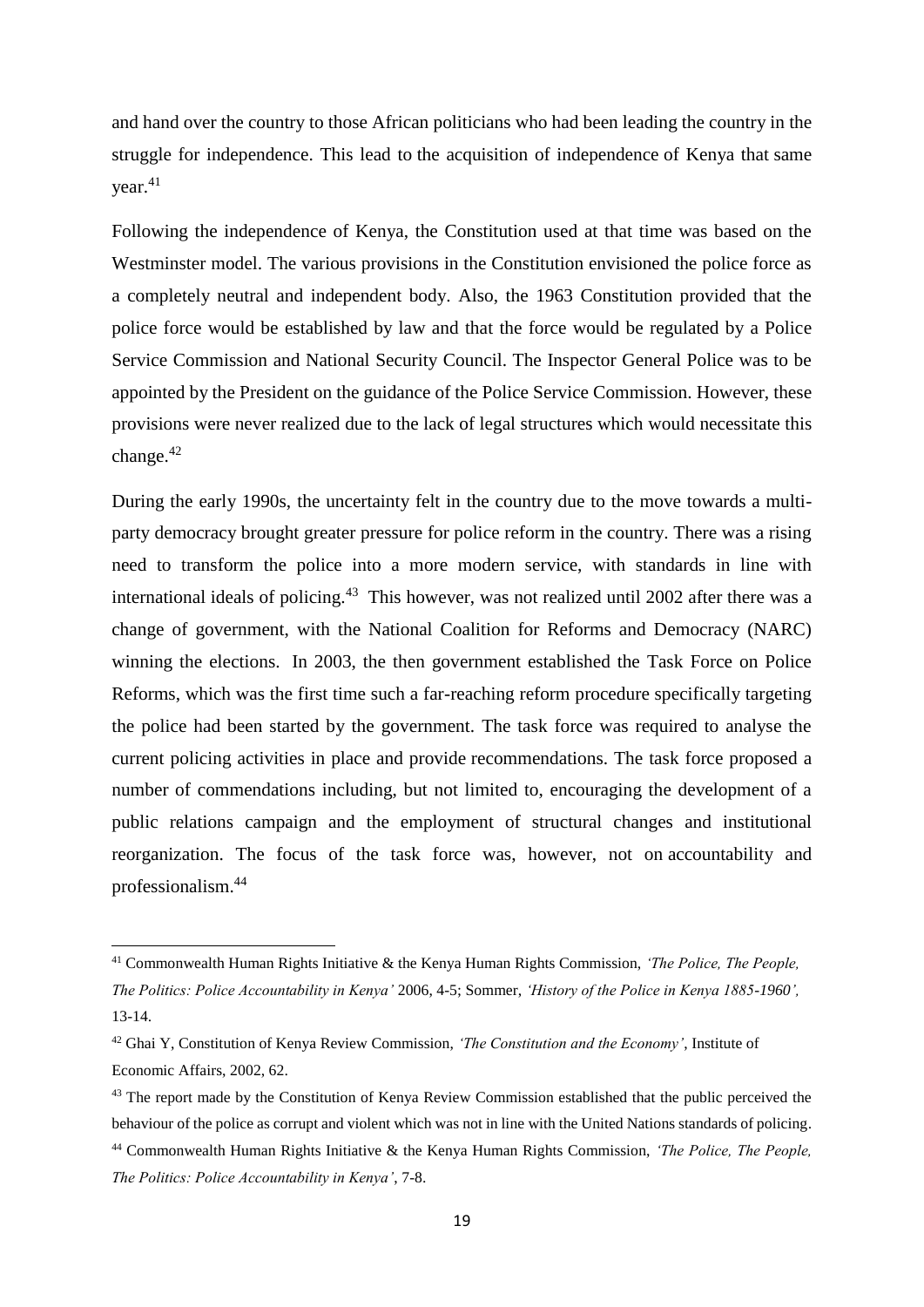The structure above outlines what was the National organization.

On a provincial level, there was a Provincial Commissioner (PC) in charge of each of the 10 Provinces. Under the PC was a unit command known as the Administration Police. Each province had its own body. After independence this system was retained by the new government. The reason was that it was a system which provided a link between the government and the people who were considered to be in the lower local level.<sup>45</sup>

### <span id="page-19-0"></span>**2.2 CURRENT STRUCTURE**

Currently, the Inspector General of Police is Joseph Kipchirchir Boinett. He is in charge of all policing and security functions in Kenya. This office was introduced so as to replace the office of the Police Commissioner. He is the second holder of the office after David Mwole Kimaiyo.

The Kenya Police is divided into the following bodies:  $46$ 

- 1. The General Service Unit
- 2. The Anti-Stock Theft Unit
- 3. The Criminal Investigation Department
- 4. The Traffic Police Department
- 5. Kenya Police College
- 6. Kenya Police Air Wing
- 7. Kenya Railways Police
- 8. Tourism Police Unit
- 9. Kenya Police Dog Unit
- 10. Kenya Airports Police Unit
- 11. Diplomatic Police Unit
- 12. Maritime Police Unit
- 13. National Disaster Management Unit
- 14. Presidential Escort Unit

<sup>45</sup> Nguru S, *Provincial Administration under the New Constitution*, 2012, accessed at:

[http://www.ustawi.info.ke/index.php/government/government-under-the-new-constitution/provincial](http://www.ustawi.info.ke/index.php/government/government-under-the-new-constitution/provincial-administration)[administration.](http://www.ustawi.info.ke/index.php/government/government-under-the-new-constitution/provincial-administration)

<sup>46</sup> Kenya Police Service. Retrieved from:

[http://www.kenyapolice.go.ke/index.php?option=com\\_content&view=article&id=67.](http://www.kenyapolice.go.ke/index.php?option=com_content&view=article&id=67)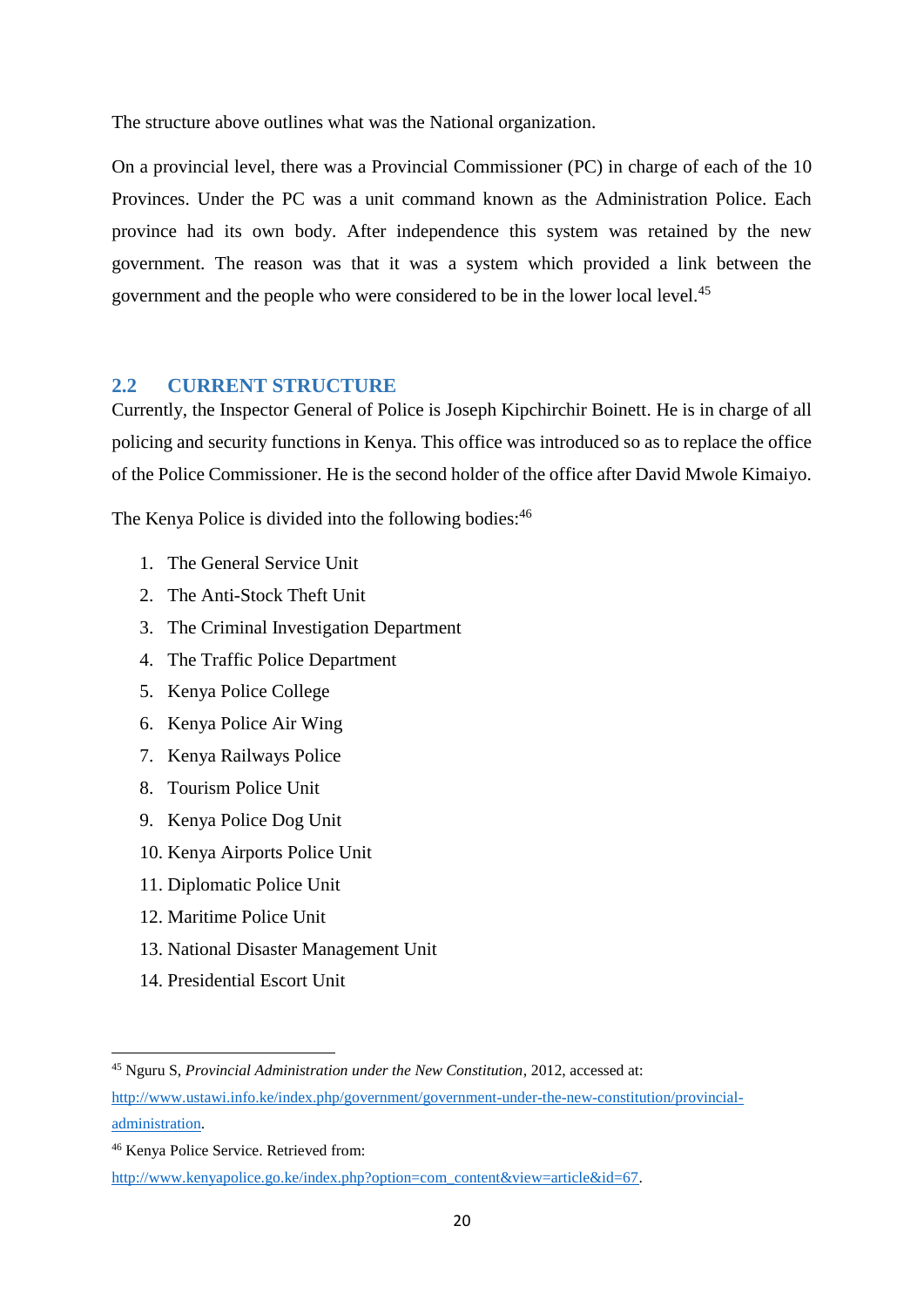The Police Act lays down the main functions of the police service as: maintenance of law and order; preservation of peace; protection of life and property; prevention and detection of crime; apprehension of offenders; and enforcement of all laws and regulations with which it has been charged.<sup>47</sup>

Other than the Police Act, the police force is also guided by the National Police Service Standing Orders. These were put in place to guide the actions of the members of the force and ensure that they always observe the law when carrying out their functions. The Orders establish the formation of various units of the service, which have been mentioned above, and their range of work. Also, it stipulates the functions carried out by the Administration Police (AP) and Criminal Investigation Department (CID). The Standing Orders also show the national police organisational structure, working units and operational ones with clear guidelines on how officers should handle various situations. The Standing Orders are executive orders for the general control, direction and information of the service so as to unite police services under the command of the Inspector General (IG) of Police. It states that executive duties of those in the service shall be exercised at the instruction from the office of the Inspector General and delegated accordingly to the Kenya Police Service, the Administration Police Service and the Directorate of Criminal Investigations (DCI). Deputy Inspectors General will be in charge of AP and regular police services and the DCI. It also presents a framework of all the new police positions and their functions, police stations and outposts and what is supposed to be done in those places.<sup>48</sup>

### <span id="page-20-0"></span>**2.3 POLICE REFORMS**

The outcome of the 2007 post-election violence was one of the main factors that led to the push for the national police reform agenda. The Commission of Inquiry into the Post-Election Violence (CIPEV) linked the police to some of the heinous acts of violence and the killings that were experienced during the Post-Election Violence, as earlier mentioned in chapter one. The CIPEV and the UN special rapporteur report on extra judicial killings both made recommendations that the police force should go through far-reaching changes<sup>49</sup> so as to

 $\overline{a}$ 

<sup>47</sup> The Police Act, Cap 84 of 2010, Section 14.

<sup>48</sup> *Constitution of Kenya*, Article 243, 244 & 245, 2010; *National Police Service Act*, Cap 84 of 2011.

<sup>&</sup>lt;sup>49</sup> The Administration Police which was politicized be reformed into a more independent Kenya Police Force; That there be the introduction of an expert, independent body which would be called the 'Police Reform Group', that would be expected to report to the then Minister of Justice, and had a six-month mandate to oversee the whole reform process; The introduction of a permanent political body which would oversee the work carried out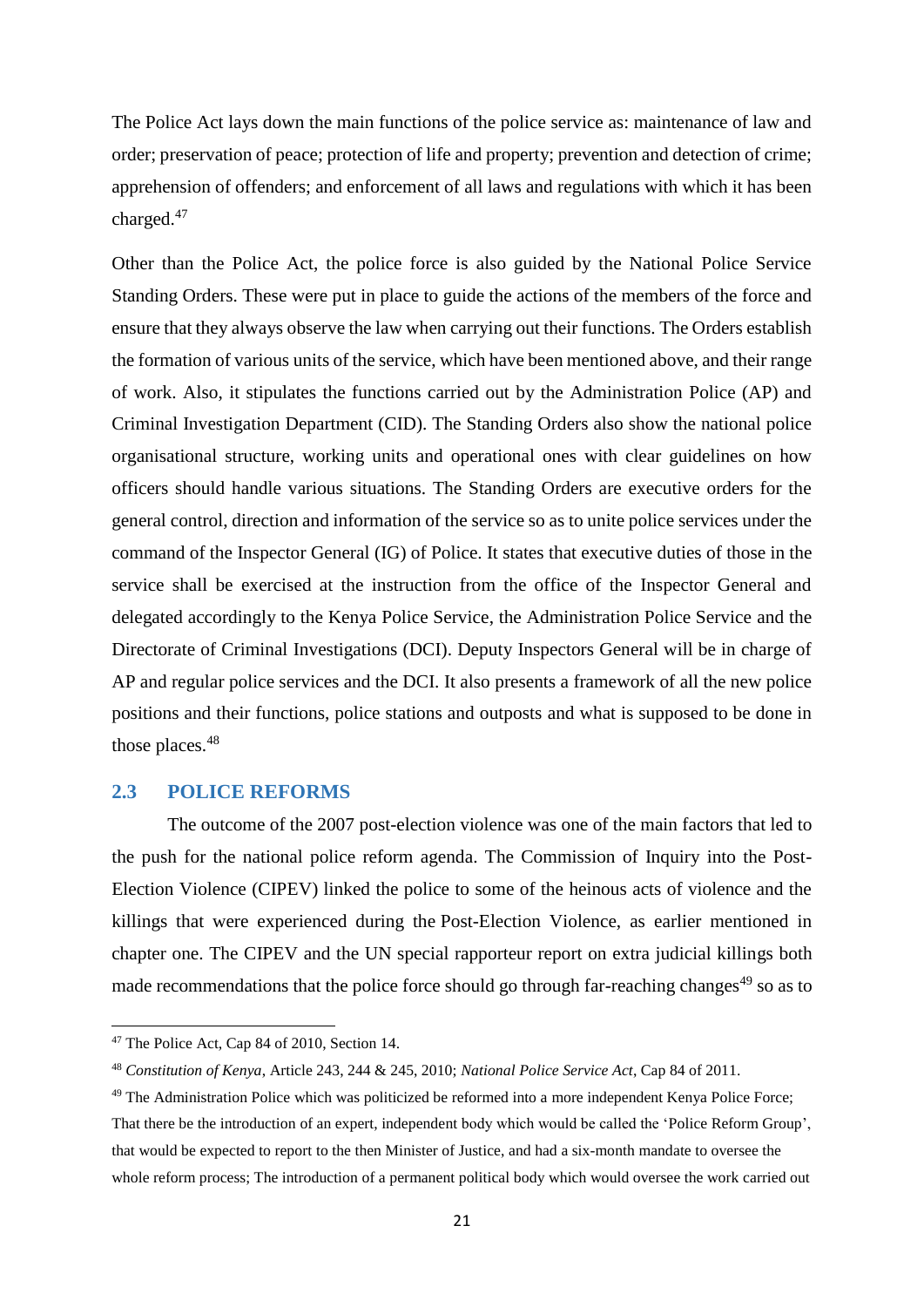improve the general policing system in the country.<sup>50</sup> Also, one of the agendum of the National Accord and Reconciliation Agenda listed was, 'constitutional, legal and institutional' reforms, one of which was law enforcement institutions, as a means to improve the protection of the rule of law while the members of the police force carry out their duties.<sup>51</sup> In response to these recommendations, the National Taskforce on Police Reforms in 2009 headed by Retired Judge Philip Ransley was setup by the government. The taskforce came up with up to 200 recommendations. To fast track and coordinate the implementation of the recommendations, the President established the Police Reform and Implementation Committee (PRIC).<sup>52</sup>

Following the recommendations made in the Ransley report various recommendations were then implemented as provisions of law in the formulation of the 2010 Constitution. The promulgation of the 2010 Constitution introduced important changes in the policy, legislation and institutional structures towards police reform and significantly enhanced police accountability. Some key changes included: the establishment of the National Police Service (NPS), that combined the Kenya Police and the Administration Police under one command which was the newly created office of the Inspector General, that was previously held by the Police Commissioner; the National Police Service Commission (NPSC) whose duties are to develop training policies, advise on salaries and remuneration of the members of the Service, supervise recruitment and disciplinary issues and the selection of the members of the National Police Service, : and the introduction of a specific body required to address complaints brought against the NPS.<sup>53</sup>

**.** 

by the police ("Police Service Commission") and at the same time, function as an investigative/disciplinary body ("Independent Police Conduct Authority"), p. 478 *Commission of Inquiry into Post-Election Violence*. <sup>50</sup> International Centre for Transitional Justice, '*The Kenyan Commission of Inquiry into Post-Election* 

*Violence*', 2008, 1-2; Alston P, United Nations General Assembly, '*Report of the Special Rapporteur on Extrajudicial, Summary or Arbitrary Executions'*, 2010, 88-101.

<sup>51</sup> African Union, Government of Kenya, 'The Kenya National Dialogue and Reconciliation', 2011, Agenda Item IV.

<sup>52</sup> Hon, Mr. Justice (Rtd) Philip Ransley, Report of the National Task Force on Police Reforms, 2009.

<sup>53</sup> *Constitution of Kenya*, Article 243-247, 2010.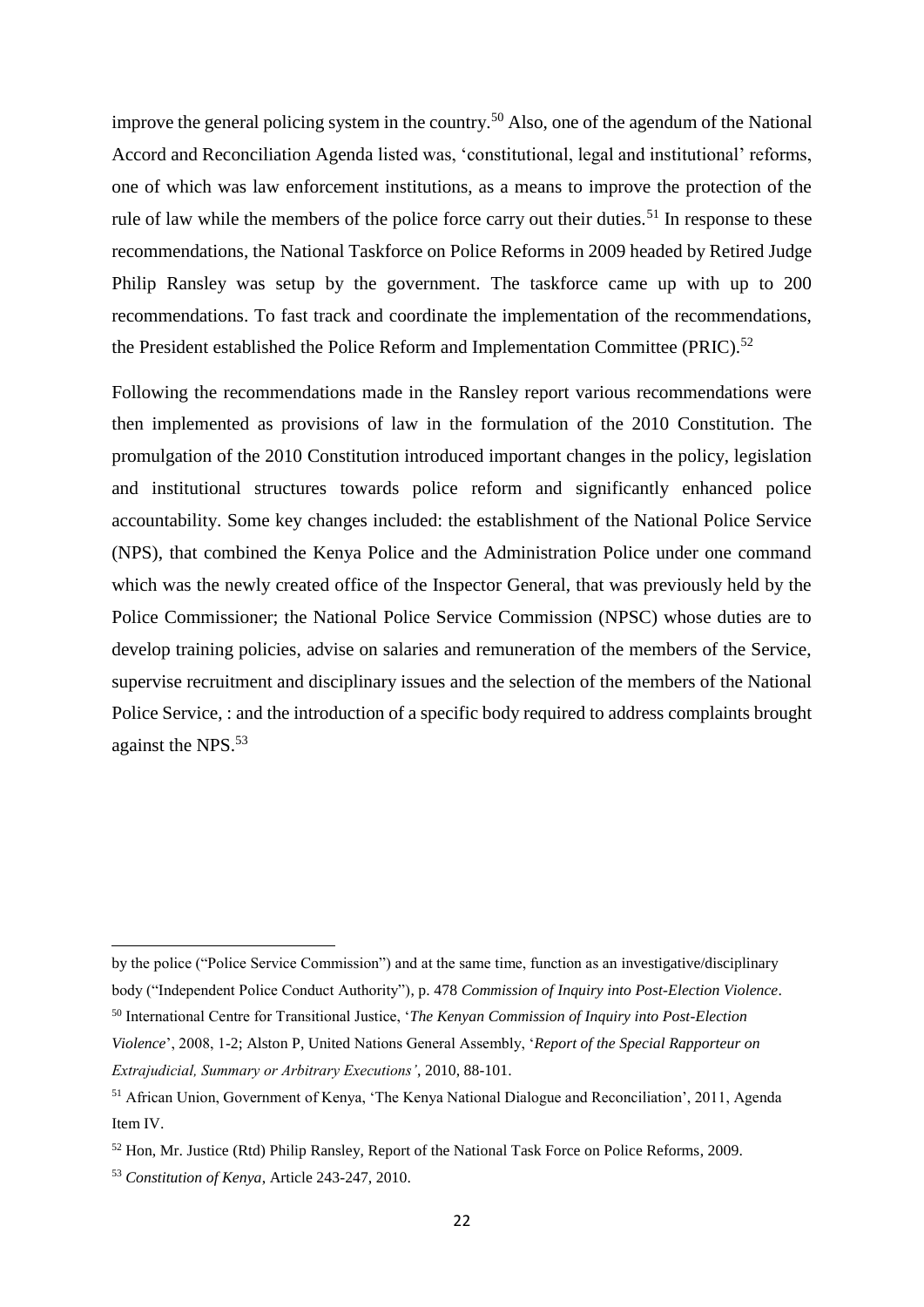# <span id="page-22-0"></span>**2.4 CONCLUSION**

In conclusion therefore, this chapter's main focus was to give the history of development of the Kenyan police force until its current status. How centralization of security and policing functions has currently failed together with the disadvantages and advantages of having a devolved system of security are discussed further in Chapter 3.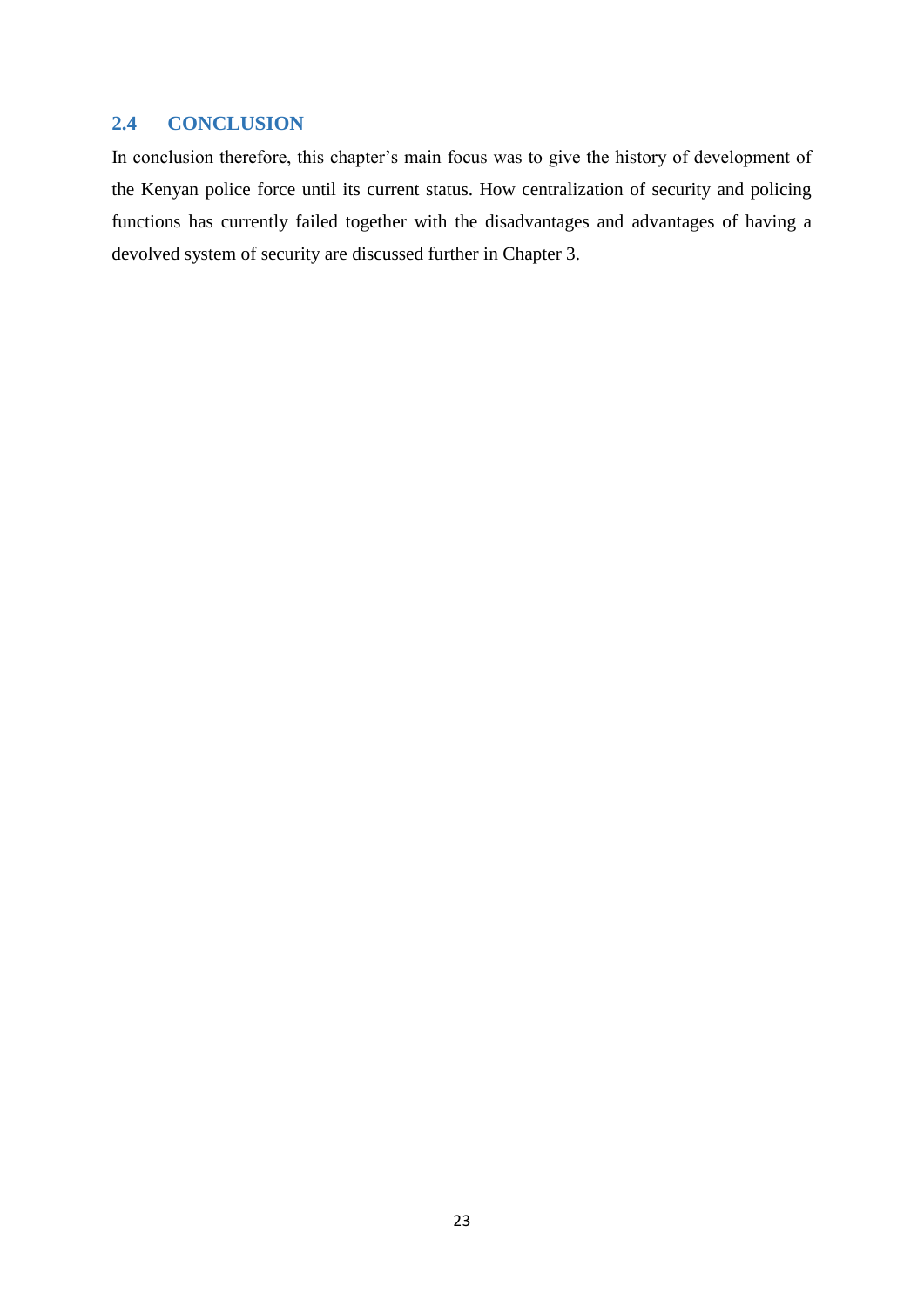# **CHAPTER THREE**

# <span id="page-23-1"></span><span id="page-23-0"></span>**3.0 THE SUFFICIENCY OF DEVOLVING SECURITY FUNCTIONS**

After looking at the history of the police sector, this Chapter seeks to test the sufficiency of devolving security functions – and if this is a feasible solution in light of other considerations. In as much as the general police force may have failed to efficiently carry out its required duties, is complete devolution practical?

As mentioned earlier in Chapter 1 of this paper, the social contract theory is the theoretical principle that describes the relationship in society between laws and people, and why the general public needs them for peaceful existence. Hobbes, who is regarded as the main proponent of this theory states that, a society without rules and laws to govern our actions would be an undesirable place to exist in. He describes a society without rules as one living in a "state of nature." In such a state, people would act with lack of concern to others. Life in a state of nature would be Darwinian, where the strongest survive and the weak perish. Such a society described by Hobbes, refers to one without the luxuries and requirements that are taken for granted in today's society.<sup>54</sup>

The solution to this problem according to Hobbes, is for those living in a society to come together and have a social contract which can protect everyone, especially those regarded as the weakest in society. Therefore, the government is expected to come up with standards or regulations which will ensure provision of security for all. At the same time, the people are expected to obey them. The duty of respect of citizens towards the state relies on the capability of the state to provide security to all.<sup>55</sup>

According to Locke and Rousseau, the social contract mainly depends on the state's important function of ensuring security and safety of the people. If the state is unable to fulfil this function then the people have the power to change those who have legislative power within a state.<sup>56</sup>

 $\overline{a}$ 

<sup>54</sup> McCartney S & Parent R, *Ethics in Law Enforcement: Social Contract Theory*, Chapter 2, 2012 at [https://opentextbc.ca/ethicsinlawenforcement/chapter/2-9-social-contract-theory/.](https://opentextbc.ca/ethicsinlawenforcement/chapter/2-9-social-contract-theory/) 

<sup>55</sup> Atack I, *Nonviolence in Political Theory*, Edinburgh University Press, 2012, 49-51.

<sup>56</sup> Locke says that: 'Any government that transgresses the law of the people can be opposed because it has violated the limits of its authority. The ultimate right of the people to resist and change a government that exceeds its authority is the best fence against rebellion.'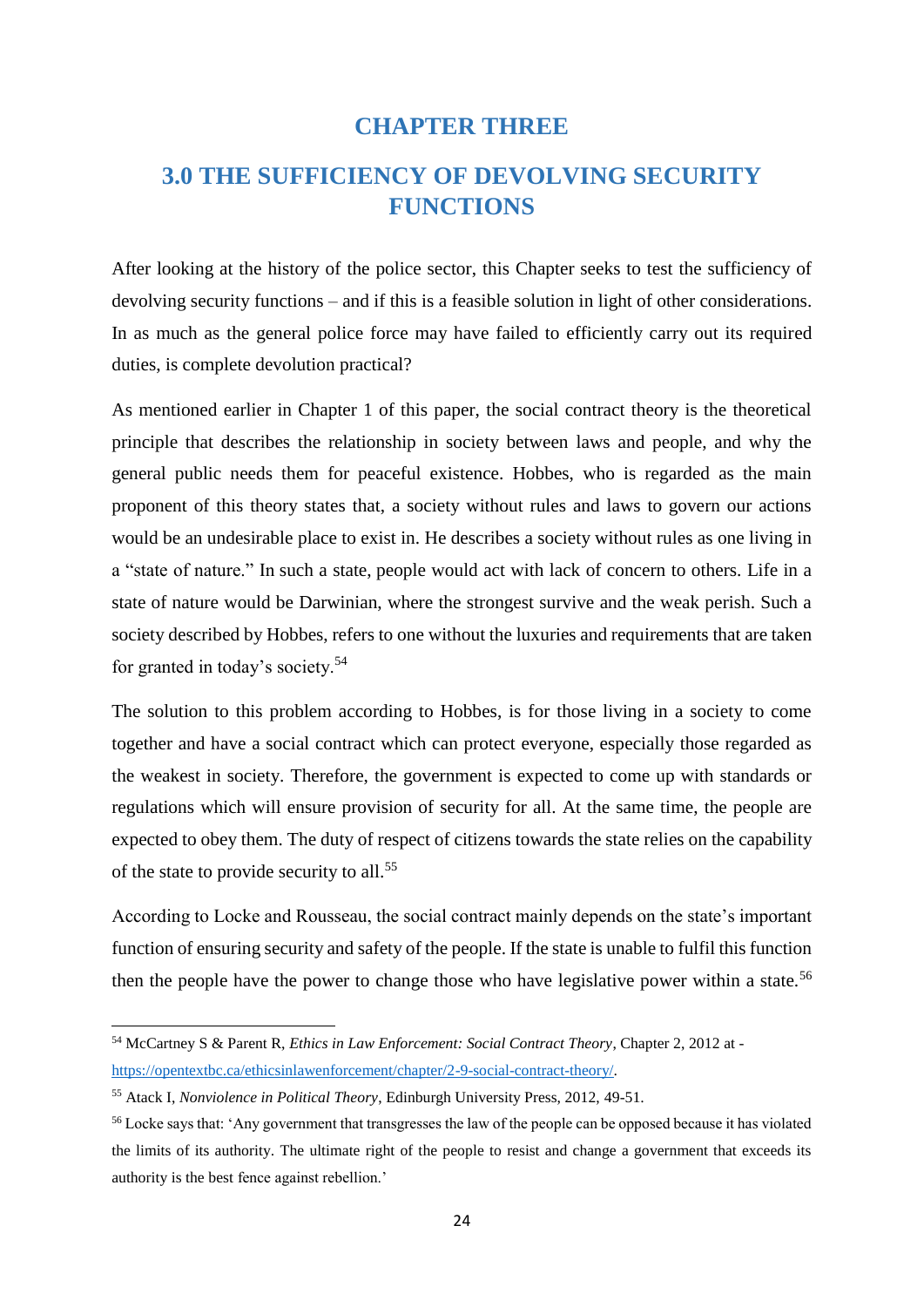The proponents are therefore stating that the actions of opposition from the people, is a measure of protecting the uprightness of the state and the rule of law.

# <span id="page-24-0"></span>**3.1 RATIONALE BEHIND CENTRALIZATION OF SECURITY FUNCTIONS**

Centralization means that, powers are in the hands of one governing body in all parts of a state. This means that only one figure has authority within the state to carry out all functions by itself. Centralization of functions limits all administrative functions to those chosen as representatives of the central government without including other bodies.<sup>57</sup>

In most jurisdictions, security functions are more likely to be centralized because, as seen earlier from the proponents of the social contract theory, the state is the one charged with the primary responsibility to ensure that law and order is upheld so that peace and security is guaranteed for all as the right to life and to security are considered as priceless rights of an individual under the Constitution.<sup>58</sup> The state will carry out this function by having laws which commend punishment in instances where one violates these rights. The aim of this system is to act as measure of prevention of insecurity.

At the same time, these functions assigned to the state should be achievable by them. The government should be equipped so as to effectively discharge these security functions. If the state lacks the ability and means to perform these functions then it is failing to carry out its main function and there is therefore no point in allocation it this responsibility.<sup>59</sup> The general principle is that 'resources must follow and match responsibilities'.<sup>60</sup>

With the evidence presented in Chapter 1 of this paper, showing that the national security organs have been unable to control this problem of insecurity,  $61$  it shows that the central government lacks the capacity, and possibly the machinery, to effectively deal with insecurity

**.** 

<sup>57</sup> Conceptual Framework, *Local Government*, 4 at -

[http://www.globalcommunities.org/publications/yslc\\_conceptual\\_framework.pdf.](http://www.globalcommunities.org/publications/yslc_conceptual_framework.pdf)

<sup>58</sup> Article 26 & 29, the 2010 Kenya Constitution.

<sup>59</sup> Kangu J, *Constitutional Law of Kenya on Devolution*, 2015, 235; Ghai Y.P & Ghai J.C, *Kenya's Constitution: An Instrument for Change*, 2011, 122.

<sup>60</sup> The Constitution of Kenya Review Commission, *Special Working Document for the National Constitutional Conference: Report on Devolution of Powers*, 2003, 100-101.

<sup>61</sup> The Kenya Police Service, *Annual Crime Report*: Crime Analysis – Increases in crime were noted in Criminal Damage 105 cases or 3%, Other offences against persons 567 cases or 3%.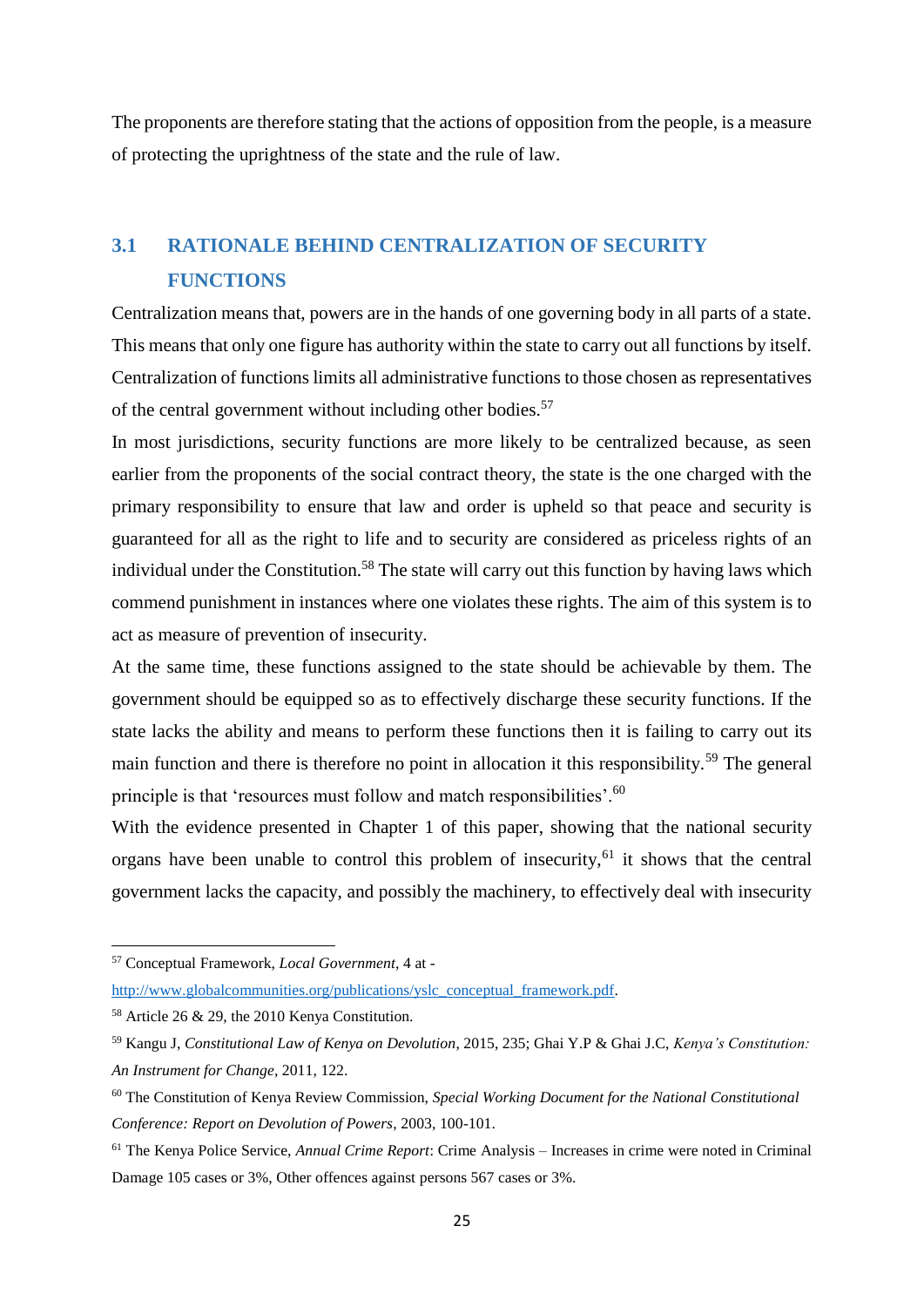in the country. This lack of capacity by the central government leads the argument which necessitates having some functions devolved so as to counter these heinous effects.

#### <span id="page-25-0"></span>**3.2 FAILURE OF SECURITY ORGANS**

Article 10<sup>62</sup> binds all bodies of the State and citizens to observe and respect the rule of law and Constitutionalism. This legal provision requires all state organs and state officials to apply the national values and principles when enacting laws and implementing decisions which would affect the public. This Article fits into the argument below as it shows the link between the decisions made by the police organs and whether the mandate was exercised with respect to the national values and principles. For example, delayed action of the security organs in various instances already outlined above in other Chapters shows lack of good governance in the security organs. Good governance is one of the national values and principles outlined in Article 10 of the Constitution.

The Constitution expressly provides, under the Fourth Schedule, that security functions are an exclusive function of the national government, with the Inspector General of Police charged with the mandate of being incharge of some of them. The security services include: the national defence and the use of national defence services, police services, including the setting of standards of recruitment, training of police and use of police services, criminal law and correctional services. These bodies<sup>63</sup> are to ensure that citizens are protected against any internal and external security threats. The exercise of this mandate by these bodies, which is important, will be regarded as ensuring that there is respect of human rights, human dignity and the rule of law. The previous failure of the security agencies to exercise this obligation has led to the security threats facing the country. They include terrorism, organized crime, ethnic violence, resource conflicts, and robbery with violence and street muggings.<sup>64</sup> Some of these examples, like the Westgate Attack, have been exhaustively mentioned in the first chapter of this paper.

The security gap - failure of the national security organs to battle crime and insecurity is considered as one of the main factors encouraging the rise of illegal gangs. The National Crime

<sup>62</sup> The 2010 Kenya Constitution.

<sup>&</sup>lt;sup>63</sup> Article 238, 239 of the Constitution, the security organs are the Kenya Defence Forces, the National Intelligence Service and the National Police Service.

<sup>64</sup> US Department of State's Bureau of Diplomatic Security Kenya, *Crime and Safety Report*, 2014.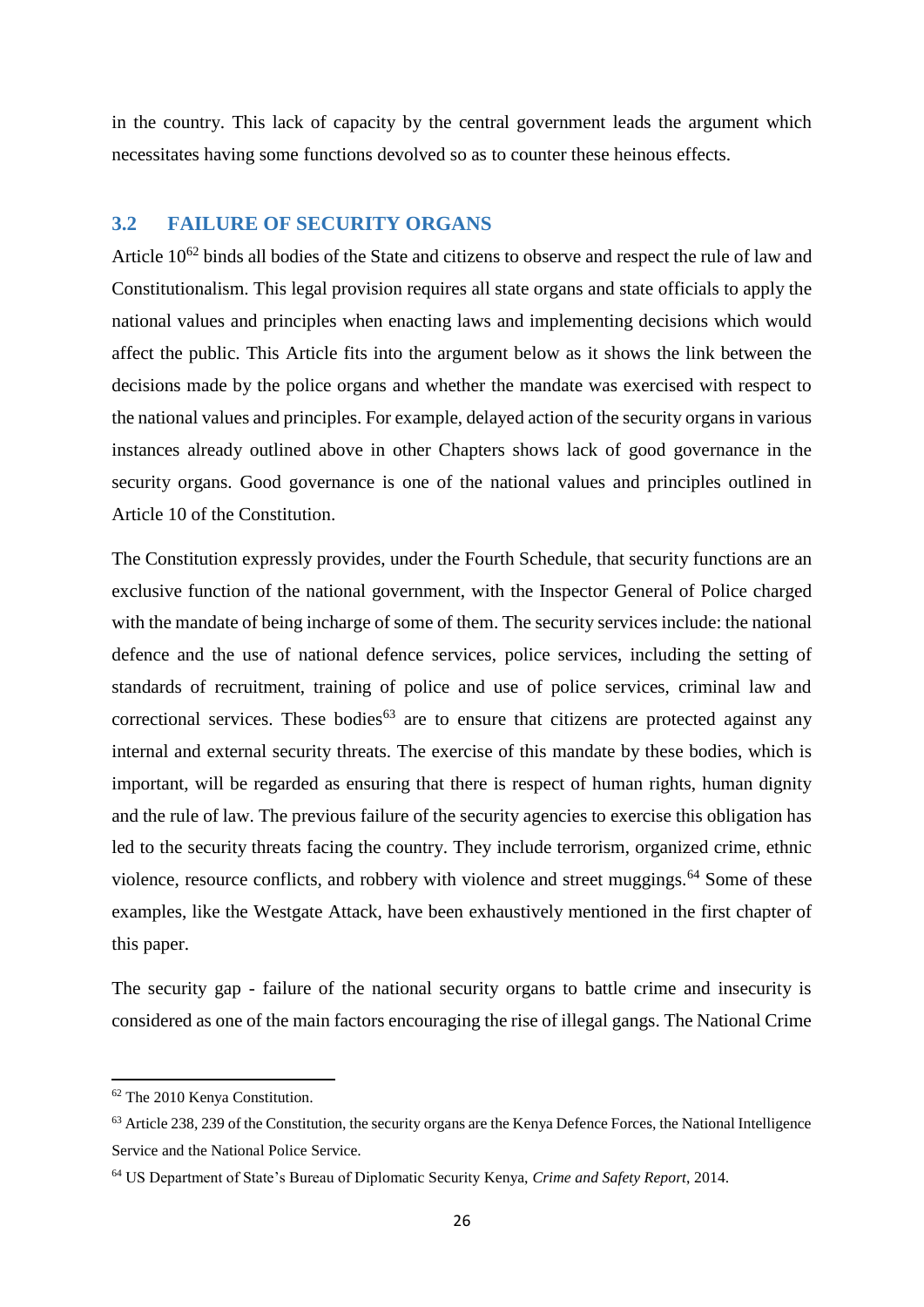Research centre in its report recognized 46 illegal criminal gangs operating within the country.<sup>65</sup>

### <span id="page-26-0"></span>**3.3 EFFICIENCIES OF DEVOLUTION**

1

Devolution of security functions may lead to national cohesion and integration. Security organs in their response to insecurity cases, for example, terrorism, have sidelined certain communities. Such actions from these bodies have led to instances of ethnic tensions. In some cases, members coming from these excluded communities have been ejected or reprisals were directed to them. Such actions do not support the spirit of national unity. Vision 2030 clearly demonstrates the interdependence and interconnectivity of the three pillars (economic, social and political). However, implementation of certain policies in addressing the insecurity events are mostly exclusive and discriminatory in nature.<sup>66</sup> Such actions lead to the feelings of hostility.<sup>67</sup>

Another advantage is that it may help to control the gangs and militias whose activities cause insecurity in the country. Youth unemployment is what influences most gang members to engage in crime and gang activities. Youth unemployment was listed as one of the causes leading to increased radicalization in Garissa and Mombasa counties.<sup>68</sup> Radical and extremist groups recruiting the youth into religious and political movements, which can be considered illegal gangs, is the main insecurity issue in the country. The national government and county governments can therefore work together to deal with this problem by encouraging the idle youth to be involved in community policing. A community policing initiative refers to a community-state partnership system in security such that most members of the youth are involved in the combating of security so as to reduce the crime rates. The authorities in a county are likely to have more local knowledge on what is working and they also enjoy greater local

 $65$  In 2012 more extra judicial killings were reported and documented by the Human Rights Watch. Between 2013 and 2014, 10 cases of extra judicial killings perpetrated by the Anti-Terrorist police unit have been documented - Human Rights Watch, Kenya, *Killings & Disappearances by Anti-Terror Police Unit,* 2014.

<sup>&</sup>lt;sup>66</sup> For example, faster responses to incidences of insecurity are noted in regions such as Mombasa and Nairobi than in other counties – Mkutu K, Marani M & Ruteere M, Centre for Human Rights and Policy Studies, *Securing the Counties: Options for Security after Devolution in Kenya*, 2014, 23.

<sup>67</sup> Centre for Human Rights and Policy Studies, *Securing the Counties: Options for Security after Devolution in Kenya*, 2014, 11-12.

<sup>68</sup> Botha A, *Assessing the vulnerability of Kenyan Youths to Radicalization and Extremism*, Johannesburg: Institute for Security Studies, 2013, 243.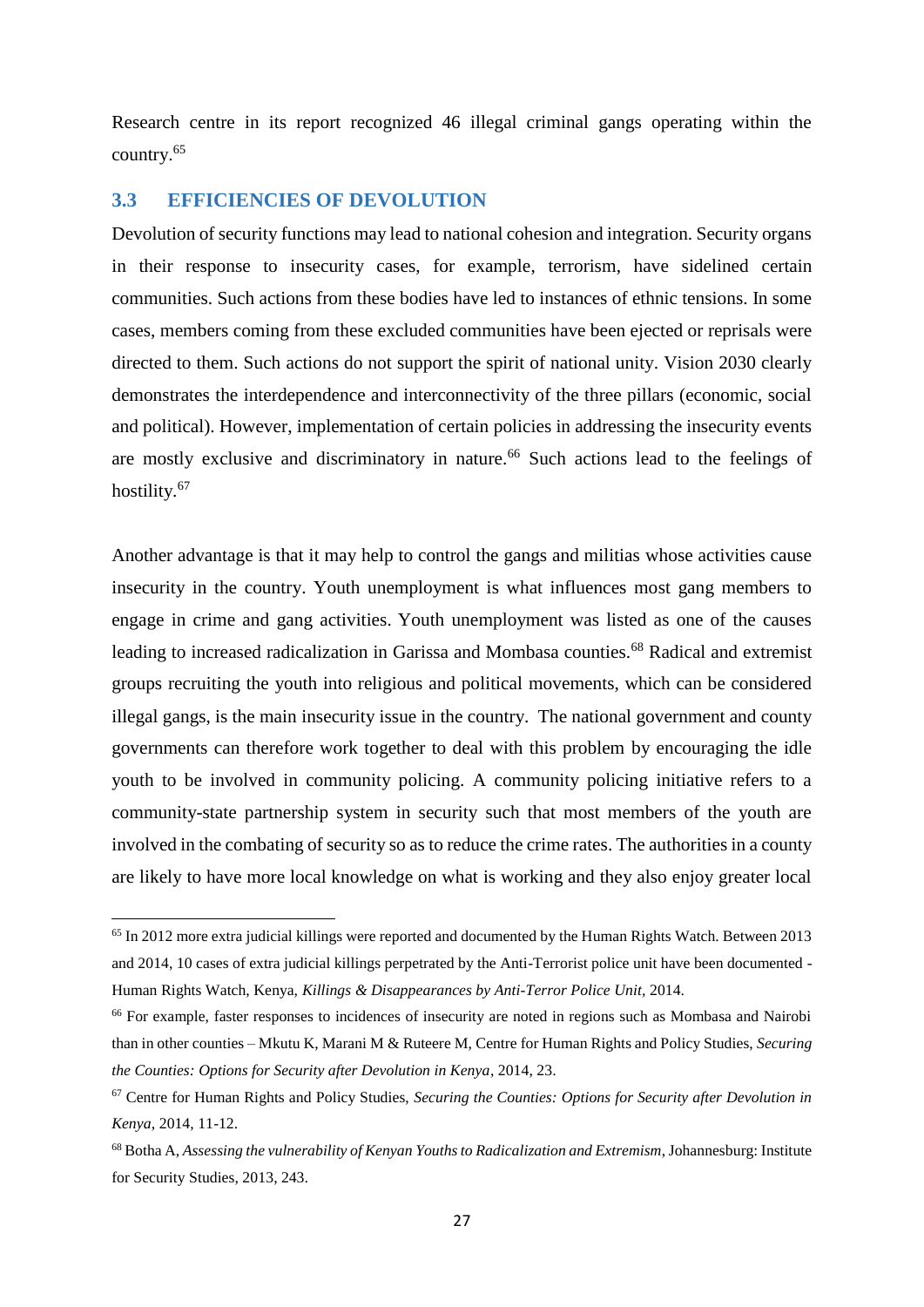legitimacy than the national government does in a particular area. Therefore, they are in a better position to recognize and make stronger local practices of community-police partnerships and other positive initiatives which eventually will have the effect of improving community safety and security. Furthermore, counties are less rigid and innovative in addressing security and conflict issues.<sup>69</sup> Community policing is already currently in place, however, this function needs to be heightened. The County Police Authority is the organ that has the mandate of ensuring that public participation is enhanced through community policing activities.<sup>70</sup> It somehow leads to devolution of the security functions because the national and county government work together – even if one is not charged with the duty of enacting laws, they are both charged with the duty of implementation.

Devolution of security functions may also have the effect of improving the relationship between the police and the community. The public and the Government – through the county representatives - need to co-operate because criminals are part of the societies we live in and are known to the public, which should uncover them. Since devolution was intended to strengthen citizen participation in governance<sup>71</sup>, having security decentralized may help mend these relations. $72$ 

Political influence and the lack of commitment from political leaders have led to the lack of commitment to peace and security as there remain impediments to peace which are often stronger than the incentives. Devolution of functions and resources has improved the amount of economic and political power. Due to this, the elected leaders will often want to ensure the victory of their own communities during conflict due to the political and financial gains that can be obtained.<sup>73</sup> In as much as this may initially seem to be an advantage, this may eventually have the effect of creating gangs and militias working under these political leaders, thus, worsening the security situation. Therefore, this would only seem to be an advantage to a certain extent.

 $\overline{a}$ 

<sup>69</sup> Brogden, M, *Commentary: community policing: a panacea from the West. African Affairs*, 2004, 635-639.

<sup>70</sup> National Police Service Act, No.11A of 2011, Section 41.

<sup>71</sup> Articles 174 and 175 of the Constitution of Kenya (2010).

<sup>72</sup> USIU/KSG. *Crime Prevention Report* Phase 2. Nairobi: USIU/KSG, 2013.

<sup>73</sup> Pastoralist Parliamentary Group*, Draft Discussion Brief: Towards Peace and Security in Dryland Kenya: the Demand for a New Approach,* 2014, 4.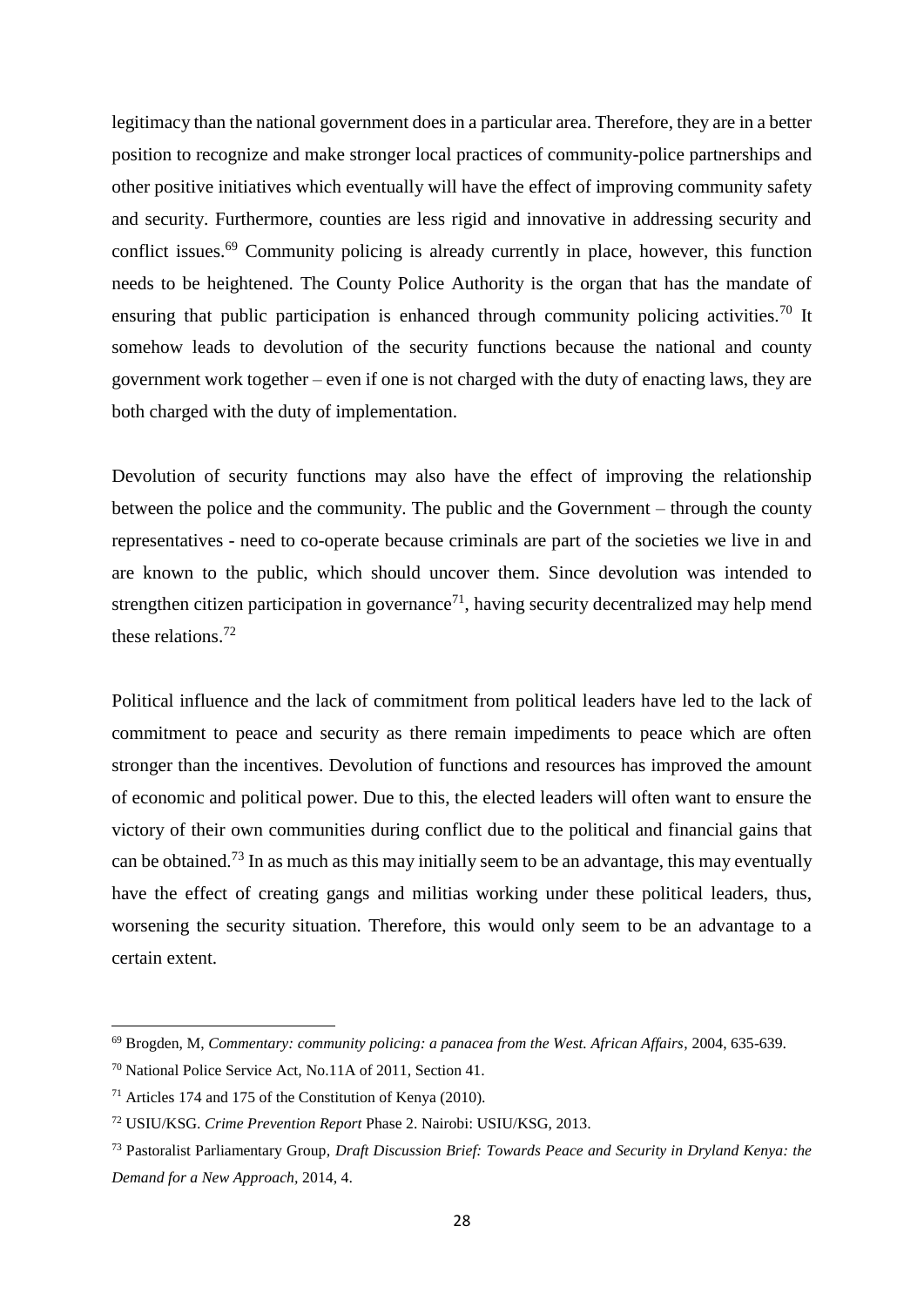#### <span id="page-28-0"></span>**3.4 DEFICIENCIES OF DEVOLUTION**

Devolution may lead to inter-regional inequalities and therefore, widen intra-national poverty gaps and foster politically weakening forces. Since different regions are differently capable in various terms, such as, natural resources, level of economic activities, land values, etc. some areas may be able to generate more revenue than others and afford their citizens more or better quality services than is provided in other jurisdictions which lack the capacity. One of the main arguments advancing the centralization argument is the need for equitable distribution of available resources so as to avoid such inequalities. According to Mutakha Kangu, county governments have a role in the delivery of social justice which is the primary objective of devolution and is a measure to address systematic ethno-regional discrimination and inequality.<sup>74</sup> Therefore, if other counties have a better ability to provide machinery to protect themselves as compared to others, there will be issues as to discrimination and marginalization.

Decentralization can bring higher risks related to power as influence is given to local elites or special interest groups. If there are no precautions or laws in place, there may be the risk of having these groups of people taking for themselves resources initially conferred on the local people for their own benefit. It is therefore important that in formulating the policies guiding decentralization, the provisions should include measures to prevent the process from being "high-jacked" by any single group. An argument put forth by most people is that the Governors of the counties are rooting for devolution so as to have more power in their hands.<sup>75</sup> This is within the Kenyan situation.

To further the argument above, misuse of power could be encouraged by the lack of supervision or due to weak accountability mechanisms. This can happen if the central government supervision is done away with due to the new independent status of local governments, if devolution is introduced, but mechanisms for accountability are not put in place. Accountability measures should be put in place if greater autonomy is to be conferred on local governments. This could be in the form of legislation which ensures transparency and openness

<sup>74</sup> Sheila Masinde in Kenya National Commission on Human Rights, *Nguzo za Haki,* April 2012, Issue 11 *The Devolution Issue* 1; Article 174 of the Constitution of Kenya, 2010; The Equal Rights Trust & Kenya National Human Rights Commission, *In the Spirit of Harambee: Addressing Discrimination and Inequality in Kenya*, 258.

<sup>75</sup> Miller K.L, *Advantages & Disadvantages of Local Government Decentralization*, 2002, 12-13.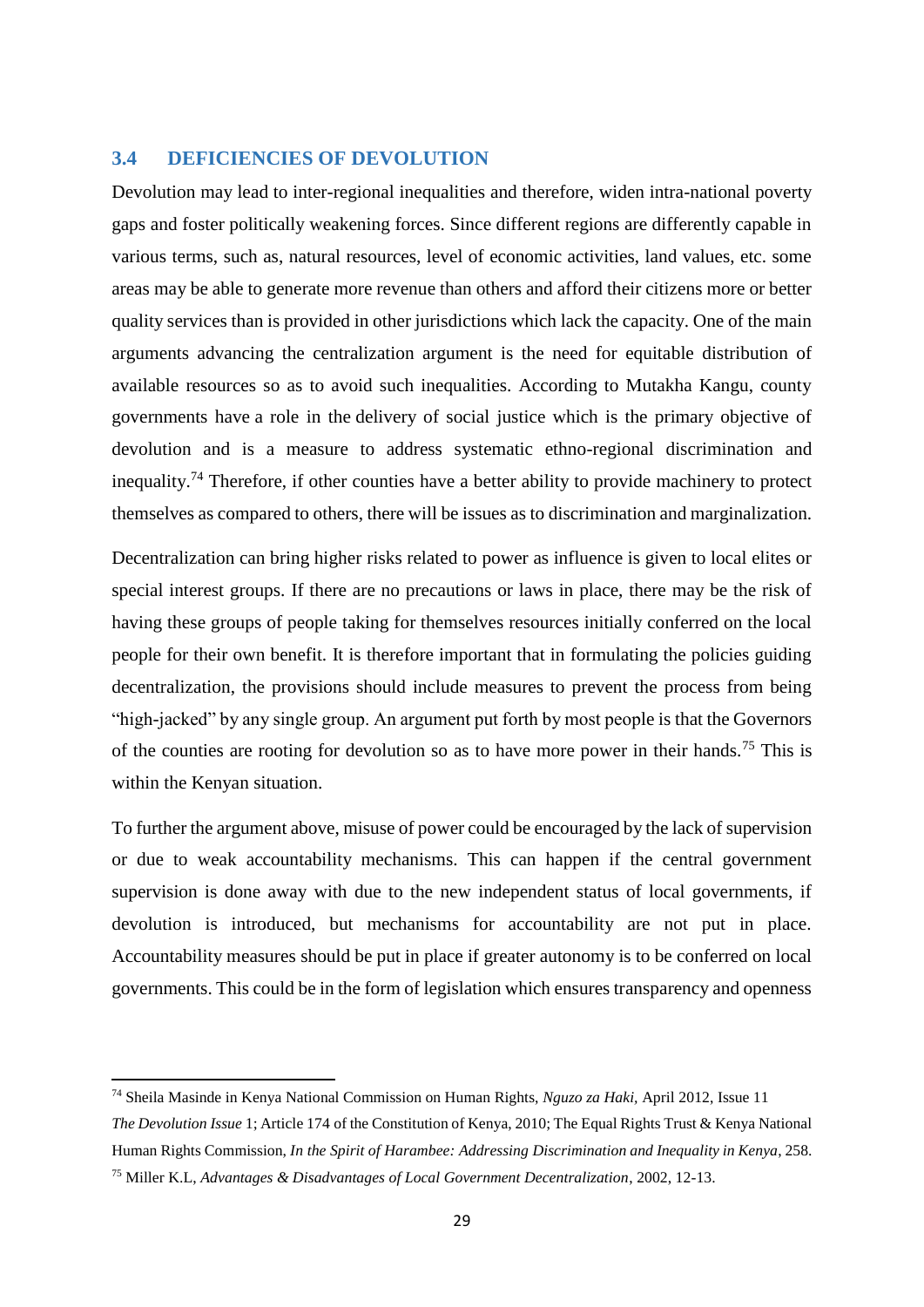in the conduct of local affairs, and new mechanisms for accountability, such as the authorization of civil society entities.<sup>76</sup>

Issues of financial resources and the cost-effectiveness of devolution are also regarded as challenges. Economists have argued that centralization of powers are responsible for what is termed as economies of scale. This argument states that central delivery of most services is usually more effective, particularly in jurisdictions that are considered small states, because of likely savings arising from reduced overheads, bulk purchasing, and other areas of cost savings. To the extent that this argument is valid, it would show the disadvantage of decentralization of functions and resources.<sup>77</sup> Therefore, it may seem that it would be more advantageous to have the central government purchase security apparatus and machinery than to entrust this function to the lower levels of government.

# <span id="page-29-0"></span>**3.5 LEGAL IMPLICATIONS OF DEVOLUTION OF SECURITY FUNCTIONS**

As stated earlier, the Constitution expressly states that all security functions are an exclusive function of the national government. This mandate is placed under the Inspector General of Police. The security services include: the national defence and the use of national defence services, police services, including the setting of standards of recruitment, training of police and use of police services, criminal law and correctional services. This is provided for under the Fourth Schedule.

Therefore, in light of the constitutional provisions, what are the legal implications if devolution is to be encouraged?

First, the law would have to be introduced to the legislature to be amended so as to include the change. It would go through a legislative process, including the following steps: First Reading; Second Reading; Third Reading; Presidential Assent; then Commencement.<sup>78</sup>

<sup>76</sup> Mills, G.E., et al, *Report on the Reform of Local Government in Jamaica. Government Printing Office*, Kingston, Jamaica 1974, 5.

<sup>77</sup> Peterson G, *Decentralization in Latin America: Learning through Experience*, the World Bank, Washington, D.C, 1997, 11.

<sup>78</sup> Kenya National Assembly, *The Legislative Process*, accessed at: [http://kenyalaw.org/kl/index.php?id=528.](http://kenyalaw.org/kl/index.php?id=528)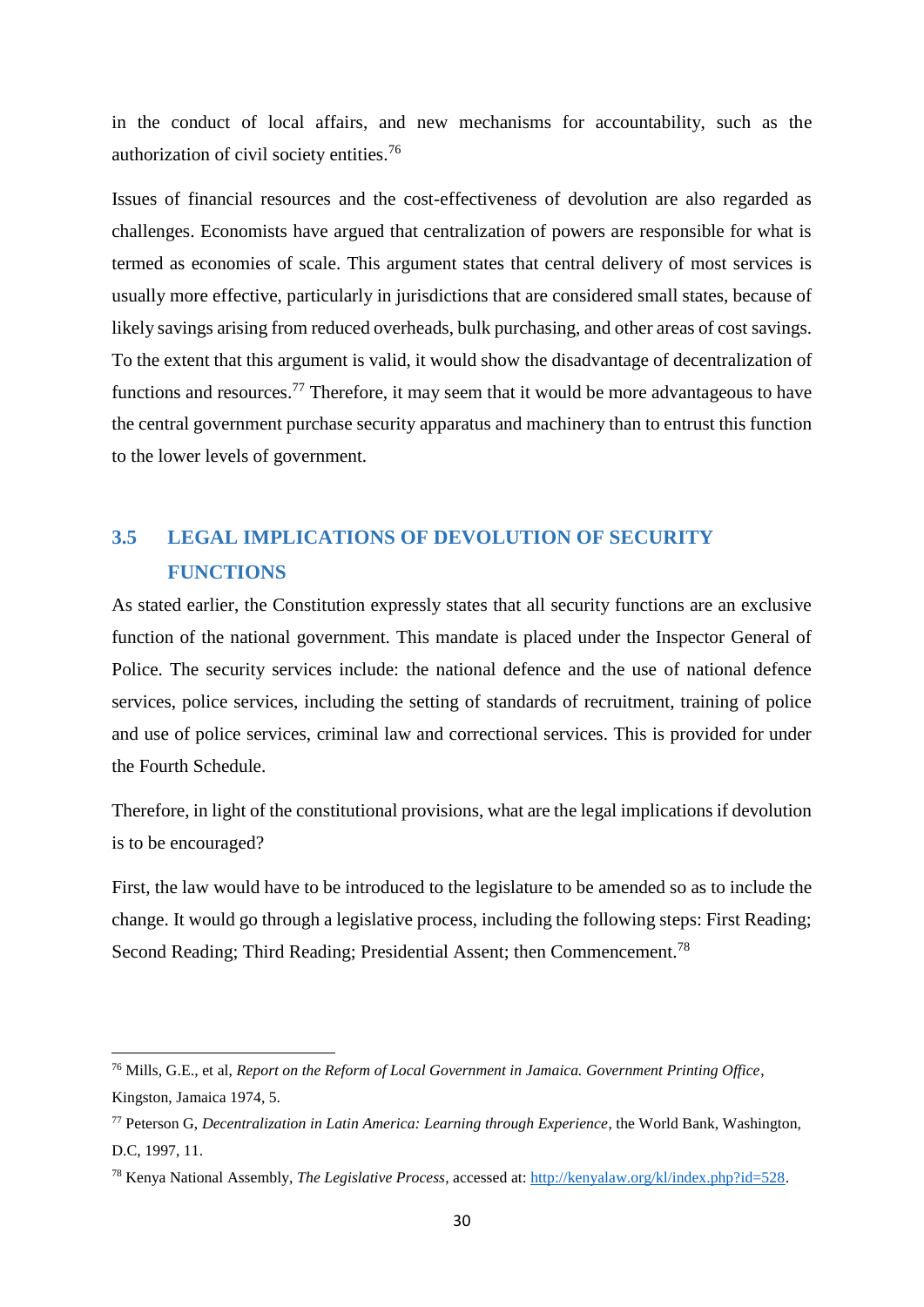However, the Constitution,<sup>79</sup> provides that a referendum is to be carried out if an amendment relates to any of the following issues:

- (a) the supremacy of this Constitution;
- (b) the territory of Kenya;
- (c) the sovereignty of the people;
- (d) the national values and principles of governance referred to in Article 10 (2) (a) to (d);
- (e) the Bill of Rights;
- (f) the term of office of the President;

(g) the independence of the Judiciary and the commissions and independent offices to which Chapter Fifteen applies;

- (h) the functions of Parliament;
- (i) the objects, principles and structure of devolved government; or
- (j) the provisions of this Chapter.

From the foregoing we could say that devolution of security functions is a matter which would require a referendum process as it relates to matters listed in Article 255. Given the logistics of a referendum, the country is not ready for such a huge milestone. Besides, there are other measures, discussed in Chapter 4 and 5, which can be taken in the meantime and still include both the national and county organs in security provision activities.

<sup>79</sup> The Constitution of Kenya, 2010, Article 255.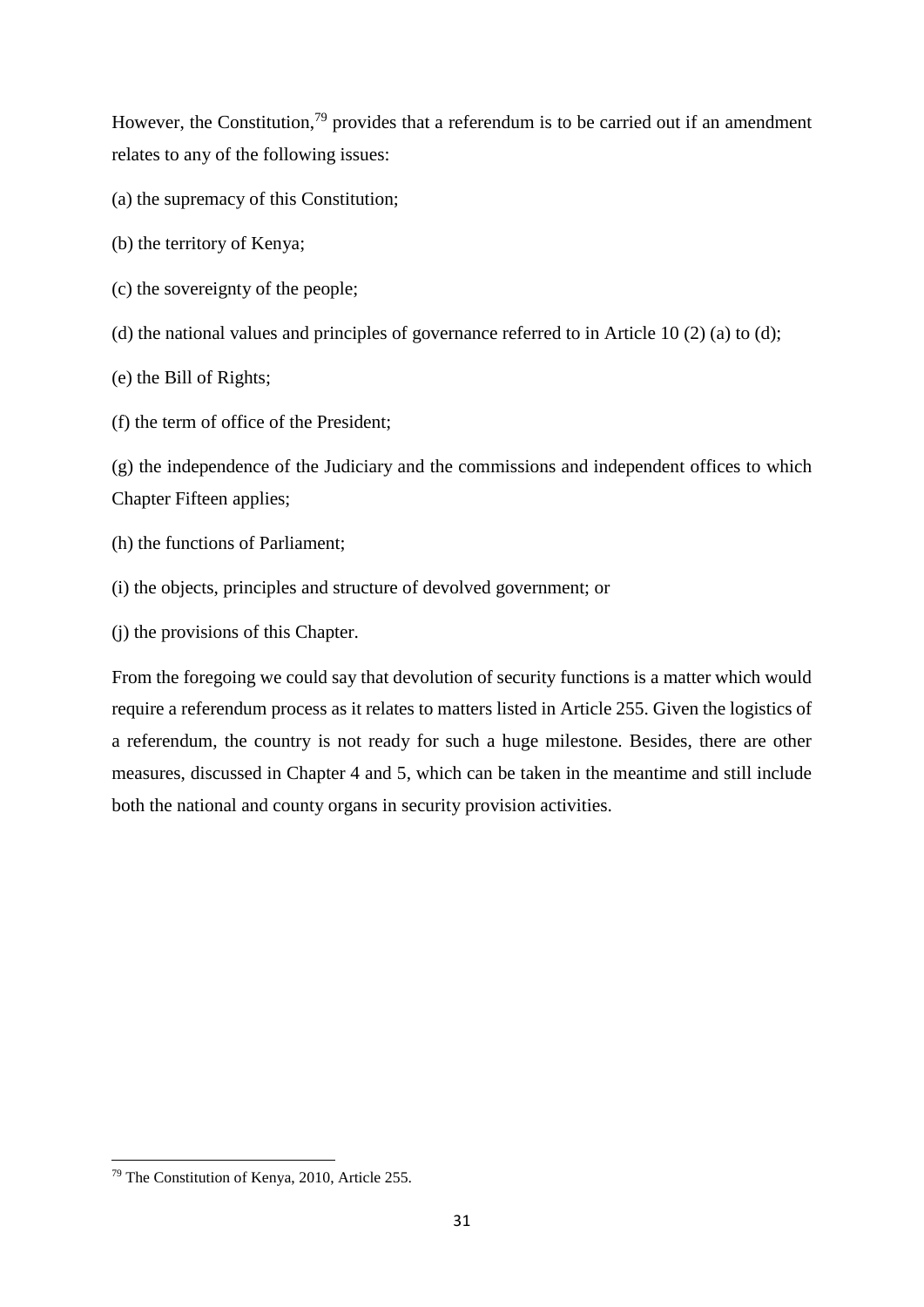# **CHAPTER FOUR**

# **4.0 COMPARATIVE STUDY AND ANALYSIS**

<span id="page-31-1"></span><span id="page-31-0"></span>Generally, due to globalisation, it may seem that there has been a trend such that countries are leaning more towards decentralisation of functions. Before globalisation, countries were generally governed by national governments and not by the regional ones introduced by the devolution regime. There has been a movement in most states such that resources, functions, powers, authority etc. have been transferred to the lower levels of government. This trend which has led to widespread decentralization has been encouraged by factors such as subnational lawfulness and respect for the rule of law – which was earlier discussed in Chapter 3. It is through devolution that transfers of powers and resources, among other things, have been effected. In addition, decentralization has been viewed as a way in which regions are able to protect their historic, linguistic, religious and/or cultural roots. This however does not negatively affect inclusiveness of all. It mostly ensure protection of those communities considered to be marginalized.<sup>80</sup>

Below, I will discuss two main countries which may be jurisdictions of best practice. I will give a brief background of what the problem was, what they did to deal with it - legal or policy wise - and an assessment of whether it has worked or not.

Then I will look at what we can borrow from the set of case studies and why and what would not be beneficial to the Kenyan situation.

# <span id="page-31-3"></span><span id="page-31-2"></span>**4.1 DIFFERING FORMS OF DEVOLUTION A. Scotland**

1

Scotland was born after the United Kingdom was devolved to Northern Ireland, Wales and itself (Scotland). The two bodies now mandated with decision making functions are the Scottish Parliament and the Scottish Government. The range of decisions made in these aforementioned bodies include those in the realm of Health; Policing; Justice; Prisons & Education. Devolution was viewed as a mechanism to ensure that needs which were specific to the Scottish people were effectively addressed. At the same time, there are reserved matters. This means that, there are various sectors that are catered for only by the UK Government and

<sup>80</sup> Gill N & Pose A R, *The Global Trend towards Devolution and its Implications*, London School of Economics, Department of Geography and Environment, 2010, 9-10.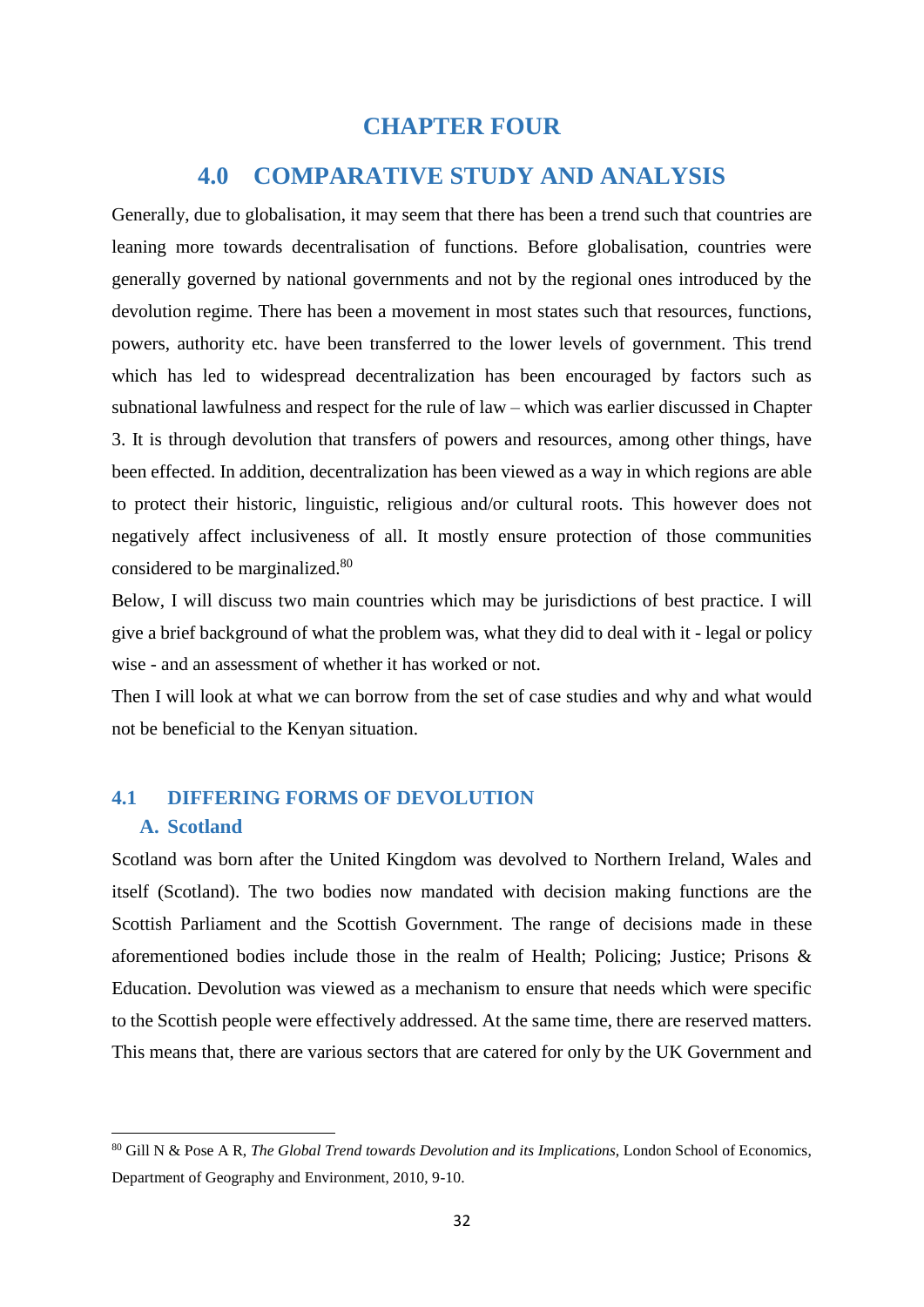UK Parliament. Some of them include: Benefits and Social Security; Foreign Policy matters; Immigration; Trade and Industry; Defence and National Security etc.<sup>81</sup>

We will now look at how policing functions in Scotland are organised at the national and local levels and how this may have led to any changes in the country's policing sector.

Policing in Scotland is effected in relation to four crucial challenges, which are: Crime and Disorder; Operational Policing in the Community; The Relationship between Crime and Drugs; and Dealing with the Young People and Youth Crime.<sup>82</sup> The organisation of Scottish policing involves several bodies. Some of these institutions include: The Scottish Police College; the Scottish Criminal Record Office; Sottish Drug Enforcement Agency; and the Scottish Police Information Strategy. These aforementioned bodies mainly provide technical, training and scientific assistance to Scottish forces.<sup>83</sup> Other forces include Tayside Police, Constabulary and Central Scotland Police. They have a main responsibility of protecting those residing in various places in Scotland.<sup>84</sup>

Scotland has an organised crime strategy<sup>85</sup> which ensures that the security agencies work together to share intelligence and deal effectively with criminals.

As stated earlier, there are other functions which are only carried out by the UK Government – for example, counter terrorism activities. The reason why the policing functions are devolved to other bodies is so as to recognize benefits from the working together of members of the public, communities and professionals. The Scottish Government recognises the importance of

**.** 

<sup>81</sup> Secretary of State for Scotland, *Scotland Analysis: Devolution and the Implications of Scottish Independence*, The Stationery Office Limited on behalf of the Controller of Her Majesty's Stationery Office, 2013, 17-18; The Scottish Parliament, *Devolved and Reserved Matters*, Accessed at: [http://www.parliament.scot/visitandlearn/education/18642.aspx.](http://www.parliament.scot/visitandlearn/education/18642.aspx)

<sup>82</sup> Scott K & Donnelly D, *Policing Scotland*, 2013, 13.

<sup>83</sup> Scott K, *Policing Scotland*, 15.

<sup>84</sup> Scott K, *Policing Scotland*, 15 – 16.

<sup>&</sup>lt;sup>85</sup> To provide a strategic focus for tackling serious organised crime and to ensure coordinated and targeted action, the Scottish Government established the Serious Organised Crime Taskforce. This Taskforce brings together all the major Scottish and UK agencies directly involved in tackling serious organised crime - the Crown Office and Procurator Fiscal Service (COPFS), the Association of Chief Police Officers in Scotland (ACPOS), the Scottish Crime and Drug Enforcement Agency (SCDEA), the Serious Organised Crime Agency (SOCA), Her Majesty's Revenue and Customs (HMRC), and the Scottish Prison Service (SPS).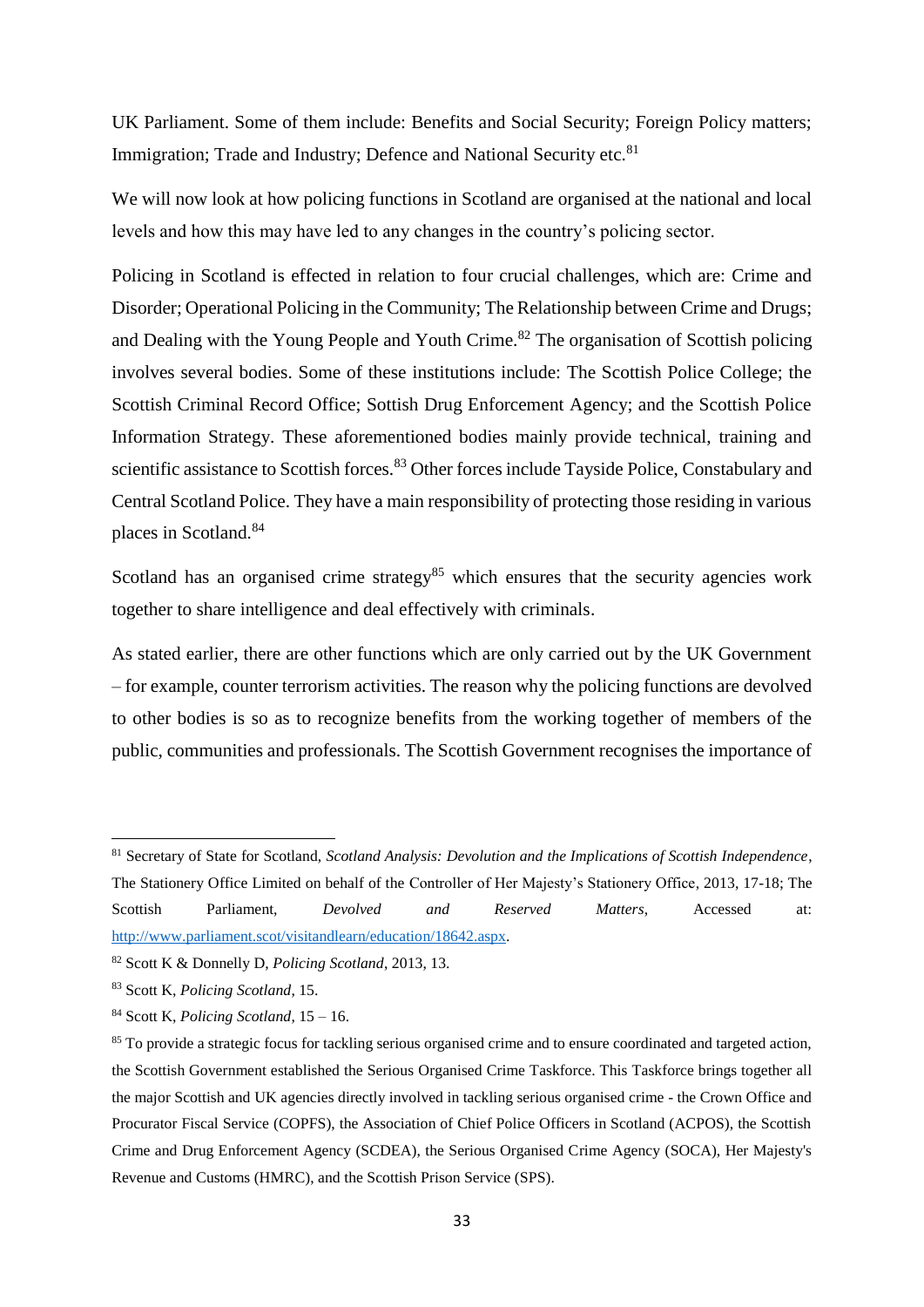the cooperation so as to promote elasticity.<sup>86</sup> This argument advances the need to have an intergovernmental system of government.

A good example of how communities and members of the public have been involved in policing in Scotland is how the police forces are now employing civilian staff. Previously, civilians would only occupy minor roles such as administrative and clerical jobs, however, there have been changes. Professionally trained civilians are now occupying key roles which would only previously be occupied by police officers.<sup>87</sup> The reason for the use of civilian staff in policing was credited to the search for 'efficiency and effectiveness' and also so that there could be 'value for money'.<sup>88</sup> This function carried out by the civilian population in Scotland could be related to the community policing initiative carried out in Kenya. The only difference being that, those involved in this activity in Scotland are skilled.

With this organisation discussed above, there has been a general decrease in crime rates over time experienced in Scotland.<sup>89</sup> Some of the statistics are presented in the table below:

<sup>86</sup> Great Britain Home Office, *CONTEST: The United Kingdom's Strategy for Countering Terrorism*, 2011, 112. <sup>87</sup> Scott K, *Policing Scotland*, 19.

<sup>88</sup> Scottish Home and Health Department Circulars Numbers 3/1984, 2/1985, 5/1986 and 11/1993 – these circulars required the Scottish Police to be accountable for all resources used as there had been a rise in police expenditure to acquire various machinery while at the same time, crime rates increased, thus, lack of 'value for money'. Therefore the civilian posts were established so that there could be less use of resources to train people to carry out these tasks. While at the same time, civilians would benefit from the services provided.

<sup>89</sup> The Scottish Government, *High Level Summary of Statistics – Crime and Justice*, March 2016 accessed at: [http://www.gov.scot/Resource/0051/00510790.pdf.](http://www.gov.scot/Resource/0051/00510790.pdf)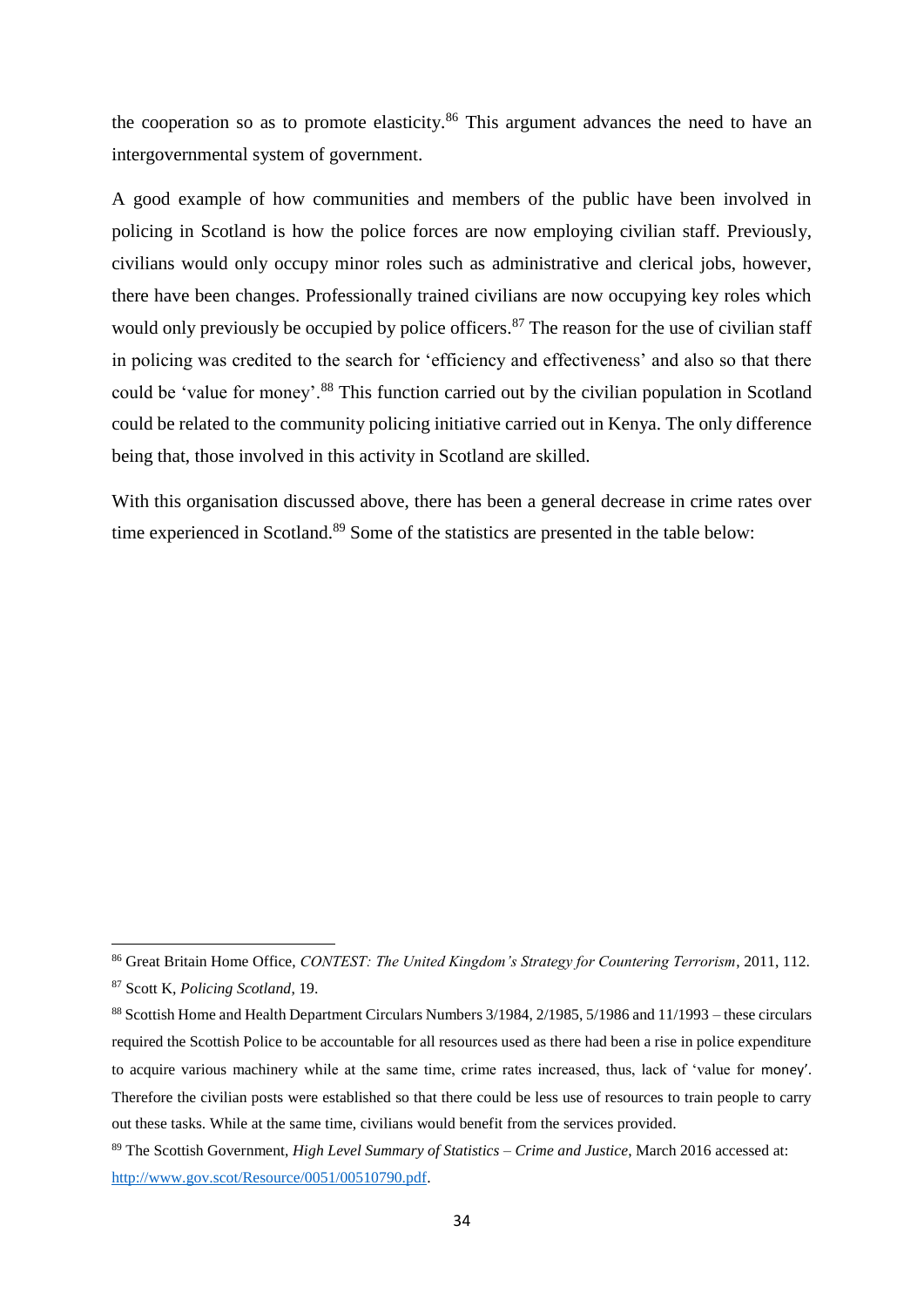| <b>CRIME</b>               | <b>COMPARABLE RATES</b>      |  |  |
|----------------------------|------------------------------|--|--|
| Crime, Disorder and Danger | The risk dropped from 25% in |  |  |
| Domestic Abuse             | 1992 to 14.5% in 2015/16.    |  |  |
| Racist Incidents           |                              |  |  |
| Crime Victimisation        |                              |  |  |
| Fire incidents             |                              |  |  |
| Violent Crimes             | number of<br>The 1<br>crimes |  |  |
| Homicide                   | reported in 2006/07 were 120 |  |  |
| involving<br>Crimes        | which have dropped to 58 in  |  |  |
| firearms.                  | the year $2015/16$ .         |  |  |

However, it should be noted that the statistics have been tabulated based on the crimes that have been reported to the police forces.<sup>90</sup>

# <span id="page-34-0"></span>**B. South Africa**

 $\overline{a}$ 

In South Africa, functions are assigned through an intergovernmental system. This means that, there are three bodies which work together – these are, the local, provincial and national spheres of government. With this arrangement, the law provides that certain functions are strictly carried out by one sphere whilst other functions can be carried out by all spheres working together.<sup>91</sup>

Prior to the democratic elections held in 1994 in South Africa, the police functions, like many other functions in South Africa, were mainly carried out under the apartheid rule. This means that, it was highly authoritarian and centralised. At that point in time, this was advantageous to the body that was in power because it helped the government keep the police in check as all the bodies would report to a central organ and it would be easier to control them. However, it was actually not an effective way of providing security since due to all that control, it was

<sup>90</sup> The Scottish Government, *Justice Analytical Services, Recorded Crime in Scotland 2015-16*, accessed at: [http://www.gov.scot/Publications/2016/09/2960/.](http://www.gov.scot/Publications/2016/09/2960/)

<sup>91</sup> Chapter 3, South African Constitution; South Africa National Treasury, *Intergovernmental Relations and the Local Government Fiscal Framework*, 1-2, 2011, accessed at: [http://www.treasury.gov.za/publications/igfr/2011/lg/06.%20Fiscal%20framework%202011%20LGBER%20-](http://www.treasury.gov.za/publications/igfr/2011/lg/06.%20Fiscal%20framework%202011%20LGBER%20-%20Final%20-%209%20Sept%202011.pdf) [%20Final%20-%209%20Sept%202011.pdf.](http://www.treasury.gov.za/publications/igfr/2011/lg/06.%20Fiscal%20framework%202011%20LGBER%20-%20Final%20-%209%20Sept%202011.pdf)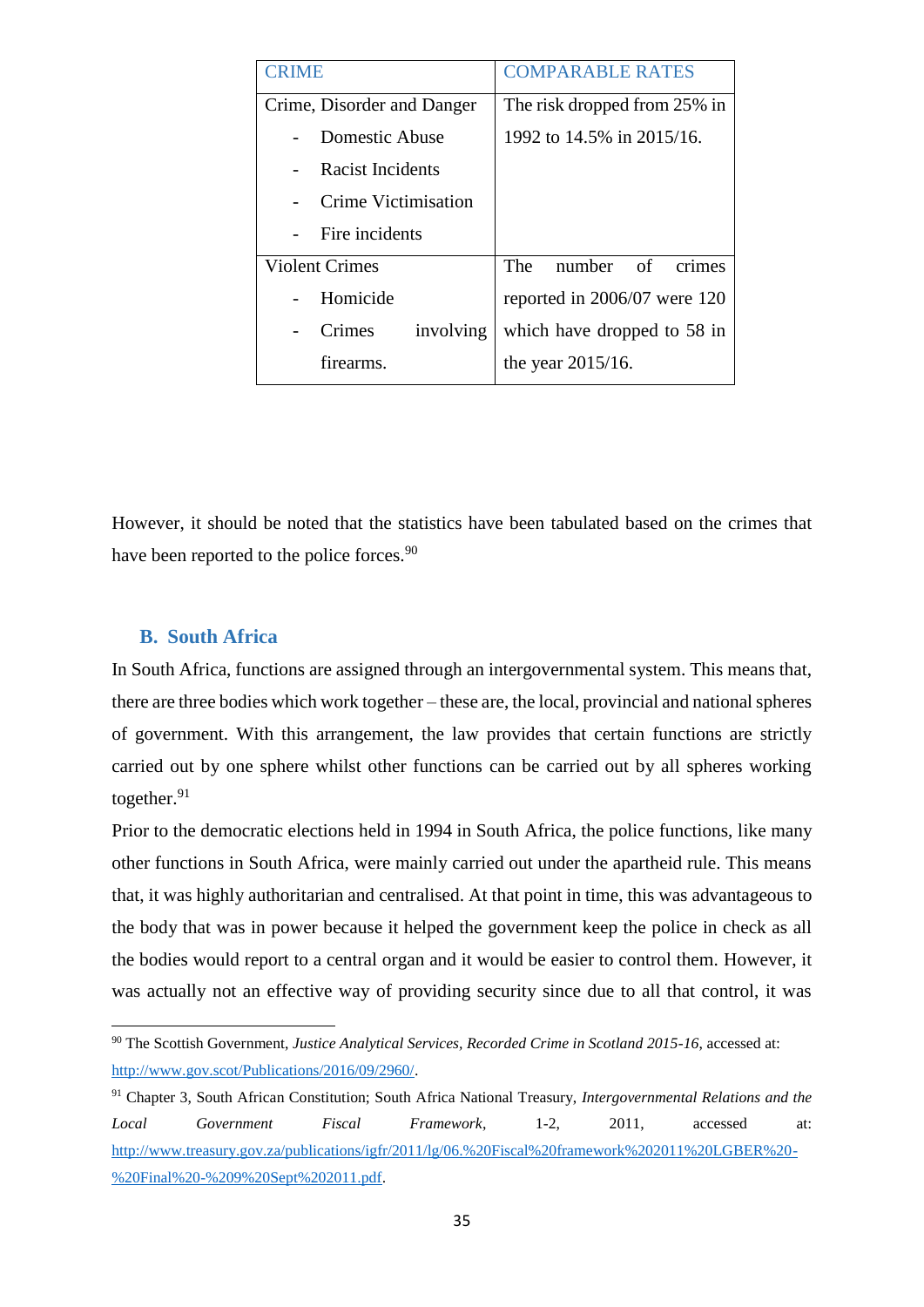reported that crime prevention activities were never carried out in areas which were considered populated by black people.<sup>92</sup>

In South Africa, all law enforcement bodies charged with the task of maintaining the security and safety of the citizens are under the Department of Police. This body is responsible for ensuring that policies relating to security tasks are made, it gives direction to the law enforcement bodies and ensures that there is execution of functions as provided for by the law. This Department of Police is headed by the National Police Commissioner who is answerable to the Minister for Security.<sup>93</sup> The bodies that are under this department include: the Civilian Secretariat for Police; the Independent Police Investigative Directorate; South African Police Service (SAPS); and the Private Security Industry Regulatory Authority. SAPS is the principal body in charge of law enforcement in the country.<sup>94</sup>

Some of the main functions of SAPS as provided for under Section 205 of the South African Constitution include:

- To prevent, combat and investigate criminal offences
- To maintain law and order
- To ensure that the law is upheld and enforced
- To protect and guarantee the security of all South Africans, including their property.

In relation to the intergovernmental relations, it would be necessary to point out that the Constitution requires that the national and provincial governments work together in security matters. The law provides that before policies are put in place, there needs to be consultation between the national government and the respective provincial governments.<sup>95</sup> Besides the policy making role that provincial governments had, they were also tasked with the following duties $96$ , among others:

<sup>92</sup> <sup>92</sup> South African Government, *Safety and Security White Paper*, accessed at: [http://www.gov.za/documents/safety-and-security-white-paper.](http://www.gov.za/documents/safety-and-security-white-paper) 74% of the country's police stations were situated in white suburbs or business districts

<sup>93</sup> Government of South Africa, *Police, Defence and Intelligence*, 2014/15, accessed at: [http://www.gov.za/about-SA/safety-security-defence.](http://www.gov.za/about-SA/safety-security-defence)

<sup>94</sup> Government of South Africa, *Police, Defence and Intelligence*, 2014/15.

<sup>&</sup>lt;sup>95</sup> The Constitution of the Republic of South Africa, Act 108 of 1996, Section 206.

<sup>96</sup> Act 108 of 1996: Section 206 and Schedules 4 and 5.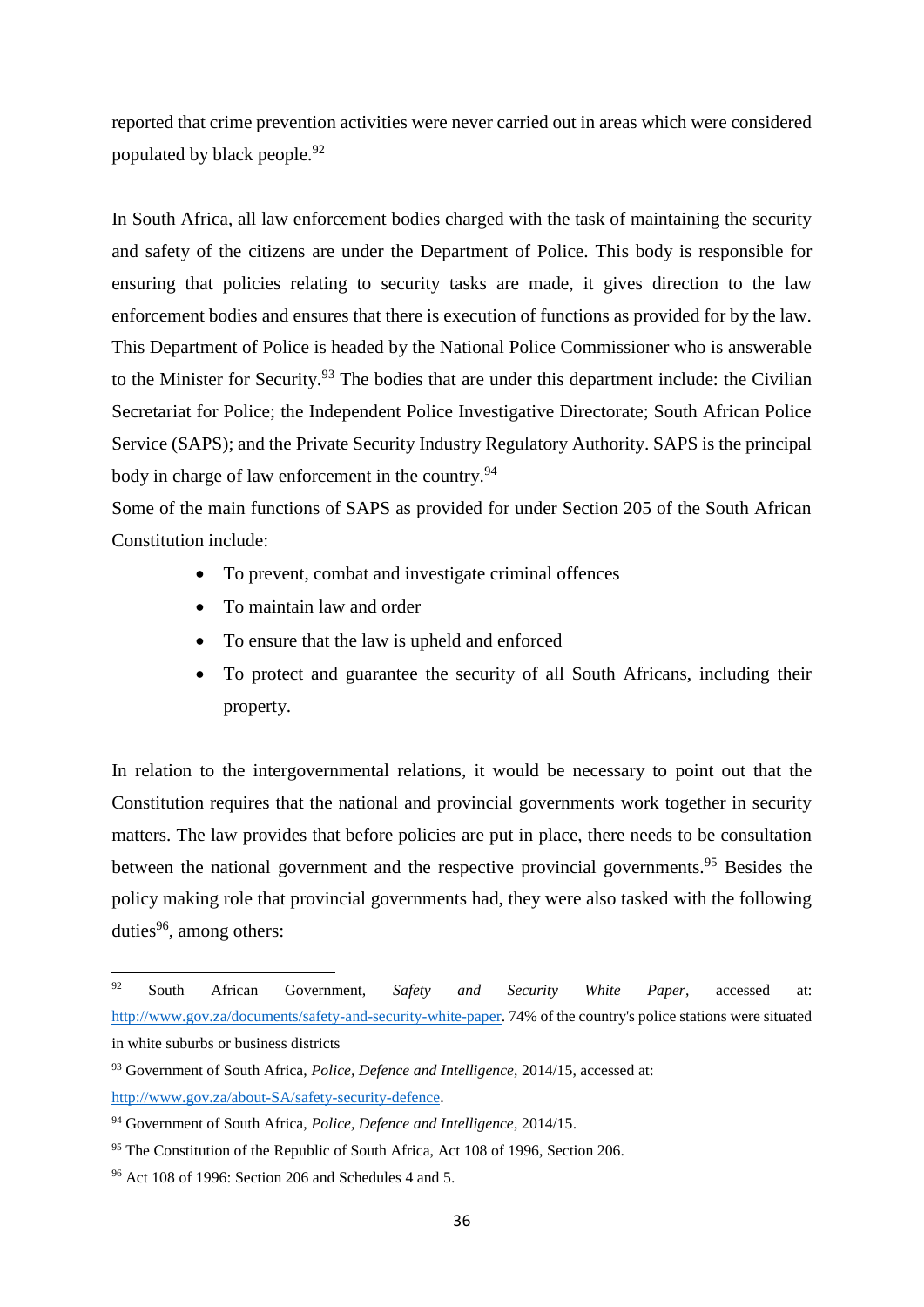- To monitor the conduct of the police in the provinces
- To oversee and report the effectiveness and efficiency of the SAPS in the respective provinces
- To ensure and promote a good relationship between the police and the community
- To pass laws relating to various policing functions.

The inclusion of other arms of the government other than the national sphere only was due to the government's agenda to mobilise the community as a whole to participate in the nation's security and safety matters. The government decentralised powers as it saw the need to respect regional diversity and accommodate all diverse interests.<sup>97</sup> The South African government has established civilian bodies which are in charge of oversight. Kenya also has a body which carries out the same function. This is the Independent Policing Oversight Authority (IPOA). Besides that, there are channels which have been established to ensure community participation – for example, there are public provincial hearings; during the policy making process, there are consultation exercises carried out in the different provinces; the various hearings are also publicly conducted etc.<sup>98</sup> It is important to note however, that as much powers and functions are decentralised, the provinces still have difficulties in trying to access financial resources which would help them carry out these functions which have been assigned to them; which eventually makes it difficult for them to effectively carry out their tasks. This is a major challenge facing provinces in South Africa.<sup>99</sup>

A look at the statistics below<sup>100</sup> in some of the major crimes may help to determine whether the current structure is advantageous to policing functions.

 $\overline{a}$ 

<sup>97</sup> Jozana X, Provincial Government in South Africa, 2000, 2.

<sup>98</sup> *Safety and Security White Paper*.

<sup>99</sup> South Africa National Treasury, *Intergovernmental Relations and the Local Government Fiscal Framework,*  27.

<sup>100</sup> Africa Check Guide, Factsheet: South Africa's 2015/16 Crime Statistics, accessed at: [https://africacheck.org/factsheets/factsheet-south-africas-201516-crime-statistics/.](https://africacheck.org/factsheets/factsheet-south-africas-201516-crime-statistics/)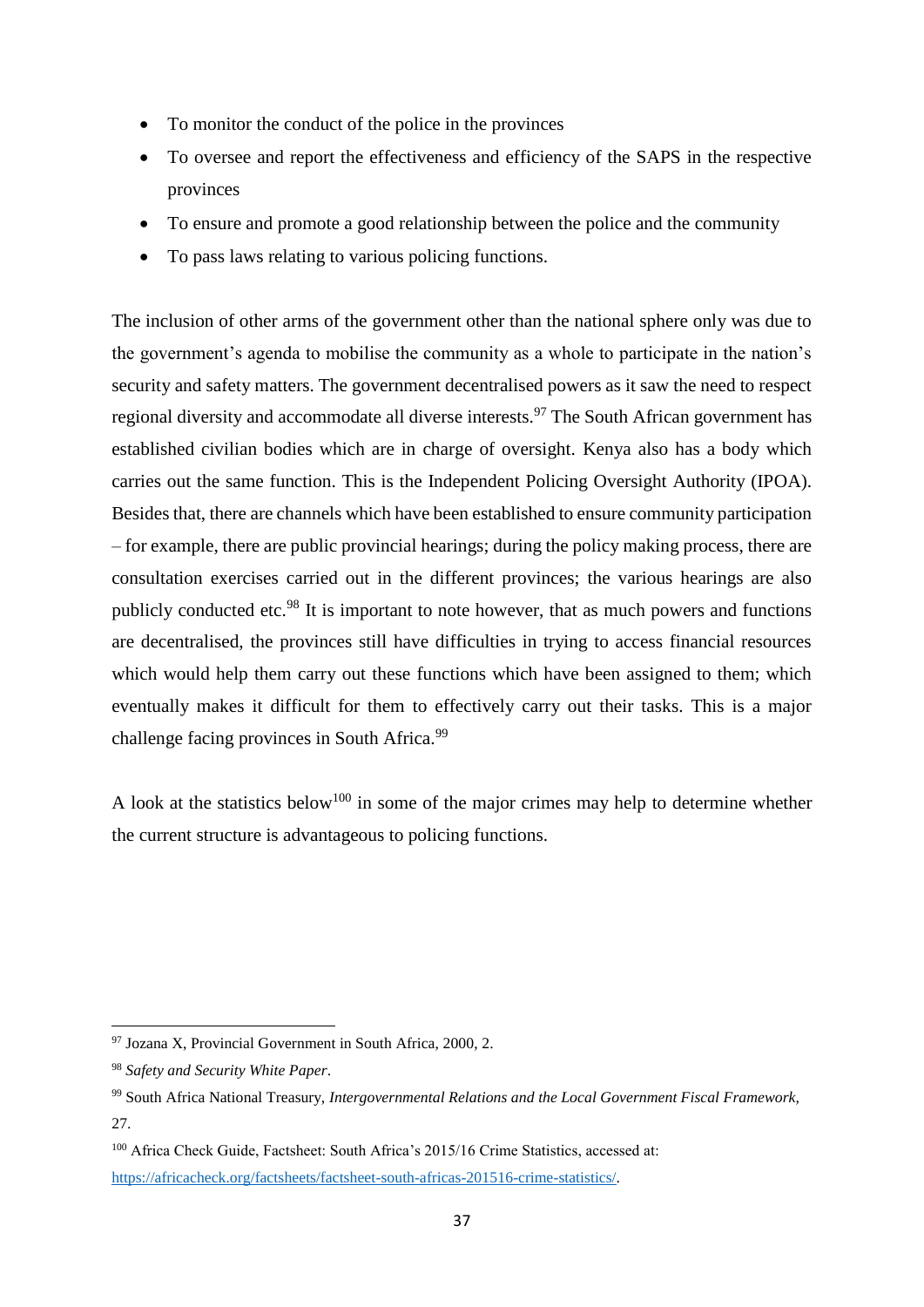| Category                                                   | 2015    | 2016    | <b>Change</b> |
|------------------------------------------------------------|---------|---------|---------------|
| Robbery of cash in transit                                 | 119     | 137     | $+15.1%$      |
| Carjacking                                                 | 12773   | 14 602  | $+14.3%$      |
| Driving under the influence of alcohol or drugs            | 68 5 61 | 76 159  | $+11.1%$      |
| Murder                                                     | 17805   | 18 673  | $+4.9%$       |
| Attempted murder                                           | 17 537  | 18 127  | $+3.4%$       |
| Commercial crime                                           | 67830   | 69 917  | $+3.1%$       |
| Robbery at non-residential premises                        | 19 170  | 19 698  | $+2.8%$       |
| Robbery with aggravating circumstances                     | 129 045 | 132 527 | $+2.7%$       |
| Robbery at residential premises                            | 20 28 1 | 20 820  | $+2.7%$       |
| Common assault                                             | 161 486 | 164 958 | $+2.2%$       |
| Burglary at non-residential premises                       | 74 358  | 75 008  | $+0.9%$       |
| Assault with the intent to inflict grievous bodily<br>harm | 182 556 | 182 933 | $+0.2%$       |
| Malicious injury to property                               | 120 662 | 119 901 | $-0.6%$       |
| Stock-theft                                                | 24 965  | 24 7 15 | $-1.0\%$      |
| Burglary at residential premises                           | 253 716 | 250 606 | $-1.2%$       |
| Common robbery                                             | 54 927  | 54 110  | $-1.5%$       |
| Illegal possession of firearms and ammunition              | 15 116  | 14772   | $-2.3%$       |
| Theft of motor vehicle and motorcycle                      | 55 090  | 53 809  | $-2.3%$       |
| Drug-related crime                                         | 266 902 | 259 165 | $-2.9%$       |
| <b>Sexual Offences</b>                                     | 53 617  | 51 895  | $-3.2%$       |
| Shoplifting                                                | 71 327  | 68786   | $-3.6%$       |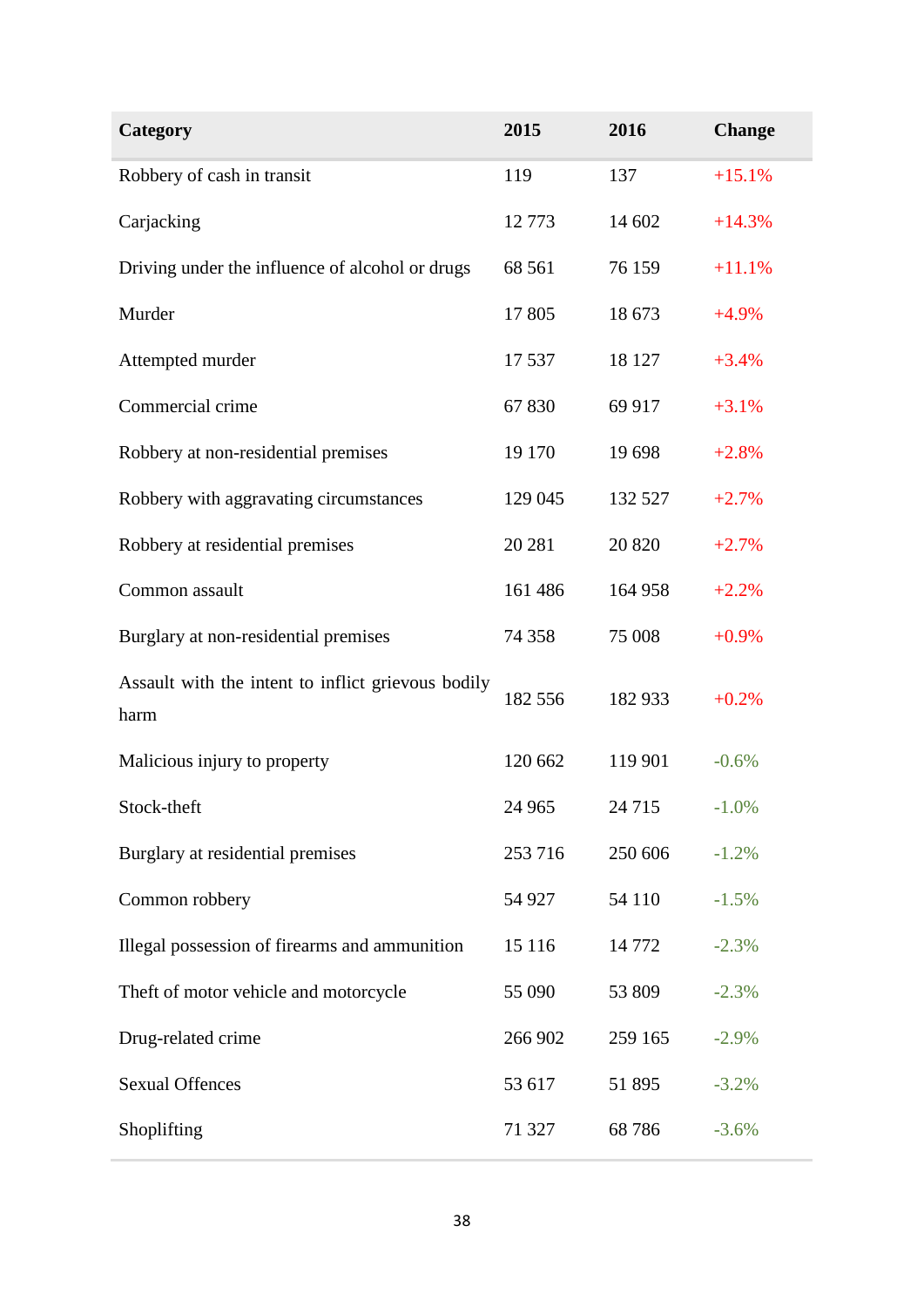| Theft out of or from motor vehicle                       | 145 358 | 139 386 | $-4.1%$   |
|----------------------------------------------------------|---------|---------|-----------|
| Arson                                                    | 5 1 2 7 | 4 9 0 3 | $-4.4%$   |
| All theft not mentioned elsewhere                        | 360 541 | 340 372 | $-5.6\%$  |
| Truck hijacking                                          | 1 2 7 9 | 1 1 8 4 | $-7.4\%$  |
| Sexual offences discovered as result of police<br>action | 6 3 4 0 | 5 8 3 0 | $-8.0\%$  |
| Bank robbery                                             | 17      | 6       | $-64.7\%$ |

The statistics relate to the time between March 2015 and March 2016. And it can be seen that while the rate in come crimes has decreased, others have considerably increased as well. At the same time, it is important to note that crime rates vary between one province and another depending on various factors.<sup>101</sup>

### <span id="page-38-0"></span>**4.2 APPLICATION TO KENYA**

1

To begin with, it is important to note that even with the examples above of the countries of best practice, from the statistics presented, even though there is devolution of security and policing functions, the effect has not had a substantial positive effect on the insecurity challenge.

Security is a public good which should be provided to all within a country. This is so because, financial resources used for the provision of security are publicly drawn. However, it is important to note that for the central government to be able to have a national budget directed towards security activities, the national government relies heavily on some of the resources acquired from the counties.<sup>102</sup> This means that, the state cannot work on its own because these resources are eventually acquired from each of the 47 counties. It needs a coordination mechanism.

<sup>101</sup> J Rauch, *The Role of Provincial Executives in Safety and Security in South Africa: A policy analysis*, 1998, accessed at: [http://www.csvr.org.za/index.php/publications/1472-the-role-of-provincial-executives-in-safety](http://www.csvr.org.za/index.php/publications/1472-the-role-of-provincial-executives-in-safety-and-security-in-south-africa-a-policy-analysis.html)[and-security-in-south-africa-a-policy-analysis.html.](http://www.csvr.org.za/index.php/publications/1472-the-role-of-provincial-executives-in-safety-and-security-in-south-africa-a-policy-analysis.html)

<sup>102</sup> KIPPRA, *Policy Monitor – Devolving Security to Counties: Lessons' from the Prisoners Dilemma*, 2014, 15.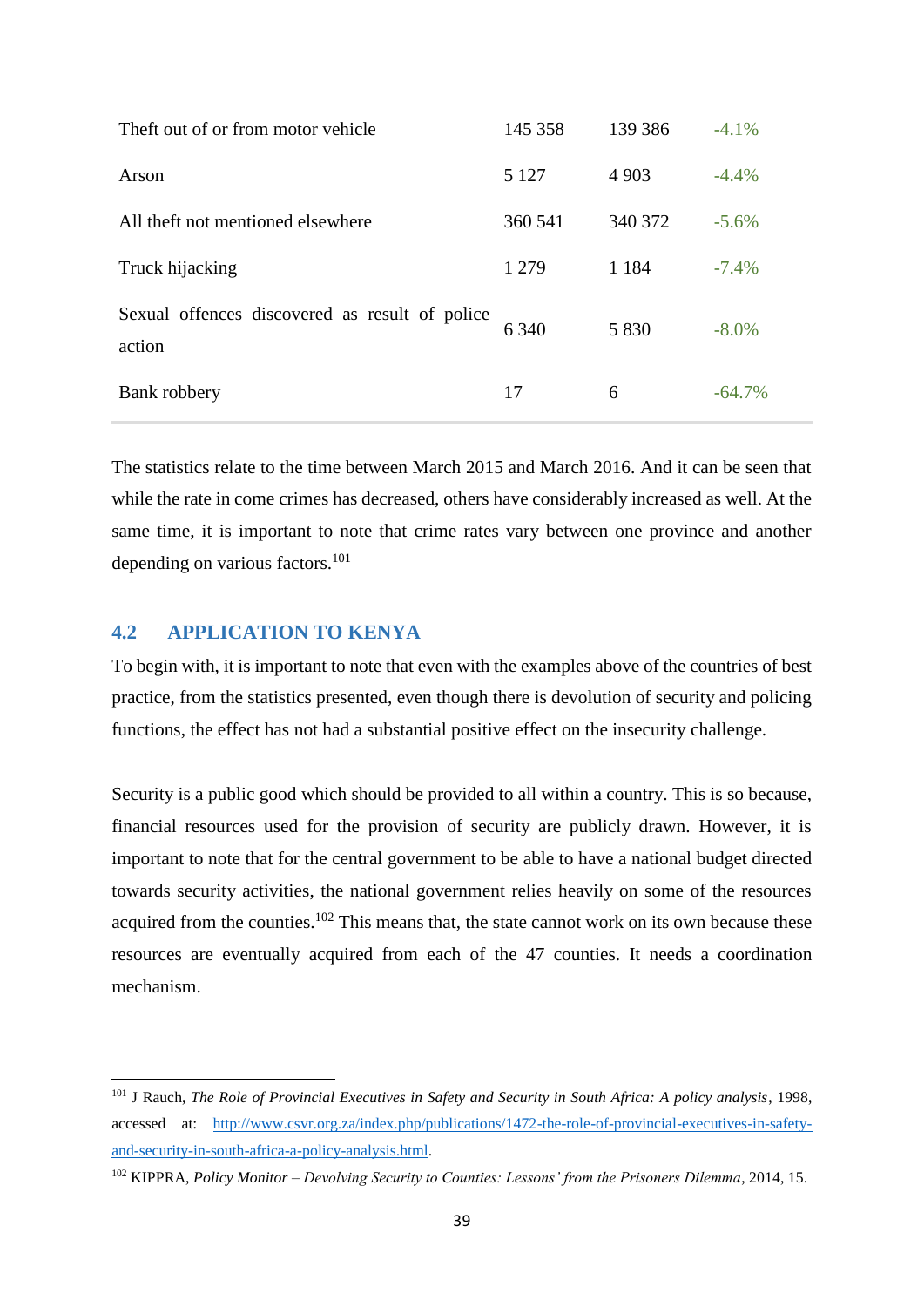At the same time, county jurisdictions cannot work on their own. Security is an issue which cuts across the county borders. This means, that, security threats emanate both internally and externally and therefore, the national security organs are the bodies that are most times well equipped to handle such matters and given the mandate to handle such issues.<sup>103</sup> Therefore, even at the county level, with the current legal provisions, county Governors are not capable of operationalizing security operations without seeking the mandate of the National Security Council which is currently chaired by the President.

These two issues clearly show the importance of having both levels of government working together.

At the moment, the National Police Service (NPS) has already been restructured so as to portray the devolved system of government as exists in other sectors. Those formerly known as provincial police officers are now deployed as Regional Police Coordinators (RPC). There has been the establishment of County Commanders and beneath them are the Officers Commanding the Police Division (OCPD), the Officers Commanding the Station (OCS) and the service men and women.<sup>104</sup>

There still exists a National Security Council (NSC), headed by the President. It is charged with two main duties. Those are: ensure that policies are implemented and also report to Parliament on the state of security in the country.<sup>105</sup>

There is also a National Security Advisory Committee (NSAC) whose main duty is to advise the NSC on security matters. Currently, all levels, including the counties have such regional bodies which report to the NSAC. Such information is what enables the NSAC make important decisions and advise the NSC.<sup>106</sup>

What was previously known as the Provincial Administration (PA) is now what is referred to as the National Government Administration Office (NGAO). It has been charged with the

<sup>103</sup> KIPPRA, *Policy Monitor*, 15; Constitution of Kenya, 2010, Article 240.

<sup>104</sup> CHRIPS, *Securing the Counties*, 26.

<sup>105</sup> CHRIPS, *Securing the Counties,* 26

<sup>106</sup> CHRIPS, *Securing the Counties,* 26 – 27.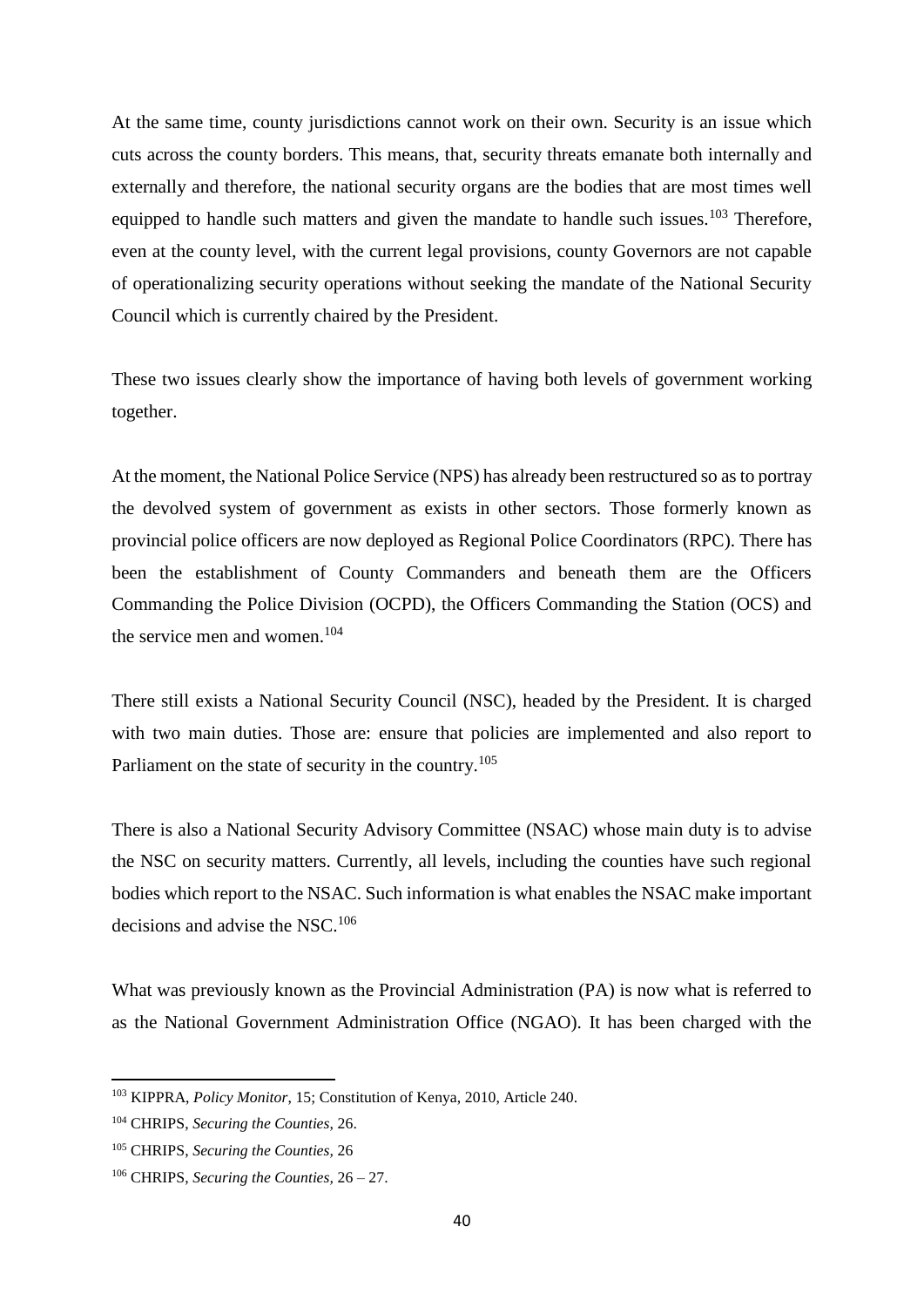following functions: organization of national security policies; chairing County Security Committee's; coordination of disaster rescue missions at the county level.<sup>107</sup>

From the above therefore, it would seem that the county level of government has already been included in the policing and security functions and total devolution would be unachievable – due to other reasons highlighted below.

Before mentioning the challenges which would be encountered in having complete devolution, below are some of the issues that need to be addressed in light of the bodies that have been established by the current devolution structure. They include:

- 1. There has been a noticeable lack of understanding in carrying out of functions and who to report to between the Kenya Police and the Administration Police (AP) and the Regional Police Coordinators (RPC) and the County Police Commanders (CPC). There is misunderstanding as to rank as some CPC's are at the same rank as RPC's. In addition, there is lack of communication as to who the bodies are to report to.
- 2. The law requires that there be County Police Authority (CPA) organs in all counties which act as advisors to the County Security Committee (CSC). However, there is no framework stating how the security structures at the lower levels should exchange information and collaborate. The functions of the County Commissioner and the County Police Commander should be clearly delineated. 108

Therefore, in light of the discussion above, the proposed devolved structure of the police and security sector would be an intergovernmental system – that is, the national and county levels of government should work together. Due to the sensitive nature of security, the National Security Council should continue to be headed by the President.

Immediately under the President should be the Cabinet Secretary working closely with the Inspector General of Police (IG). Therefore, all police actors across the sector should be answerable to these two state offices. Then, all other bodies should carry out their functions as required.

 $\overline{a}$ 

<sup>107</sup> CHRIPS, *Securing the Counties, 27.* 

<sup>108</sup> Joseph Ole Lenku, Keynote address, Crime and Security – Prevention in the Service of Citizens, 2014.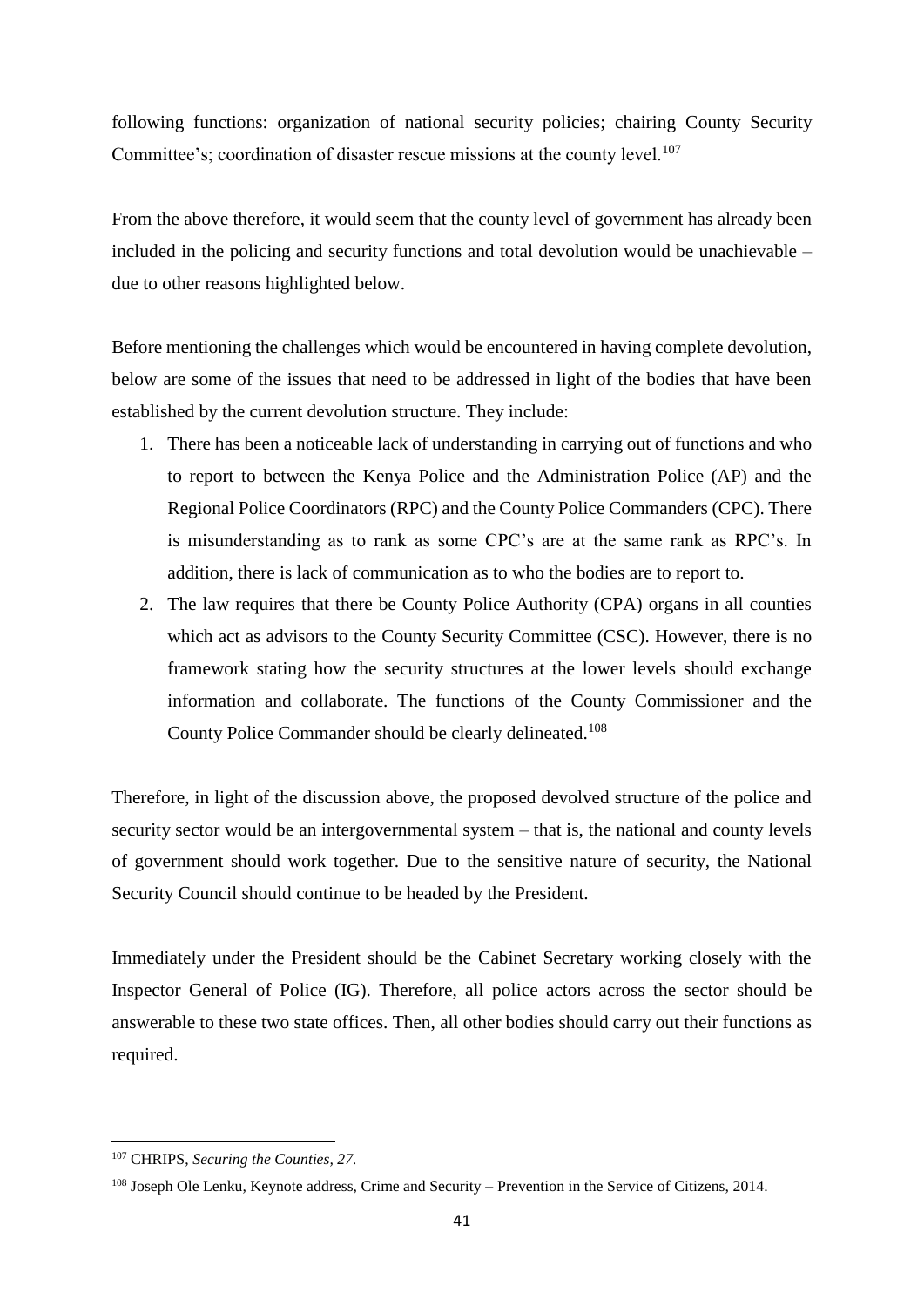In terms of enacting laws, there should be more involvement of the county level of government. There should be consultation and a clear method of disseminating information between the county level of government and the national government before laws are enacted – to ensure that they are efficient and actually solve the problems of insecurity in the counties. Perhaps at this level, the national government could work with the County Security Committees (CSC) so as to get information which would assist in the making of laws. In addition to providing information on the above, this body should also be the one charged with the mandate of monitoring the conduct of the community members. This will enable the national government to be more effective in dealing with the more serious external threats. The whole structure would therefore resemble a division of labour and specialisation model. This would therefore be a legislative and administrative form of devolution – not just the administrative form. This distinction was made in Chapter 1.

Within the county level also, there should be a clear delineation of functions and a clear structure showing how the various bodies should collaborate. In addition to this, in as much as the County Police Authority is the body charged with the duty of finances in policing, in the county, there should be a financial oversight structure and other oversight bodies set up to ensure that finances and other resources are well managed by those put in charge of them.

The county security bodies already set up should also be charged with the duty of strengthening the community policing initiative which has already been set up.

As previously stated, a complete devolution of security and policing functions would lead to a "chaotic" transition. This is because:

- There are serious challenges relating to how human resources will be acquired to fill in the gaps in terms of staff members required by the various counties.<sup>109</sup> With the county government asking for more ranks to be put in place, there is still a gap in skilled and knowledgeable service men and women to fill these positions.
- Another problem is that of transfer of financial and other resources required as machinery by the various counties. The national government may fail to adequately allocate these resources to each of the counties especially due to the increase in the rate

<sup>109</sup> Nyamwamu C O, *From A Centralized System to A Devolved System of Governments: Past, Present and Future Dynamics*, the FES Conference on State of Implementation of the Constitution since 2010, 2012, 8.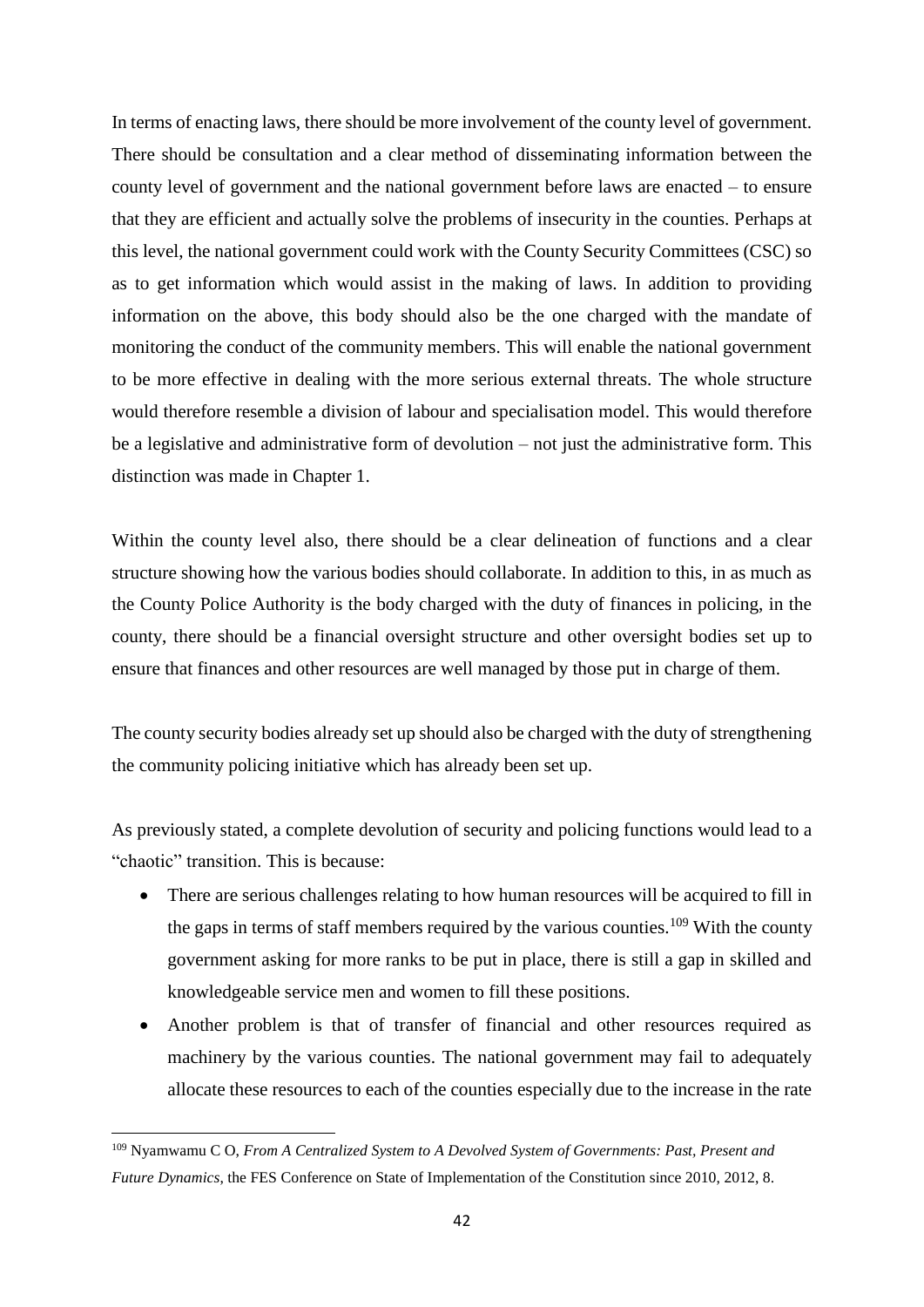of corruption. This may lead to feelings of discrimination among those counties which may be looked down upon, in terms of financial contribution.<sup>110</sup>

 There is also a lack of institutional capacity. That means, there are no bodies set up yet to deal with issues of oversight. As discussed earlier in Chapter 3, when power is put in the hands of a few elites, some may amass the resources for themselves. Therefore, there should be accountability mechanisms in place to keep all in check.<sup>111</sup>

<sup>110</sup> Nyamwamu C O, *From A Centralized System to A Devolved System of Governments: Past, Present and Future Dynamics,* 8.

<sup>111</sup> Nyamwamu C O, *From A Centralized System to A Devolved System of Governments: Past, Present and Future Dynamics,* 8*.*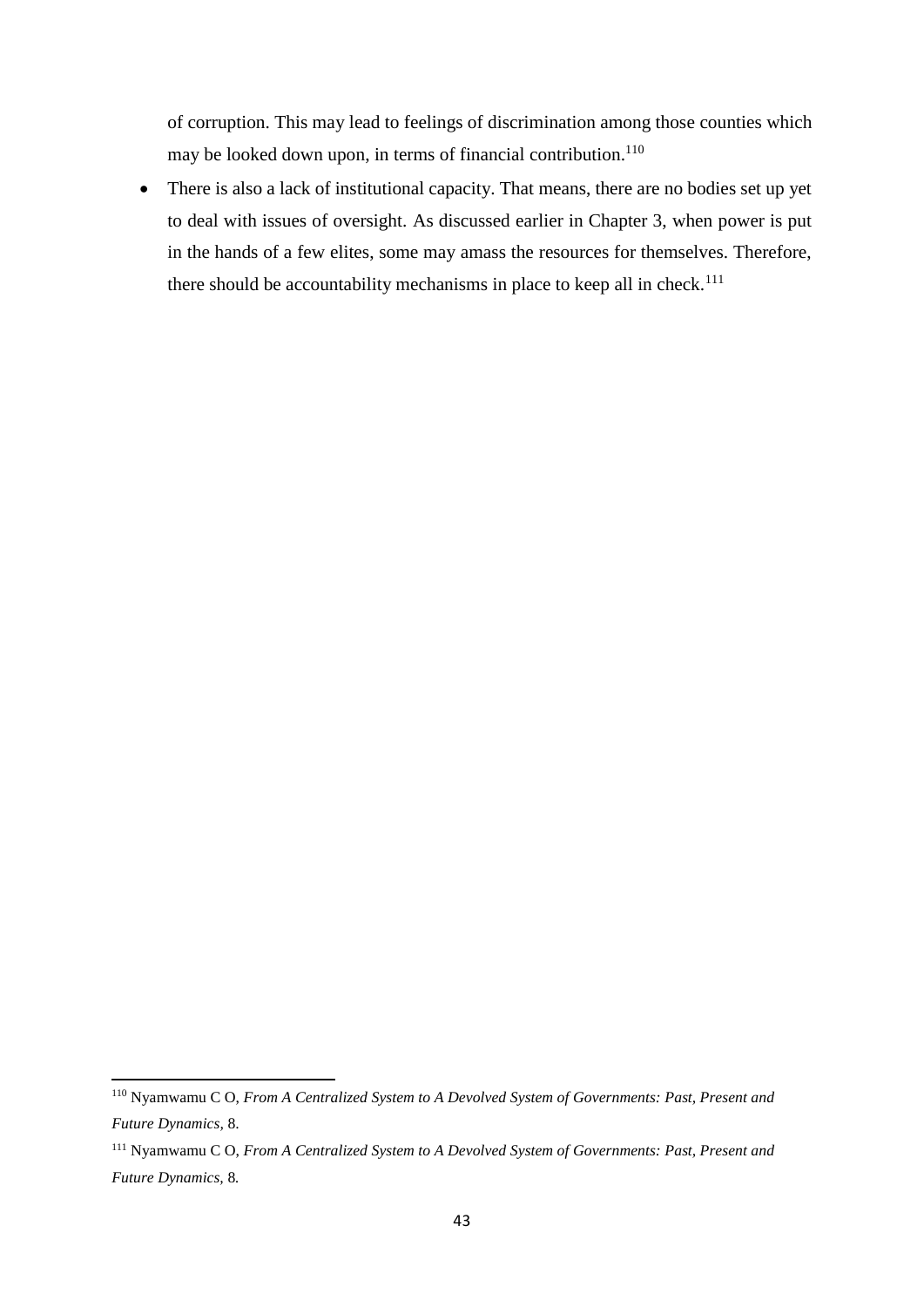# **CHAPTER FIVE**

# <span id="page-43-0"></span>**5.0 CONCLUSION AND RECOMMENDATIONS**

# <span id="page-43-2"></span><span id="page-43-1"></span>**5.1 INTRODUCTION**

This study was carried out with the intention of establishing first, whether the current situation in the country will allow for complete devolution of security functions and if such an action will be the most suitable means of solving the insecurity problem in the country.

# <span id="page-43-3"></span>**5.2 FINDINGS**

- Even though security and policing functions are a mandate placed under the national government, the county levels of government are still charged with duties which could considerably shape the security sector of the country if they are diligently performed.
- Complete devolution of the security and policing sector could lead to budgetary challenges. In 2014, the Office of the Controller of Budgets issued a report to the Senate which showed that counties lack the capacity to draw up budgets and even with the budgets drawn up, most of them had serious discrepancies and would therefore not be able to meet the set targets. Moreover, there is a general lack of inflow of finances into counties. Lack of finances would prevent the security organs from efficiently carrying out their mandates.
- At the moment there is lack of skilled manpower to fill in the positions which would be established by a devolved system of government in the security sector. Due to its sensitive nature, security should only be left to those with the relevant knowledge and skills.
- The legal implications of complete devolution may also be challenging. It may be difficult to harmonize the security laws of all the different counties and be impractical to have laws governing each county separately. This could eventually cause confusion in the whole sector.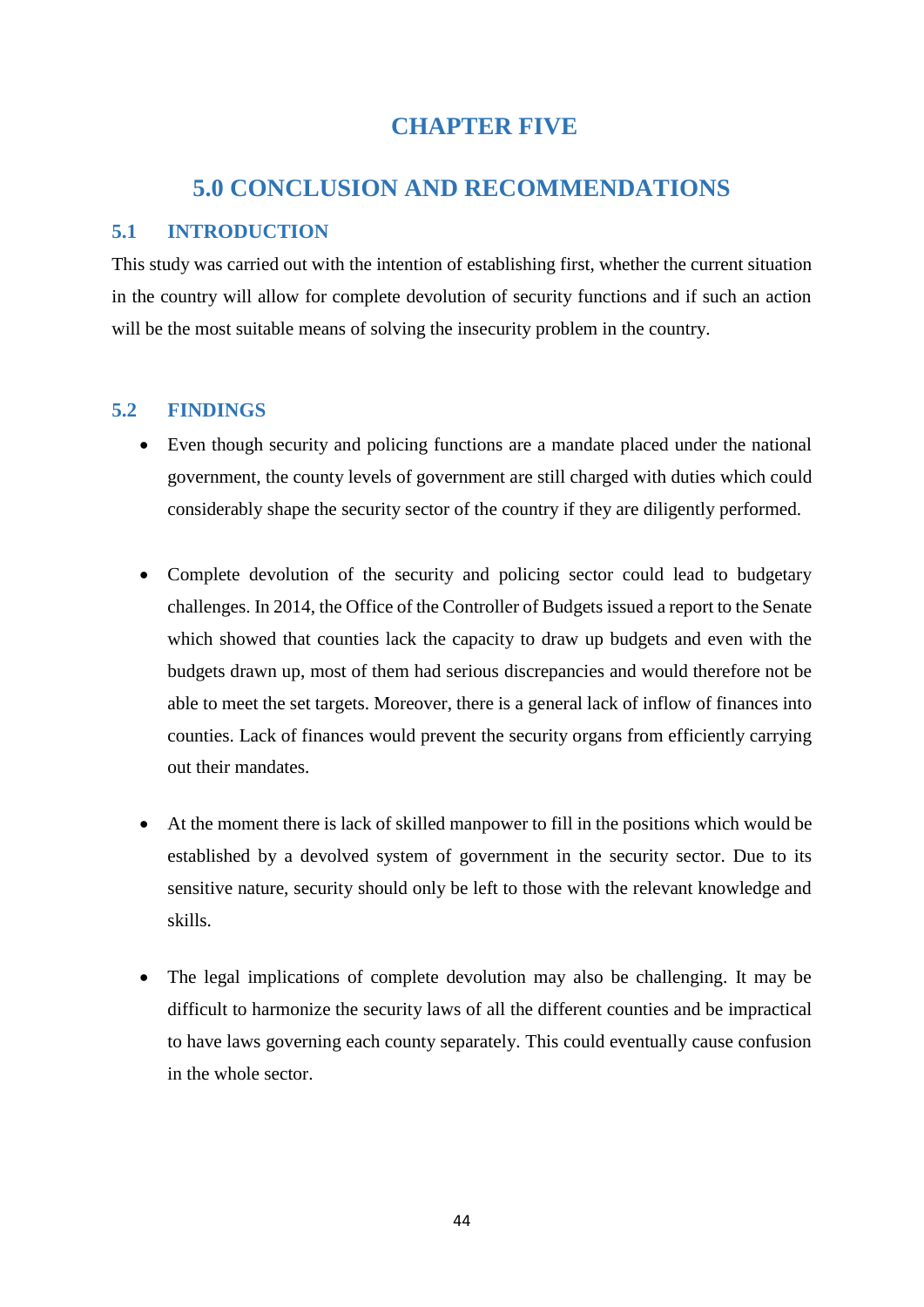# <span id="page-44-0"></span>**5.3 CONCLUSION AND RECOMMENDATIONS**

The purpose of the dissertation was to investigate whether or not devolution of security functions is possible in Kenya – with consideration of other factors – and if it is a plausible means of dealing with the problem of insecurity facing the country.

Chapter 1 looked at the background of the problem where I mentioned some of the most tragic incidences of insecurity experienced in the country which eventually led to this debate. One of the examples mentioned is the post-election violence witnessed in the country in 2008. Also mentioned in this chapter are some of the proponents of the social contract theory which is considered the theoretical framework in line with the centralization of functions and resources. Also, the concept of devolution was explained and where it originated from and the custodians of security even in our country in relation to the Constitution of Kenya. Chapter 2 was more of a section which explained the historical background of the police force from the colonial era all the way to the kind of administration that is in place now.

Chapter 3 and 4 mostly addressed the sufficiency of devolving security functions. There was a look at some of the efficiencies and deficiencies of having the devolved system in the policing and security functions outweighed against each other while chapter 4 looked at two countries considered those of best practice.

Therefore, in conclusion, under the current Constitutional regime, security functions are placed under the national government. Legally, the only way this can be changed is if there is an amendment which goes through the referendum process. However, as already discussed above, complete devolution of the security sector would not be a practical solution after considering all other elements. Nevertheless, this does not mean that the county level of government is completely unable to participate in ensuring security. Chapter 4 clearly outlines the different ways the county level of government is involved and also shows measures which can be put in place to streamline the system.

Community Policing, which is already in place, should be strengthened in all counties. Local approaches to some of the local problems, for example petty thefts, should be adopted as this will also lead to more cooperation between the police and the members of the community. It is a more effective method of solving problems as the solutions are tailored to the needs of the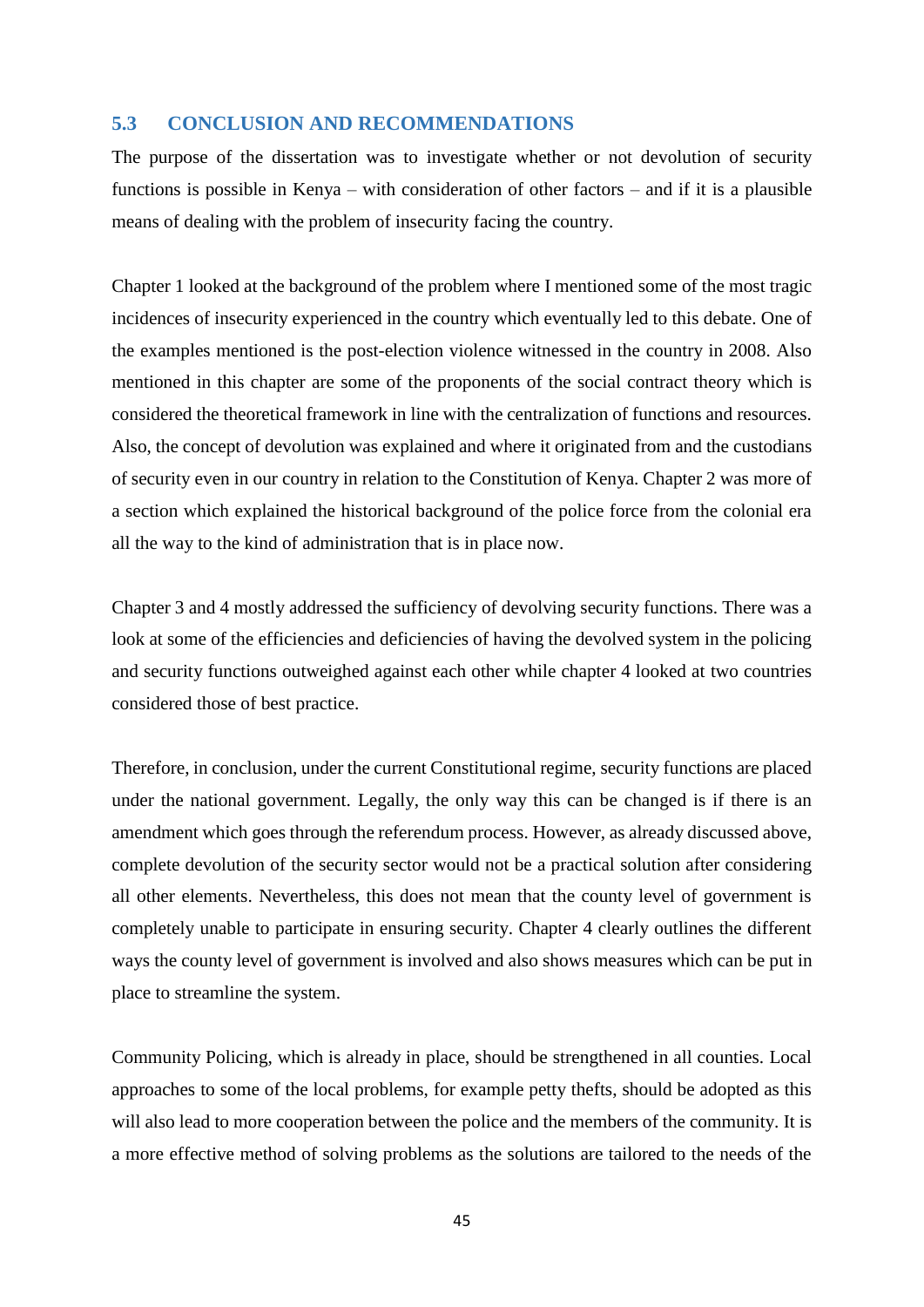particular community. This will also encourage the local community to acquire resources locally to help them promote community policing

Secondly, it would be more reasonable for the government to look into the actual problems facing the police force. Having the national government being incharge of security functions and policing enables the country enjoy the advantages of economies of scale – this was explained in detail in Chapter 3. Therefore, there should be a move towards having institutions which can provide oversight functions so that vices within the force are dealt with. So instead of creating more problems which would be experienced in the transitional process, if complete devolution is to be carried out, inadequacies in the current force are what should be solved. The national arm of the government should work towards improving the police force. Currently, bodies such as the Independent Policing Oversight Authority (IPOA), the National Policing Commission (NPC), and other bodies established by the National Police Service Act (NPS) should lead investigations and highlight the undesirable matters that are facing the body so that they are addressed and dealt with.

The country lacks the capacity to devolve the security functions especially because of the current state of resources in the country. Some counties may experience marginalization if the county committee is unable to adequately offer equal security protection for all – which is very possible as some counties have more resources than others; for example, Nairobi may be more secure than Garissa County because it is able to fund itself and acquire machinery which inhabitants in Garissa may not be able to have.

Partial devolution can still ensure security for all so long as all stakeholders are actively involved and carry out their functions diligently with the aim of ensuring that it benefits all members of society.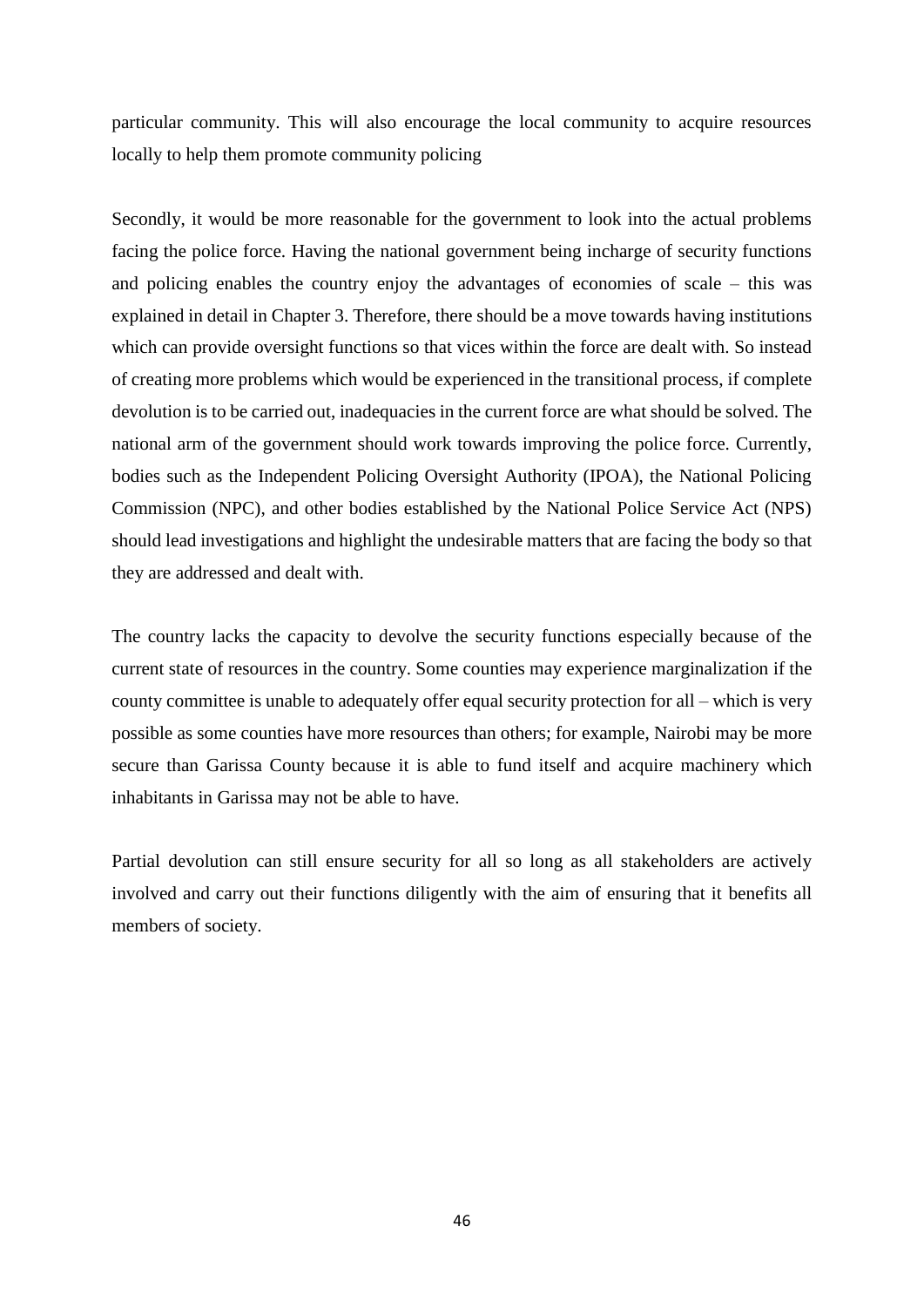# <span id="page-46-0"></span>BIBLIOGRAPHY

- **a) Books:**
	- 1. Atack I, *Nonviolence in Political Theory*, Edinburgh University Press, 2012.
	- 2. Aughey A, '*Nationalism, Devolution & the Challenge to the United Kingdom State'*, 2009.
	- 3. A Nirmaj, '*Formation of a Grants Policy for Local Bodies*', 1981
	- 4. Bellal A, '*The War Report: Armed Conflict in 2014'*, 2015.
	- 5. Brogden, M, *Commentary: community policing: a panacea from the West. African Affairs*, 2004.
	- 6. Castells M, '*Materials for an Explanatory Theory of the Network of Society'*, University of California, 1999.
	- 7. Chance C, 'Constitutional Reform in the United Kingdom', 1998, 280.
	- 8. Crook R & Manor J*, 'Democracy and Decentralization in South Asia and West Africa'*, Cambridge University Press, Cambridge, 1998.
	- 9. Elahi M, '*Social Contract Theory by Hobbes, Locke & Rousseau'*, Academia, 2016.
	- 10. Fagan H. G & Munck R, *'Globalization and Security: Social and Cultural Aspects'*, 2009.
	- 11. Foran, '*Kenya Police 1887*', Robert Hale Ltd, London, 1960.
	- 12. Gill N & Pose A R, *The Global Trend towards Devolution and its Implications*, London School of Economics, Department of Geography and Environment, 2010.
	- 13. Kangu J, '*Constitutional Law of Kenya on Devolution'*, Strathmore University Press, Nairobi, 2015.
	- 14. Kornicki P, '*Meiji Japan: The Emergence of the Meiji State'*, 1998.
	- 15. McCartney S & Parent R, '*Ethics in Law Enforcement'*, Victoria BC Campus, 2015.
	- 16. Mulei, *'Theories on the Role and Function of the Police'*, University of Nairobi, 2008.
	- 17. Murray T & Beare M, '*Police and Government Relations: Who's Calling the Shots?'* 2006.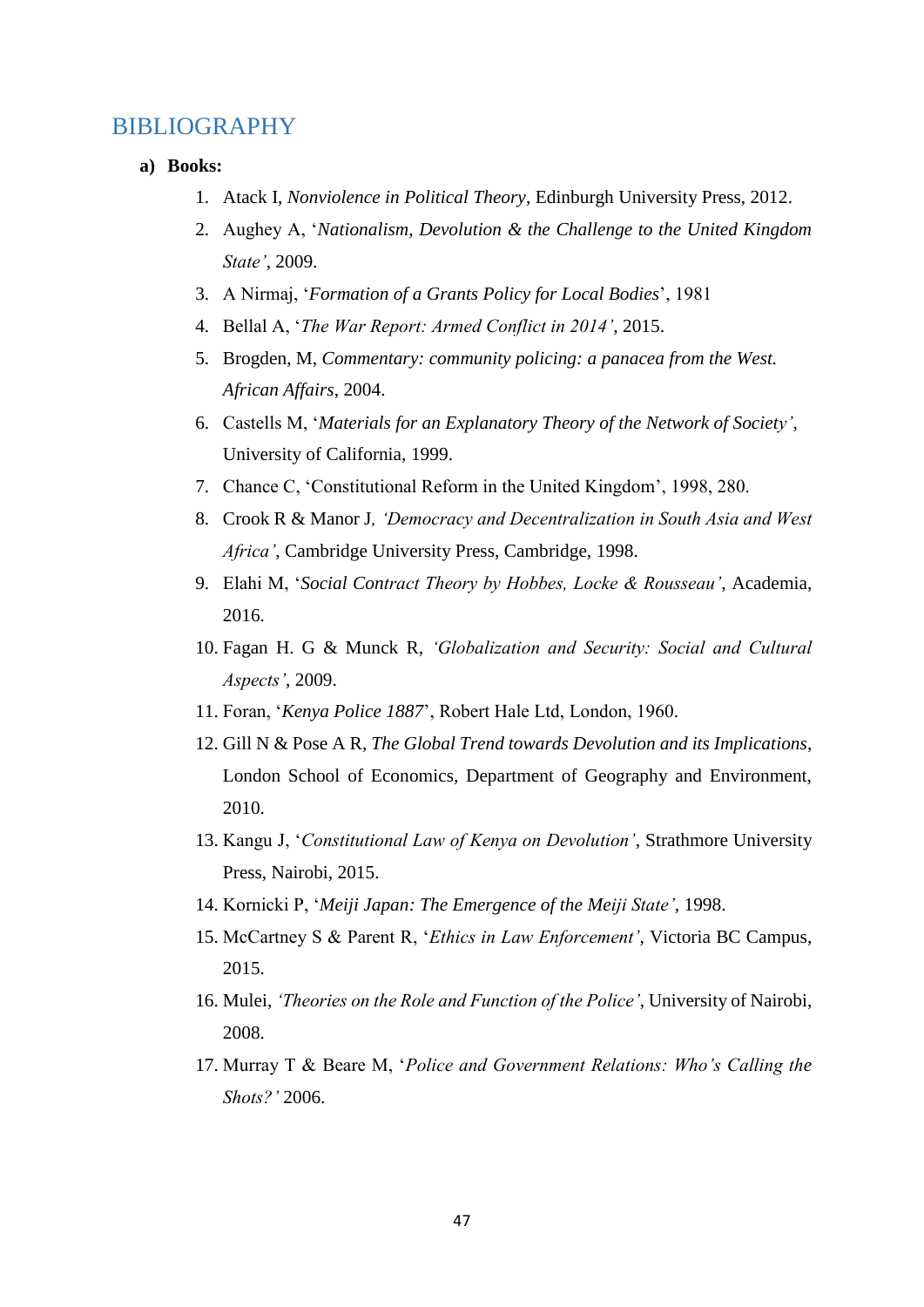- 18. Nyamwamu C O, *From A Centralized System to A Devolved System of Governments: Past, Present and Future Dynamics*, the FES Conference on State of Implementation of the Constitution since 2010, 2012.
- 19. Pilkington C, '*Devolution in Britain Today'*, 2002.
- 20. Reynolds A, '*The Architecture of Democracy – Constitutional Design, Conflict Management and Democracy'*, Oxford University Press, United States, 2002.
- 21. Ruteere & Pommerolle, *'Democratizing Security or Decentralizing Repression? The Ambiguities of Community Policing in Kenya'*, African Affairs Vol. 102, 2003.
- 22. Sommer H M, *'History of the Police in Kenya 1885-1960'*, 2007.
- 23. Scott K & Donnelly D, *Policing Scotland*, 2013.

#### **b) Articles, Papers and Reports**

- 1. Kenya National Commission on Human Rights, '*The Error of Fighting Terror with Terror',* September 2015.
- 2. Africa Check Guide, Factsheet: South Africa's 2015/16 Crime Statistics.
- 3. Alston P, United Nations General Assembly, '*Report of the Special Rapporteur on Extrajudicial, Summary or Arbitrary Executions'*, 2010.
- 4. African Union, Government of Kenya, 'The Kenya National Dialogue and Reconciliation', 2011, Agenda Item IV.
- 5. Botha A, *Assessing the vulnerability of Kenyan Youths to Radicalization and Extremism*, Johannesburg: Institute for Security Studies, 2013.
- 6. Central Bureau of Investigations, 'Central Police Organisations', 2005.
- 7. Centre for Human Rights and Policy Studies, *Securing the Counties: Options for Security after Devolution in Kenya*, 2014.
- 8. Constitution Society, '*The Social Contract and Constitutional Republics'*, 2007.
- 9. Commonwealth Human Rights Initiative & the Kenya Human Rights Commission, *'The Police, The People, The Politics: Police Accountability in Kenya'* 2006.
- 10. Ghai Y, Constitution of Kenya Review Commission, *'The Constitution and the Economy'*, Institute of Economic Affairs, 2002.
- 11. Great Britain Home Office, *CONTEST: The United Kingdom's Strategy for Countering Terrorism*, 2011.
- 12. Government of South Africa, *Police, Defence and Intelligence*, 2014/15.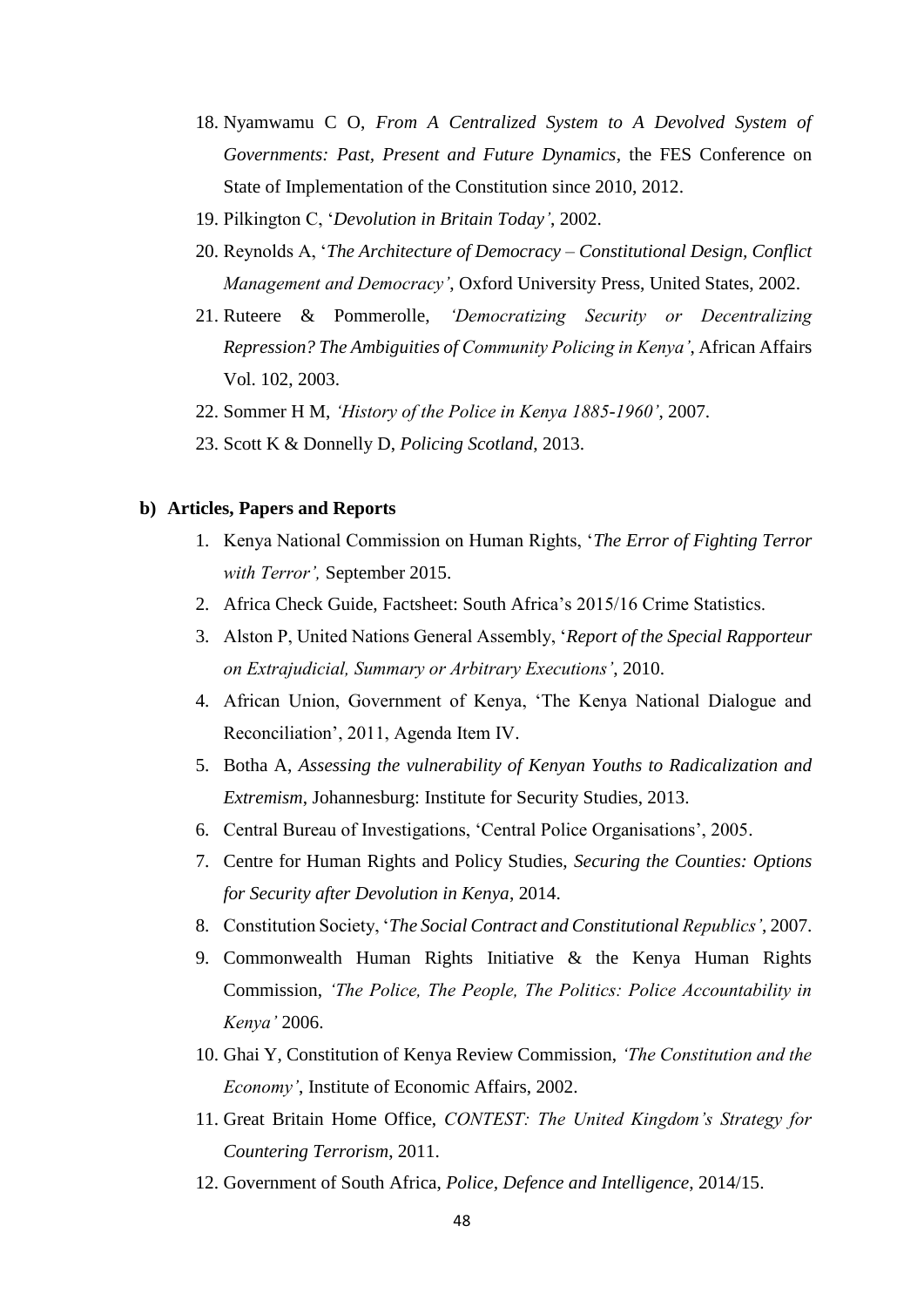- 13. Human Rights Watch, '*World Report 2015: Events of 2014*', 2015.
- 14. Human Rights Watch, *'There Is No Time Left'*, Climate Change, Environmental Threats, and Human Rights in Turkana County, Kenya, 2015.
- 15. Human Rights Watch, Kenya, *Killings & Disappearances by Anti-Terror Police Unit,* 2014.
- 16. International Centre for Transitional Justice, '*The Kenyan Commission of Inquiry into Post-Election Violence*', 2008.
- 17. Jozana X, Provincial Government in South Africa, 2000.
- 18. J Rauch, *The Role of Provincial Executives in Safety and Security in South Africa: A policy analysis*, 1998.
- 19. Kenya National Commission on Human Rights, "The Error of Fighting Terror with Terror", 2015.
- 20. Kenya National Assembly, *The Legislative Process.*
- 21. Keynote address, Crime and Security Prevention in the Service of Citizens, 2014.
- 22. KIPPRA, *Policy Monitor – Devolving Security to Counties,* 2014
- 23. Security Research and Information Centre, Kenya, 2015.
- 24. *Kriegler and Waki Reports'*, Revised Edition, 2009.
- 25. Miller K.L, Advantages & Disadvantages of Local Government Decentralization, 2002.
- 26. Mills, G.E., et al, *Report on the Reform of Local Government in Jamaica. Government Printing Office*, Kingston, Jamaica 1974.
- 27. *'National Consortium for the Study of Terrorism and Responses to Terrorism',*  START Background Report*,* 2013.
- 28. Nguru S, *Provincial Administration under the New Constitution*, 2012.
- 29. Peterson G, *Decentralization in Latin America: Learning through Experience*, the World Bank, Washington, D.C, 1997.
- 30. Report of the Joint Committee on Administration and National Security; and Defence and Foreign Relations on the Inquiry into the Westgate Terrorist Attack and Other Terror Attacks in Mandera in North Eastern and Kilifi in the Coastal Region, 2013.
- 31. Sheila Masinde in Kenya National Commission on Human Rights, *Nguzo za Haki*, April 2012, Issue 11.
- 32. South African Government, *Safety and Security White Paper.*